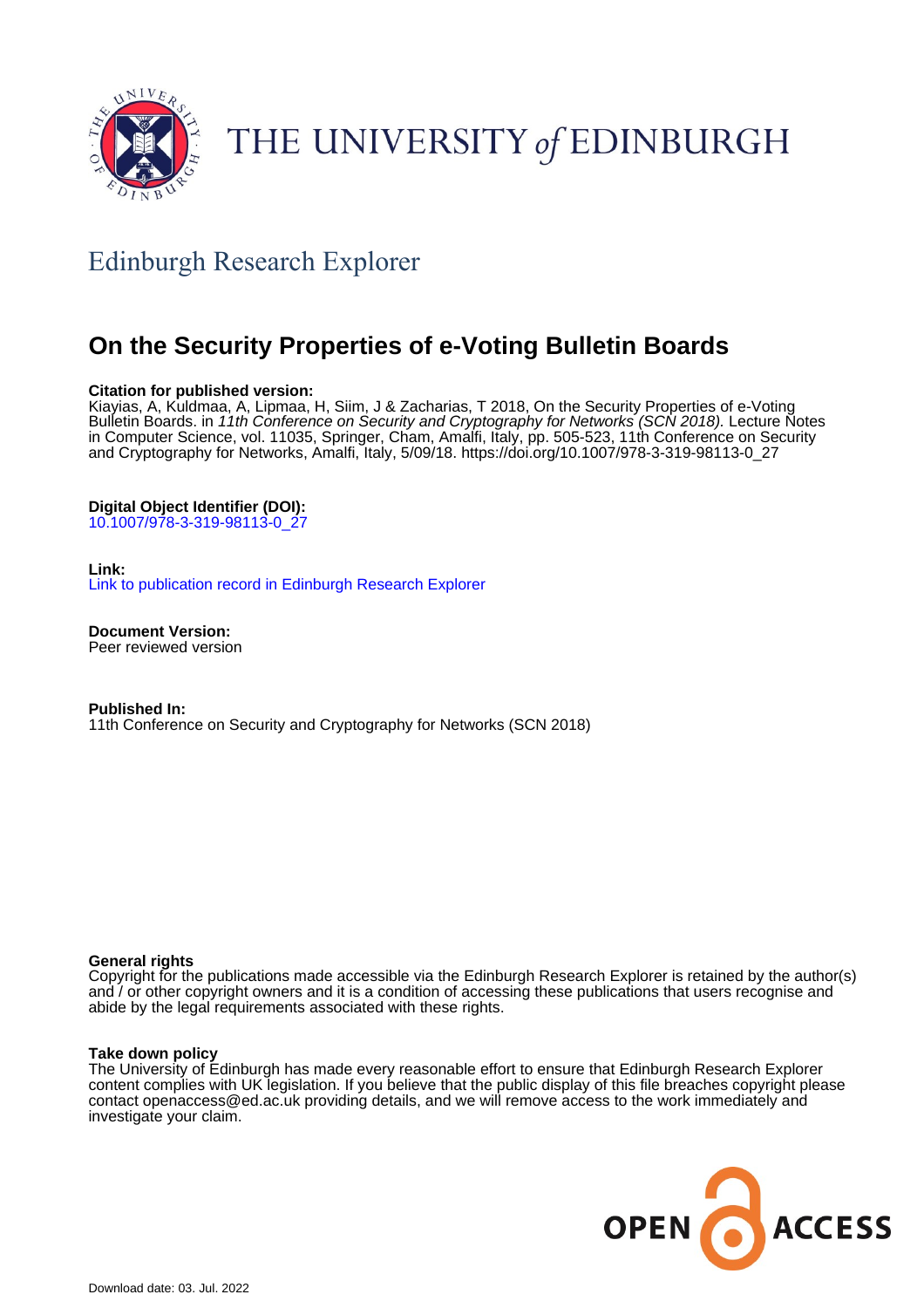## On the Security Properties of e-Voting Bulletin Boards

Aggelos Kiayias<sup>1</sup>, Annabell Kuldmaa<sup>2</sup>, Helger Lipmaa<sup>2,3</sup>, Janno Siim<sup>2,4</sup>, and Thomas Zacharias<sup>1</sup>

> University of Edinburgh, UK University of Tartu, Estonia Cybernetica-Smartmatic CCEIV, Estonia STACC, Estonia

## akiayias@inf.ed.ac.uk, annabell.kuldmaa@gmail.com, helger.lipmaa@gmail.com, jannosiim@gmail.com, tzachari@inf.ed.ac.uk

Abstract. In state-of-the-art e-voting systems, a bulletin board (BB) is a critical component for preserving election integrity and availability. Although it is common in the literature to assume that a BB is a centralized entity that is trusted, in the recent works of Culnane and Schneider [CSF 2014] and Chondros et al. [ICDCS 2016], the importance of removing BB as a single point of failure has been extensively discussed. Motivated by these works, we introduce a framework for the formal security analysis of the BB functionality. Our framework treats a secure BB as a robust public transaction ledger, defined by Garay et al. [Eurocrypt 2015], that additionally supports the generation of receipts for successful posting. Namely, in our model, a secure BB system achieves Persistence and Liveness that are confirmable, in the sense that any malicious behavior of the BB system can be detected via a verification mechanism.

As a case study for our framework, we analyze the BB system of Culnane and Schneider and point out its weaknesses. We demonstrate an attack revealing that the said system does not achieve Confirmable Liveness, even in the case where the adversary is computationally bounded and covert, i.e., it may deviate from the protocol specification but does not want to be detected. In addition, we show that special care should be taken for the choice of the underlying cryptographic primitives, so that the claimed fault tolerance threshold of N/3 out-of N corrupted peers is preserved. Next, based on our analysis, we introduce a new BB protocol that upgrades the [CSF 2014] protocol.

We prove that it tolerates any number less than  $N/3$  out-of  $N$  corrupted peers both for Persistence and Confirmable Liveness, against a computationally bounded general Byzantine adversary.

Keywords: Bulletin board, e-voting, liveness, persistence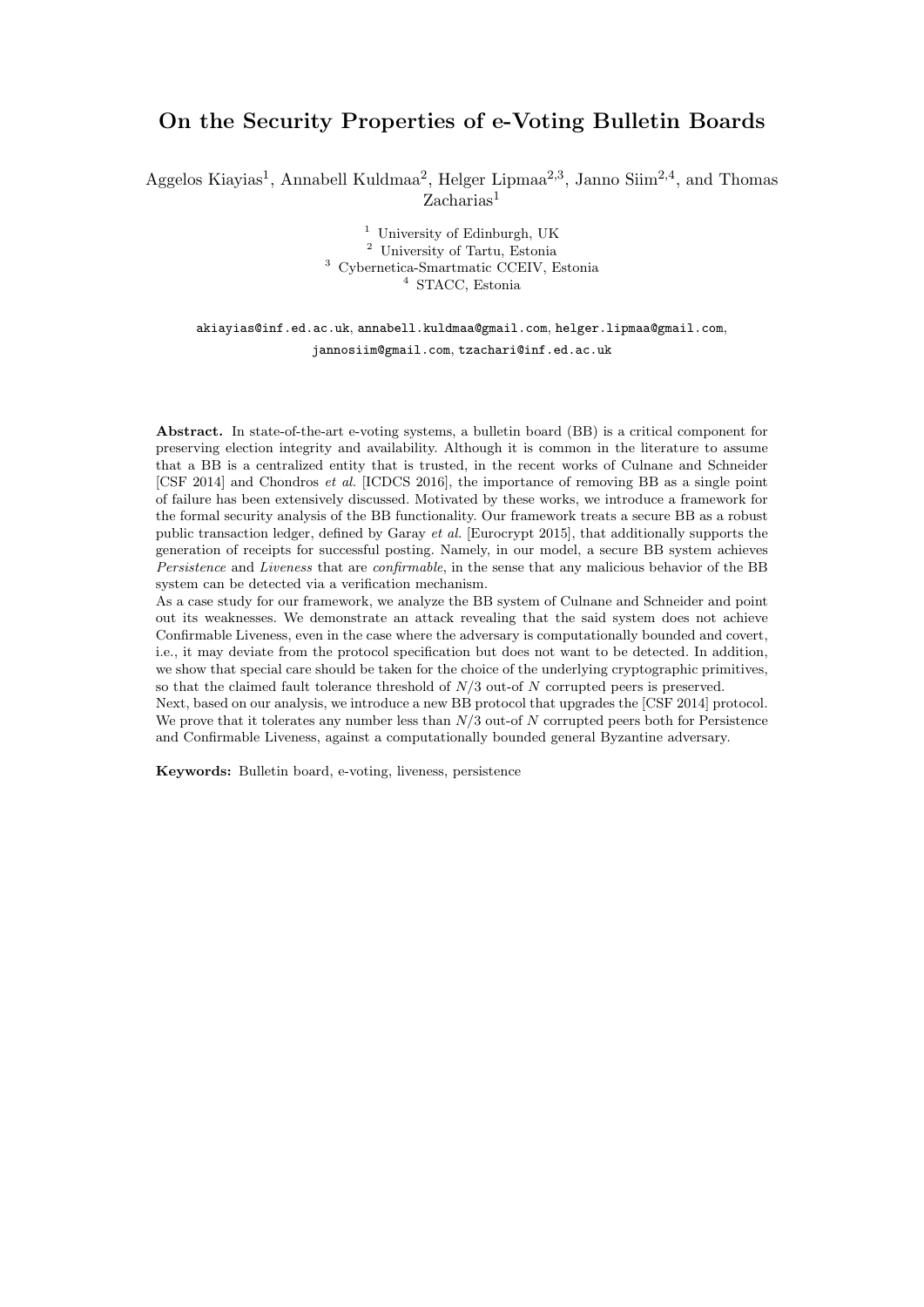#### 1 Introduction

An electronic voting (e-voting) system is a salient instance of a network protocol where verifying the correctness of the execution is of critical importance. One can argue that if the concerned parties can not agree on the election transcript, then the voting process itself is meaningless. Furthermore, besides e-voting, verifiability of the execution is a desired feature in several other cases, such as auctions and blockchain transactions, to name a few.

It becomes apparent that in any protocol where consensus on the outcome is essential, the protocol infrastructure must guarantee a consistent view to all involved parties as far as auditing is concerned. Consistency here informally suggests that any two auditors engaging in the verification process on the same input but from possibly different network locations, should agree on their verdict, i.e. they both accept or reject the execution outcome. If this guarantee cannot be provided, then an adversary controlling the network traffic could easily partition the parties into small "islands", such that each island has access to a partial, and possibly (partially) fake, view of the execution. By doing this, the adversary can undermine the auditors' consensus on the outcome. This matter has been extensively studied by Barak et al. [\[5\]](#page-16-0), where it is shown that parties communicating via non-authenticated channels are unavoidably prone to such "isolation" attacks.

When it comes to voting, consistency may be realized in various ways depending on the election setting. For instance, in small-scale elections (e.g. board elections) a consistent view can be achieved by executing a consensus protocol by the voters themselves, even without encrypting the votes if privacy is not a concern. However, when considering the large scale setting (e.g., national elections) where complete connectivity among the participants is unrealistic, a publicly accessible and reliable method is required for posting and reading all necessary election information. This is provided by an electronic *bulletin board (BB)* which, abstractly, encompasses two types of operations: 1) a posting operation involving users who make post requests for items of their choice, potentially subject to some access policy, and a subsystem of *item collectors*  $(ICs)$ that receive and store the submitted items. 2) A publishing operation, where the IC subsystem publishes the stored items on an audit board (AB) from where any party can read. Depending on the implementation, the IC and the AB could be distributed or centralized, or even managed by the same physical entity. Nonetheless, the above generic description typifies the way BB's are treated in the e-voting literature.

By the discussion so far, it is of high importance that the BB functionality implemented by the IC and AB should function as an immutable database, so that once submitted, items could not be erased or changed. The desired features of such a database include: (a) the ability to authenticate item contributors, (b) distributed operation so as to protect against attacks on availability, (c) a predetermined time-span where item submission is enabled, (d) resilience to any modification so as to facilitate verifiability.

The necessity of a consistent BB has been stressed many times in e-voting literature. In his PhD thesis, Benaloh [\[6\]](#page-16-1) assumes BBs with append-only write operations for auditing, also stressing out that "implementing such bulletin boards may be a problem unto itself." Subsequently, most verifiable e-voting systems proposed (e.g.  $[23,17,13,31,15,2,14,10,7,32]$  $[23,17,13,31,15,2,14,10,7,32]$  $[23,17,13,31,15,2,14,10,7,32]$  $[23,17,13,31,15,2,14,10,7,32]$  $[23,17,13,31,15,2,14,10,7,32]$  $[23,17,13,31,15,2,14,10,7,32]$  $[23,17,13,31,15,2,14,10,7,32]$  $[23,17,13,31,15,2,14,10,7,32]$  $[23,17,13,31,15,2,14,10,7,32]$  $[23,17,13,31,15,2,14,10,7,32]$ ) refer to the notion of BB as a fundamental component of their infrastructure without explicitly realizing it.

Despite the widely accepted critical importance of building reliable BBs for e-voting, the literature on proposals of secure and efficient BB constructions is scarce. Outside a limited number of early works [\[39,](#page-17-1)[21](#page-16-11)[,38](#page-17-2)[,29](#page-16-12)[,33\]](#page-17-3), the most concrete examples include the BB applied in the vVote e-voting system [\[20\]](#page-16-13) (cf. [\[18,](#page-16-14)[11\]](#page-16-15)) and the BB of the D-DEMOS Internet-voting (i-voting) system [\[16\]](#page-16-16). In all these cases, the introduced BB was either an integral part of a specific e-voting system [\[21,](#page-16-11)[16\]](#page-16-16), or, even though modular, lacked formal treatment under a comprehensive security model [\[39,](#page-17-1)[38,](#page-17-2)[33,](#page-17-3)[29,](#page-16-12)[20\]](#page-16-13).

In this work, we focus on the functionality of the BB as used in e-voting systems, yet we note that our approach can be extended to other applications where a public reliable auditing system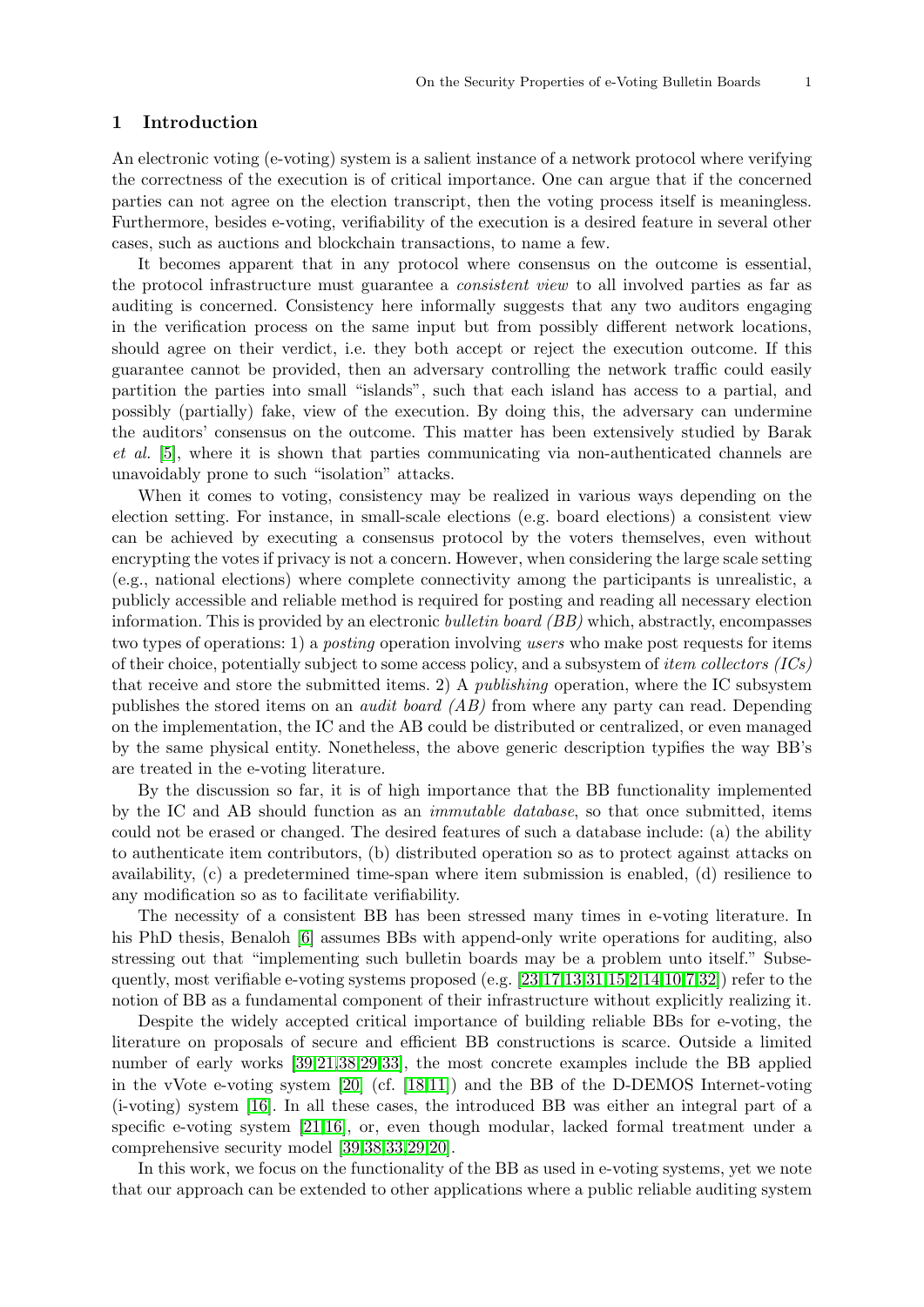is needed. We aim to establish a complete formal treatment of a BB and propose an efficient and provably secure construction that can be deployed in a wide class of e-voting designs.

Initially, we are motivated by the security requirements proposed by Culnane and Schneider [\[20\]](#page-16-13), suggesting that a secure BB should prevent data injection and removal, while allowing only the publishing of non-clashing items. On top of these properties, [\[20\]](#page-16-13) prescribes a liveness guarantee of the eventual publishing of all submitted items for which a receipt of correct recording has been generated. Taking a step further, we introduce a framework for the formal study of the BB concept and its security. Our framework is inspired by (i) the notion of a robust public transaction ledger (RPTL) defined by Garay et al. [\[24\]](#page-16-17) and (ii) the security model presented by Chondros et al. [\[16\]](#page-16-16), thereby utilizing the connection between blockchain and BB systems, which, albeit being folklore, was never formally exploited. We formalize a secure BB system in a way that it can be seen as an RPTL that additionally supports the generation of receipts for successful posting. Expanding the security model for blockchain protocols of [\[24\]](#page-16-17), we divide security into two properties named *Persistence* and *Confirmable Liveness*. Confirmability in liveness captures the receipt generation capability. Persistence can also be Confirmable, meaning that dishonest AB behavior is detectable via verification of published data.

Next, we apply our framework for the security analysis of the BB system of [\[20\]](#page-16-13), which we refer to as the CS BB system, that utilizes standard signature and threshold signature schemes (TSS) as cryptographic building blocks. In the threat model of [\[20\]](#page-16-13), an adversary may corrupt less than  $N_c/3$  out-of the total  $N_c$  IC peers, hence we also assume this fault-tolerance threshold.

Our findings reveal that CS is not secure in our framework for the  $\langle N_c/3 \rangle$  threshold. Specifically, we demonstrate an explicit attack showing that  $CS$  with  $N_c$  IC peers does not achieve Confirmable Liveness. Our attack falls outside the threat model [\[20\]](#page-16-13) but raises an interesting discussion about its plausibility. In particular, the threat model of [\[20\]](#page-16-13) relies on a presumed "fear of detection" (cf. the full version of [\[20\]](#page-16-13), [\[19,](#page-16-18) Section 8]), to exclude certain adversarial protocol deviations in the IC subsystem. Nevertheless, such covert type of security reasoning, cf. [\[3\]](#page-16-19), is never formalized or implemented in [\[19\]](#page-16-18) and in fact, as our attack demonstrates, the detection of protocol deviation is impossible by the IC peers themselves given their local protocol view.

A second, though less crucial, finding for the security of CS concerns its Confirmable Persistence guarantees. Namely, we show that in order for CS to achieve Confirmable Persistence under the  $\langle N_c/3$  fault tolerance threshold, the underlying TSS should not be applied as 'black-box' and that care should be taken for the choice of the TSS construction. By describing a specific attack, we show that when the TSS robustness condition analyzed in [\[26\]](#page-16-20) is invoked for liveness, then a smaller fault threshold of  $\langle N_c/4 \rangle$  must be assumed. On the positive side, we show that there are constructions (e.g. the TSS in [\[41\]](#page-17-4), or the "trivial" TSS consisting of  $N_c$  standard signatures) suitable for  $\text{CS}$  that respect the  $\langle N_c/3 \rangle$  threshold for Confirmable Persistence.

Based on our analysis, we modify CS by designing a new Publishing protocol that achieves consensus among the honest IC peers on the posted items that should be published. Combined with the CS Posting protocol, we obtain a new BB system that achieves both Persistence and Confirmable Liveness for  $\langle N_c/3 \rangle$  corrupted IC peers. The new BB system is secure against (i) a general computationally bounded Byzantine adversary, (ii) in a partially synchronous setting (cf. [\[22\]](#page-16-21)), where the message delivery delay and the synchronization loss among the entities' clocks are bounded, but the bounds need not to be known for the entities' engagement in the BB system.

Summary of Contributions. Our contributions are as follows:

- Introduction of the first complete framework for the formal study of e-voting BBs captured by the properties of Confirmable Liveness and (Confirmable) Persistence.
- Analysis of the CS BB system [\[20\]](#page-16-13) in our security framework that reveals two vulnerabilities. In particular, one of the vulnerabilities challenges the reasoning of liveness in the threat model provided in [\[19,](#page-16-18) Sec. 8].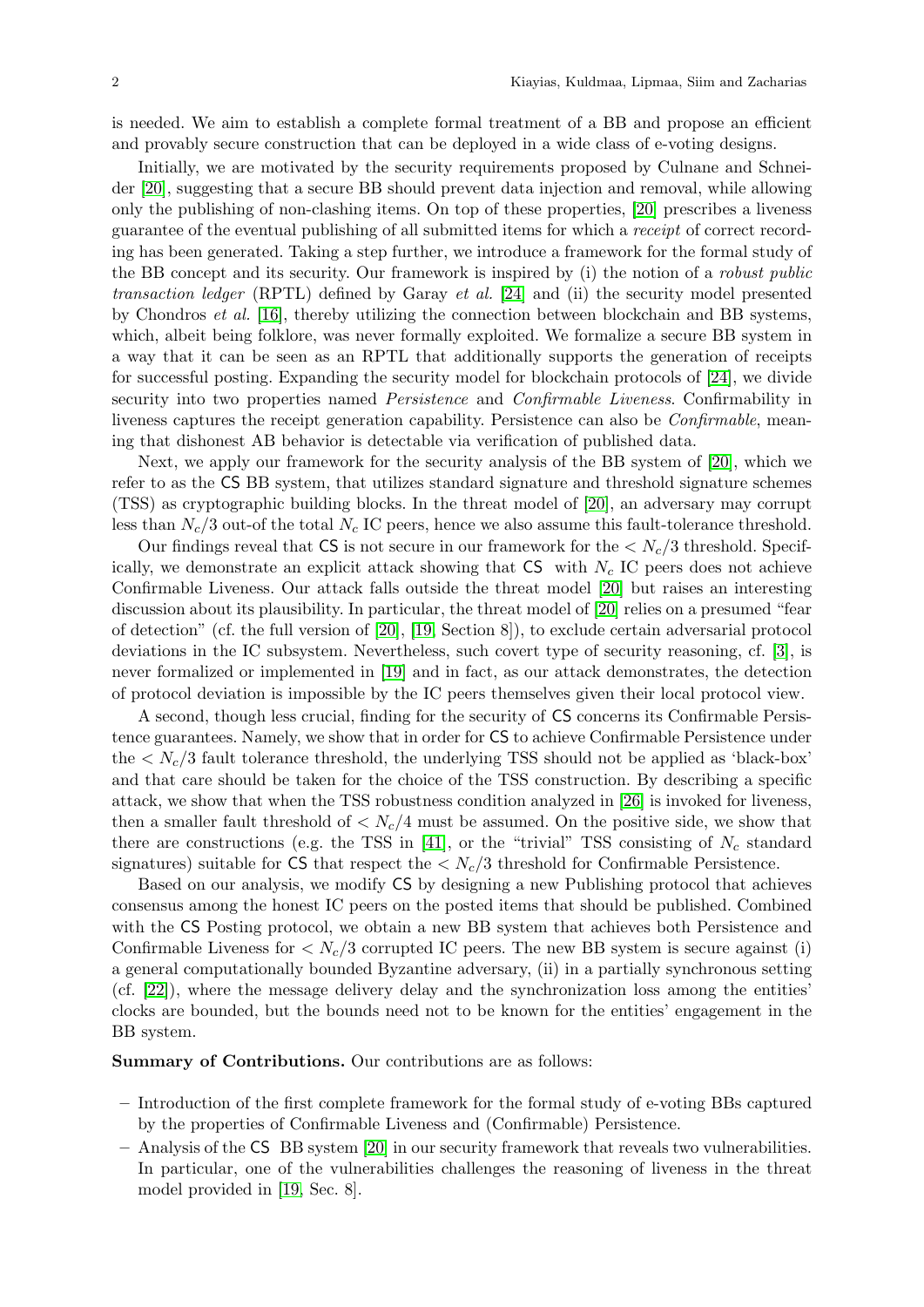– A suitably modified variant of the CS protocol that restores Confirmable Liveness and we prove secure in our framework with an  $N_c/3$  threshold for the IC subsystem against computationally bounded Byzantine adversaries. In particular, (i) Persistence holds in the asynchronous model and can be also Confirmable assuming honest majority between AB peers, while (ii) Confirmable Liveness holds in the partially synchronous model.

## 2 Related work

The BB functionality as component of e-voting systems. In a wide range of state-of-theart e-voting systems (e.g.,  $[31,15,2,14,10,42,32]$  $[31,15,2,14,10,42,32]$  $[31,15,2,14,10,42,32]$  $[31,15,2,14,10,42,32]$  $[31,15,2,14,10,42,32]$  $[31,15,2,14,10,42,32]$  $[31,15,2,14,10,42,32]$ ), the BB is a centralized single point of failure for security analysis. Dini [\[21\]](#page-16-11) proposed a distributed e-voting service based on [\[23\]](#page-16-2), focusing on the service in general rather on the BB system. Several works on distributed e-voting BB solutions lacked formal security analysis, providing only constructions without proof [\[38,](#page-17-2)[40,](#page-17-6)[29,](#page-16-12)[33\]](#page-17-3), a study of requirements [\[28\]](#page-16-22) or being applicable only to the kiosk-voting based setting [\[7\]](#page-16-10). D-DEMOS [\[16\]](#page-16-16) is a distributed internet-voting system which adopts [\[32\]](#page-17-0) to the distributed setting. The security in [\[16\]](#page-16-16) is studied in a model that is a stepping stone for our framework, yet security argumentation targets specifically the D-DEMOS requirements. The CS BB system [\[20\]](#page-16-13) is a reference point for our work, and will be analyzed in Section [5.](#page-9-0)

Robust public transaction ledgers. In a recently emerged line of research, transaction ledgers used in blockchain applications have been studied under formal cryptographic models. Garay et al. [\[24\]](#page-16-17) formalize robust public transaction ledgers (RPTLs) that satisfy (i) Persistence, i.e., honest parties agree on their report of transactions published in the ledger in an appendonly manner and (ii) Liveness, i.e., all transactions in the local view of the honest parties will be eventually reported. Moreover, they prove that Nakamoto's Bitcoin blockchain protocol [\[35\]](#page-17-7) is an RPTL in a synchronous setting. Taking a step further, Pass  $et al.$  [\[36\]](#page-17-8) prove the robustness of Bitcoin blockchain protocol, even when the network is semi-synchronous, i.e., the adversary can impose bounded delays. Very recently, Garay et al. [\[25\]](#page-16-23) introduce a dynamic setting that reflects most real-world scenarios where the number of involved parties may vary over time, while Badertscher et al. [\[4\]](#page-16-24) prove the security of Bitcoin as an RPTL in the universal composability framework [\[12\]](#page-16-25). A responsive consensus protocol is one that achieves "instant" confirmation of transactions (i.e., dependent only on network delay), and it is shown in [\[37\]](#page-17-9), that such protocols exist only assuming a 1/3 bound on the adversary. As a side observation, our protocol matches this bound and this level of responsiveness in the permissioned setting (while [\[37\]](#page-17-9) is in the permissionless setting) and can be seen as a responsive permissioned distributed ledger. We note that the permissionless setting is not immediately relevant to e-voting, since in e-voting, we need to explicitly permission write access so that it is consistent with the e-voting semantics (e.g., the one voter - one vote principle).

#### <span id="page-4-0"></span>3 Preliminaries

We use  $\kappa$  as the security parameter. We write  $f(\kappa) = \text{negl}(\kappa)$  if function f is negligible in  $\kappa$ , and PPT for probabilistic polynomial-time. We denote  $[N] := \{1, 2, ..., N\}$  for any  $N \in \mathbb{N}$ .

**Signature schemes.** A *signature scheme*  $DS = (KGen, Sig, Vf)$  consists of the following PPT algorithms: (i) the key generation algorithm KGen generates a keypair  $(\mathsf{pk}, \mathsf{sk}) \leftarrow \mathsf{KGen}(1^{\kappa})$  for a secret signing key sk and a public verification key pk; (ii) the signing algorithm Sig returns, on input a message m and a signing key sk, a signature  $\sigma \leftarrow \text{Sig}_{sk}(m)$ ; (iii) the verification algorithm Vf returns, given pk, a message m and signature  $\sigma$ , a bit  $b \leftarrow \forall f_{\text{pk}}(m, \sigma)$ .

The correctness of DS requires that for each  $(\mathsf{pk}, \mathsf{sk}) \in \mathsf{KGen}(1^{\kappa})$  and a valid message m, it must hold that  $\mathsf{Vf}_{\mathsf{pk}}(m, \mathsf{Sig}_{\mathsf{sk}}(m)) = 1$ . The security of DS is formalized via the notion of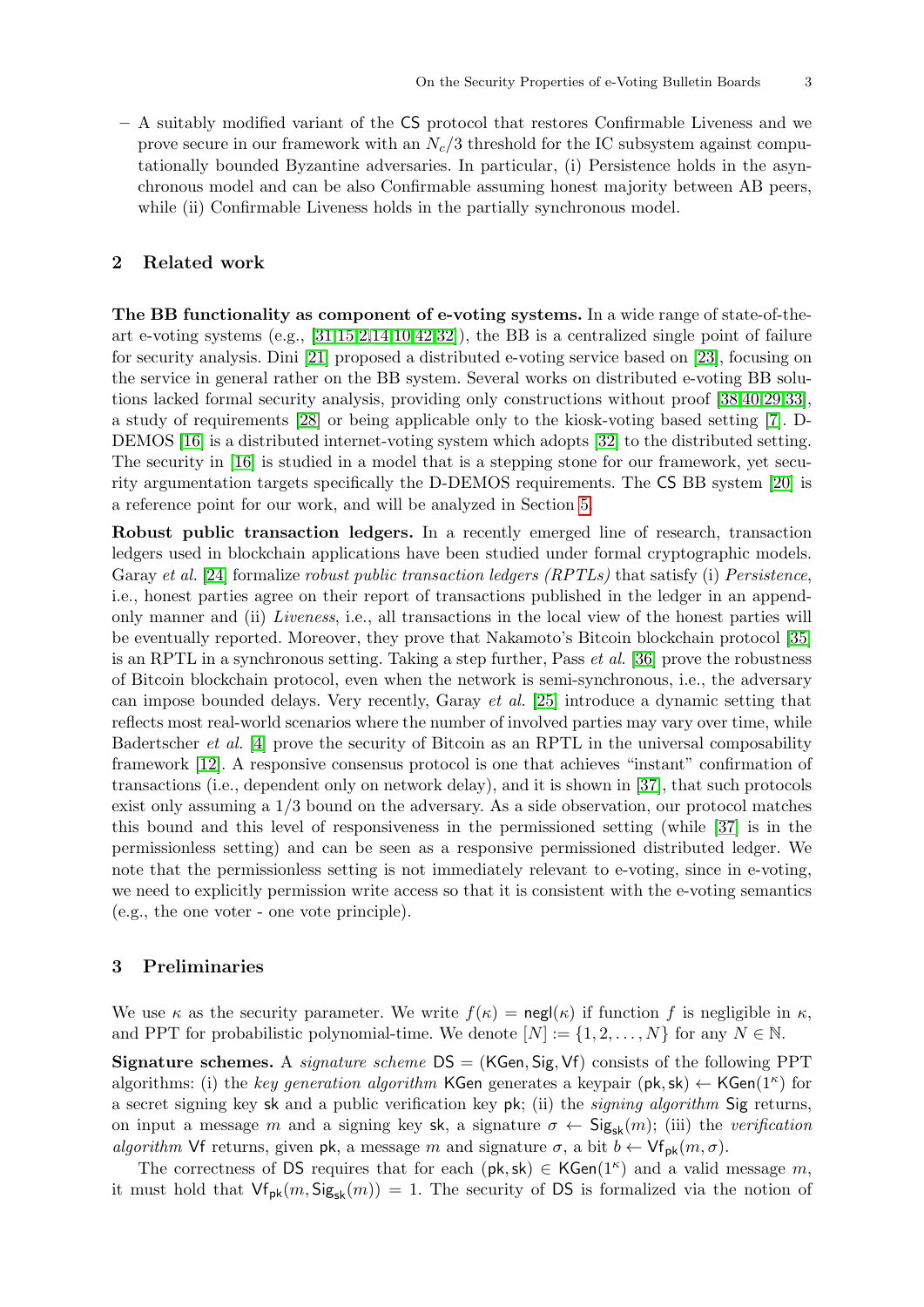existential unforgeability against chosen message attacks (EUFCMA, [\[27\]](#page-16-26)). For a more detailed description of EUFCMA security, cf. Appendix [A.1.](#page-17-10)

**Threshold signature schemes.** Let  $t_s < N$  be two positive integers and  $P_1, \ldots, P_N$  a set of peers. A (non-interactive) threshold signature scheme (TSS)  $TSS = (DistKeygen, ShareSig,$ ShareVerify, Combine, TVf) is a tuple of the following five efficient algorithms: (i) the *distributed* key generation algorithm DistKeygen( $1^{\kappa}, t_s, N$ ) generates a keypair (tsk<sub>i</sub>, pk<sub>i</sub>) for each peer  $P_i$ and a public key pk, such that exactly  $t_s + 1$  secret keys tsk<sub>i</sub> are required to recover the secret key tsk corresponding to pk. The public output is pk together with a tuple of verification keys  $(\mathsf{pk}_1,\ldots,\mathsf{pk}_N)$ ; (ii) the *signing algorithm* ShareSi $\mathsf{g}_{\mathsf{tsk}_i}(m)$  returns a signature share  $\sigma_i$ of the message  $m;$  (iii) the *share verification algorithm*  $\mathsf{ShareVerify}(\mathsf{pk}, \mathsf{pk}_1, \ldots, \mathsf{pk}_N, m, (i, \sigma_i))$ outputs 1 iff  $\sigma_i$  is the valid ith signature share of m; (iv) the *share combining algorithm* Combine(pk,  $pk_1, \ldots, pk_N, m, (i, \sigma_i)_{i \in S}$ ), given a subset of  $t_s + 1$  valid signature shares on m, outputs a full signature  $\sigma \leftarrow \text{TSign}(\text{tsk}, m)$  on m; (v) the verification algorithm  $\text{TVf}_{\text{pk}}(m, \sigma)$ outputs 0 or 1, depending on whether  $\sigma$  is a valid signature of m.

The *correctness* of TSS requires that for a vector  $(\textsf{tsk}, \textsf{pk}, \textsf{tsk}_1, \ldots, \textsf{tsk}_N, \textsf{pk}_1, \ldots, \textsf{pk}_N)$  output by DistKeygen $(1^{\kappa}, t_s, N)$ , if  $\mathcal{S} \subseteq [N]$  s.t.  $|\mathcal{S}| = t_s + 1$ , it holds that (i)  $\sigma_i =$  ShareSig<sub>tsk<sub>i</sub></sub> $(m)$ , and (ii) if  $\sigma = \textsf{Combine}(\textsf{pk},\textsf{pk}_1,\ldots,\textsf{pk}_N,m,(i,\sigma_i)_{i\in\mathcal{S}})$ , then ShareVerify(pk, pk<sub>1</sub>, . . . , pk<sub>N</sub>,  $m,(i,\sigma_i))=$ 1 for  $i \in \mathcal{S}$  and  $\mathsf{TVf}_{\mathsf{pk}}(m, \sigma) = 1$ .

TSS is existentially  $(t_s, N)$ -unforgeable against chosen-message attacks  $((t_s, N)$ -EUFCMAsecure) if every PPT adversary  $\mathcal A$  has negl( $\kappa$ ) advantage in performing a successful EUFCMA forgery for a message  $m^*$ , even when the sum of (i) the number of the parties A corrupts, and (ii) the number of parties for which A made a signing query for  $m^*$ , is no more than  $t_s$ . We write Adv<sup>tss</sup> $(\kappa, t_s, N)$  to denote A's advantage in breaking the  $(t_s, N)$ -EUFCMA-security of TSS. For a more detailed description of  $(t_s, N)$ -EUFCMA security, cf. Appendix [A.2.](#page-17-11)

TSS is said to be  $(t_s, N)$ -robust, if A controlling  $t_s$  peers, cannot prevent honest peers from creating a valid signature. Robustness can only be achieved for  $t_s < N/2$ , see Gennaro *et al.* [\[26\]](#page-16-20).

#### <span id="page-5-0"></span>4 Framework

We introduce a formal framework for secure e-voting BB systems. First, we provide an abstract description of the consisting entities and protocols. Then, building upon the requirements stated in [\[20\]](#page-16-13) and the modeling approach of [\[16\]](#page-16-16) and [\[24\]](#page-16-17), we formalize BB security via the notions of (Confirmable) Persistence and Confirmable Liveness.

#### <span id="page-5-1"></span>4.1 Syntax of a bulletin board system

Entities. A BB system involves the following entities: 1) a setup authority SA that generates the setup information and initializes all other entities with their private inputs; 2) the users that submit post requests for items of their choice. An item can be any data the user intends to be published, e.g., the voters' ballots, the election results or any necessary audit information.; 3) a subsystem of *item collection (IC) peers*  $P_1, \ldots, P_{N_c}$  that are responsible for (i) interacting with the users for posting all submitted items, and (ii) interacting with the AB (see below) to publish the recorded items; 4) a subsystem of *audit board (AB) peers*  $AB_1, \ldots, AB_{N_w}$  where all the posted items are published.

**Setup.** At the preparation period, SA specifies a *posting policy*  $\mathcal{P} =$  (Accept, Select(.)), where 1) Accept  $=\{(U, x)\}\$ is a binary relation over pairs of user IDs and items. For a user U that wants to post item  $x, (U, x) \in \text{Accept}$  is a check the IC peers execute to initiate interaction with U for posting x. E.g., a user that is authenticated as a voter may be accepted to post a vote but not some public data (e.g., public encryption key).

2) Select( $\cdot$ ) is a selection function over sets of items defined as follows: let  $X_U$  be the set of published items associated with posts from user U. Then,  $\mathsf{Select}(X_U) \subseteq X_U$  contains all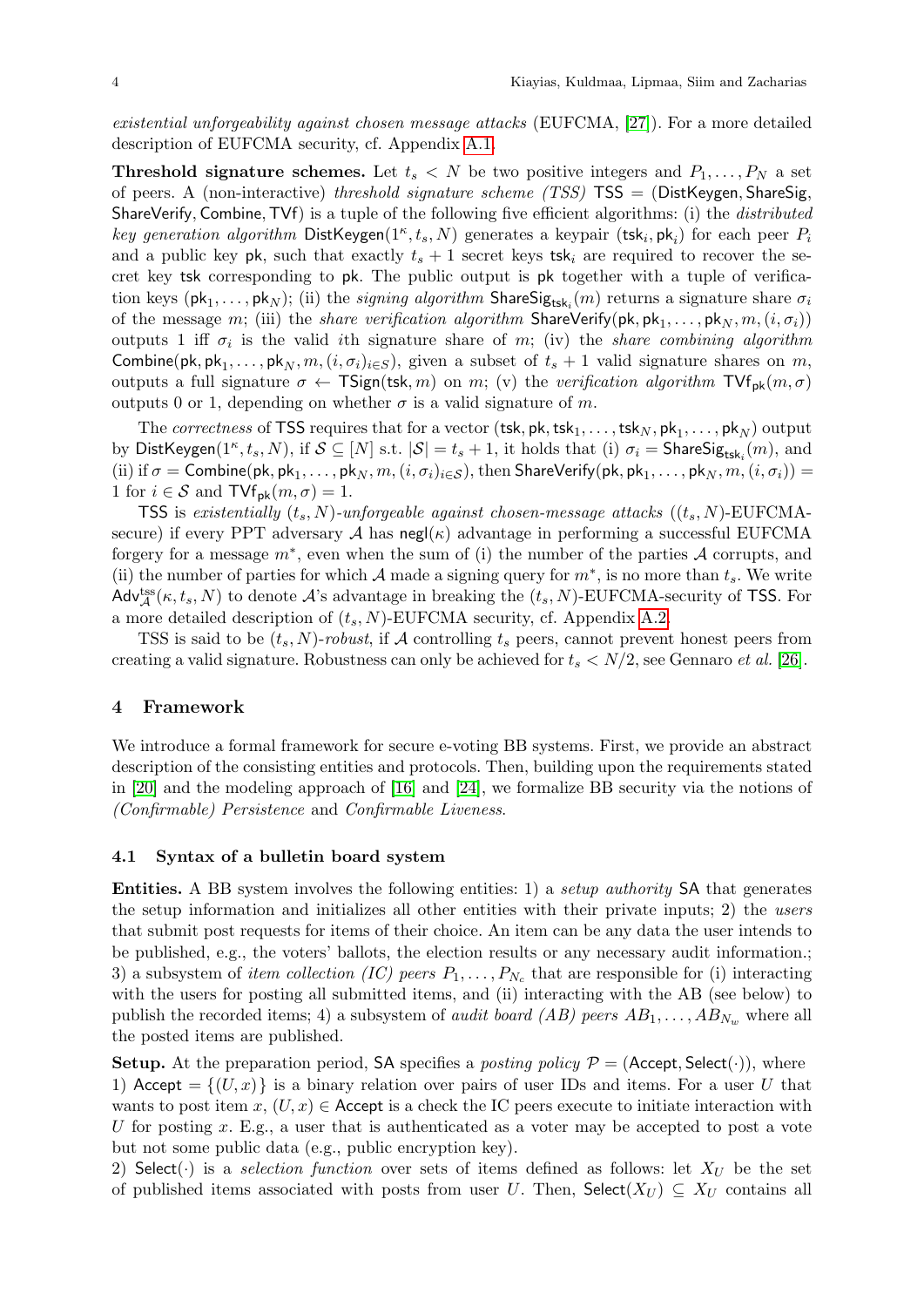valid published items posted by  $U$ , resolving any conflict among clashing items. E.g., in Estonian e-voting  $[30]$ , if a voter U submitted multiple votes then only the last one must count. Thus, if the votes were submitted in time ascending order as  $x_1, x_2, \ldots, x_m$ , then we set  $X_U = \{x_1, x_2, \ldots, x_m\}$  and  $\mathsf{Select}(X_U) = \{x_m\}.$ 

The SA initializes the other entities with the description of  $P$ . Next, all entities engage in a setup interaction such that when finalized, each entity has a private input (e.g., a signing key or an authentication password) and some public parameters params.

BB protocols. The BB functionality comprises the Posting and Publishing protocols, accompanied by two verification algorithms: (i) VerifyRec, run by the users to verify the successful posting of their items, and (ii) VerifyPub, run by any party for auditing the validity of the data on the AB.

The **Posting** protocol is initiated by a user U that on private input  $s_U$  submits a post request for item x. Namely, U uses  $s_U$  to generate a credential  ${\rm cr}_U$ <sup>[5](#page-6-0)</sup>. Then, the user and the IC peers engage in an interaction that results in U obtaining a receipt  $rec[x]$  for the successful posting of x. Upon receiving  $rec[x]$ , and using public election parameters params, U may run the algorithm VerifyRec on input (rec[x], x, s<sub>U</sub>, params), that either accepts or rejects.

In the Publishing protocol, the IC peers upload their local records of posted items to the AB subsystem. The protocol may encompass a consensus protocol among the AB peers to agree whether a local record is admissible. In addition, any auditor may run VerifyPub on input params and (a subset of the) published data to check AB consistency.

#### 4.2 Introducing our security framework

In [\[20\]](#page-16-13), Culnane and Schneider propose a list of four properties that a secure BB must satisfy:

(bb.1). Only items that have been posted may appear on the AB. This property expresses safety against illegitimate data injection.

(bb.2). Any item that has a valid receipt must appear on the AB.

(bb.3). No clashing items must both appear on the AB.

(bb.4). Once published, no items can be removed from the AB. According to this property, the AB subsystem is an append-only posting site.

In this section, we integrate the above four properties into a formal security framework. At a high level, our framework conflates the formal approach in distributed e-voting security of Chondros et al. [\[16\]](#page-16-16) with the notion of a robust public transaction ledger (RPTL) proposed by Garay *et al.* [\[24\]](#page-16-17). Namely, we view a secure BB as an RPTL that additionally provides *receipts* of successful posting for honestly submitted items. The security properties of an RPTL stated in [\[24\]](#page-16-17) are informally expressed as follows:

• Persistence: once an honest peer reports an item  $x$  as posted, then all honest peers will either (i) agree on the AB position that x should be published, or (ii) not report x.

•  $\theta$ -Liveness: honest peers will report honestly submitted items within some delay bound  $\theta$ .

Introducing Confirmable  $\theta$ -Liveness. In the e-voting scenario, we require that the honest users will eventually get a receipt when engaging at the Posting protocol. Consequently, we introduce the *Confirmable*  $\theta$ *-Liveness* property, suggesting that *any honest user that submits* an item x, will obtain a valid receipt for x within time  $\theta$ , and x will be published on the AB.

The conflict between Confirmable Liveness and property (bb.3). An important observation is that Confirmable Liveness and (bb.3) cannot be satisfied concurrently if we assume that honest users may submit post requests for clashing items (e.g., in Estonian e-voting [\[30\]](#page-16-27), as a coercion countermeasure, voters may vote multiple times and only the last counts). To resolve this conflict, we make the following relaxation: we do not require that (bb.3) holds, by

<span id="page-6-0"></span> $\frac{5}{5}$  E.g., if s<sub>U</sub> is a signing key, then cr<sub>U</sub> could be a valid signature under s<sub>U</sub>; if s<sub>U</sub> is a password, then cr<sub>U</sub> can be the pair  $(U, s_U)$ .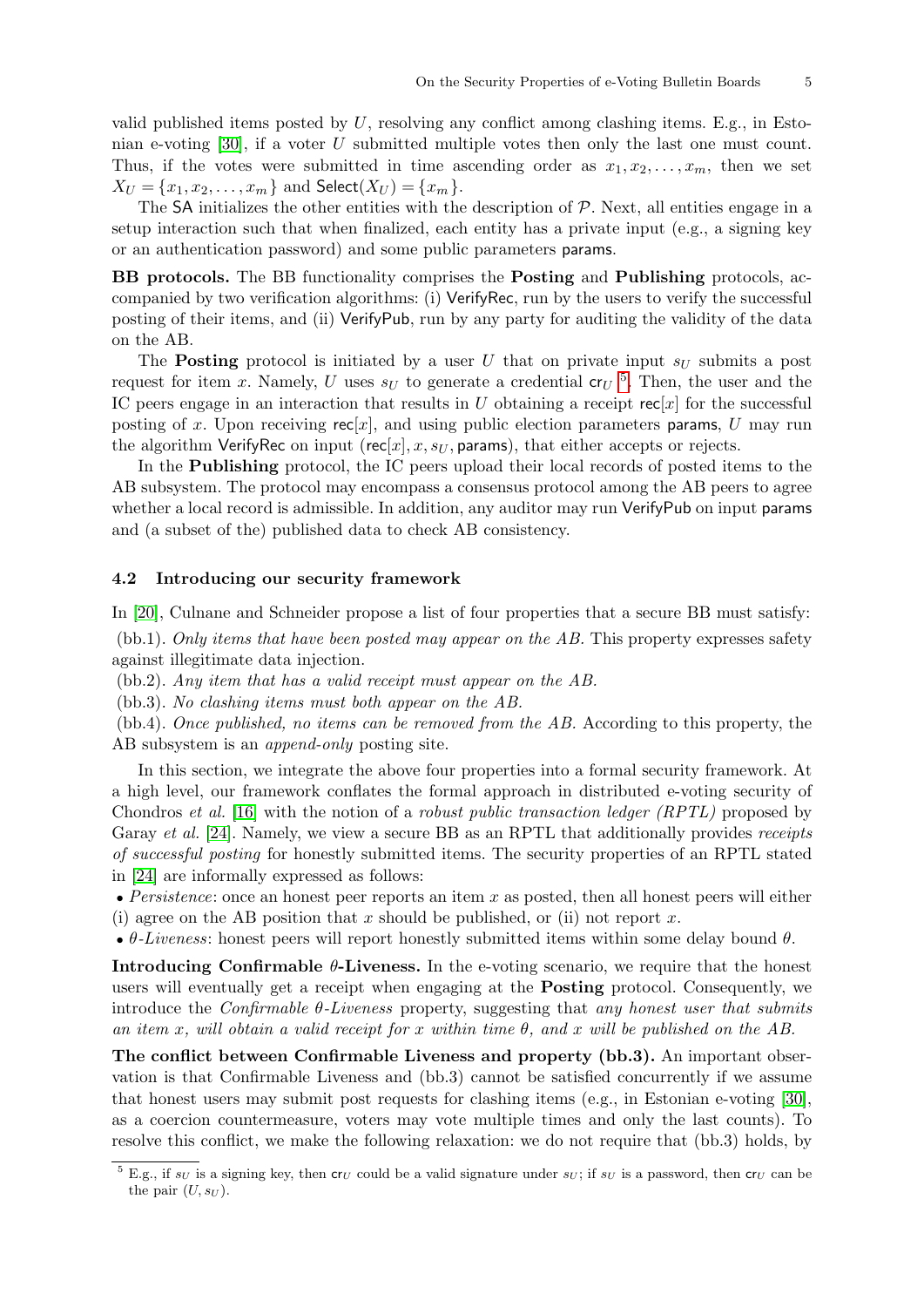allowing every successfully posted item to be published. Then, we specify the subset of valid published items for each user via the selection function  $\mathsf{Select}(\cdot)$  over the set of published items; the description of  $\text{Select}(\cdot)$  depends on the election setting. Note that in the special case where we restrict the honest users from submitting clashing items, we can match (bb.3) by fixing Select( $\cdot$ ) to be the identity function.

Introducing (Confirmable) Persistence. Given the above, to encompass (bb.1) and (bb.4), we introduce the notion of *Persistence* where conflict resolution is achieved by applying  $\text{Select}(\cdot)$ on the AB view. Persistence as defined in [\[24\]](#page-16-17) captures the "unremovability" property (bb.4). To also capture (bb.1), we require that in a setting where  $t_c$  out-of  $N_c$  IC peers are corrupted, an item x posted by U will not be reported as valid, if at least  $t_c + 1$  honest IC peers did not record x at some **Posting** protocol execution. Note that if we require a threshold of less than  $t_c + 1$  honest IC peers to be unaware of item x, then (bb.1) becomes unrealistic, as in most distributed systems, an adversary that corrupts  $t_c$  peers can block  $t_c$  honest peers, and run the execution jointly with the rest  $N_c - 2t_c$  honest peers.

Furthermore, we extend Persistence by taking into account a AB subsystem that is fully controlled by the adversary. This is formalized by the *Confirmable Persistence* property, where we require that any malicious AB behavior will be detected via the VerifyPub algorithm.

**System clocks.** Like in [\[16\]](#page-16-16), we assume that there exists a *global clock* variable Clock  $\in \mathbb{N}$ , and that every system entity X is equipped with an *internal clock* variable  $Clock[X] \in N$ . We define the following two events:

• The event  $Init(X)$ : Clock $[X] \leftarrow$  Clock, that initializes X by synchronizing its internal clock with the global clock.

• The event  $\textsf{Inc}(\textsf{Clock}[X])$ :  $\textsf{Clock}[X] \leftarrow \textsf{Clock}[X] + 1$ , that causes some clock  $\textsf{Clock}[X]$  to advance by one time unit.

Synchronicity and message delay. We parameterize our threat model by (i) an upper bound  $\delta$  on the delay of message delivery, and (ii) an upper bound  $\Delta$  on the synchronization loss of the nodes' internal clocks w.r.t. the global clock. By convention, we set  $\Delta = \infty$  to denote the fully asynchronous setting. and  $\delta = \infty$ , to denote that the adversary may drop messages. Any values  $\delta, \Delta \in [0, \infty)$  refer to a *semi-synchronous* model, if  $\delta, \Delta$  are known to the system's entities, or a partially synchronous model, if  $\delta$ ,  $\Delta$  are unknown.

**Notation.** We use  $\kappa$  as the security parameter and denote by  $N_c$ ,  $N_w$  the number of IC and AB peers, respectively, and by  $n$  (an upper bound) on the number of users. In our security analysis, the parameters  $N_c, N_w, n$  are assumed polynomial in  $\kappa$ . Let  $\mathbf{E} := \{SA\} \cup \{U_\ell\}_{\ell \in [n]} \cup$  ${P_i}_{i\in[N_c]} \cup {AB_i}_{i\in[N_w]}$  be the set of all involved BB system entities. We denote by  $t_c$  (resp.  $t_w$ ) the number of peers that the adversary may statically corrupt out of the  $N_c$  (resp.  $N_w$ ) total peers of the IC (resp. AB) subsystem. We denote the local record of IC peer  $P_i$  at global time Clock = T as the set of accepted and confirmed items  $L_{\text{post},i,T} := \{x_1, \ldots, x_{K_{i,T}}\},\$  where  $K_{i,T} \in \mathbb{N}$ . Similarly, the AB view of peer  $AB_j$  at global time Clock = T is denoted as the set of items  $L_{\mathsf{pub},j,T} := \{x_1, \ldots, x_{M_j,T}\}$ , where  $M_{j,T} \in \mathbb{N}$ .

#### 4.3 (Confirmable) Persistence definition

We define Persistence via a security game  $\mathcal{G}^{\mathcal{A},\delta,\Delta,t_c,t_w}_{\text{Prst}}(1^{\kappa},\mathbf{E})$  between the challenger  $\mathcal{C}$  and an adversary  $A$ . The game is also parameterized by the eventual message delivery and synchronization loss upper bounds  $\delta$  and  $\Delta$ . The adversary  $\mathcal A$  may statically corrupt up to  $t_c$  out-of the  $N_c$  total IC peers and  $t_w$  out-of the  $N_w$  total AB peers, and may also choose to corrupt users. C initializes the BB system on behalf of the SA. Then, C and A engage in the **Setup** phase and the **Posting** and **Publishing** protocols, where  $\mathcal{C}$  acts on behalf of the honest entities. The game is described in detail in Fig. [1.](#page-8-0) Intuitively, the goal of  $\mathcal A$  is to successfully attack the (bb.1) property (winning condition (P.1)) or the (bb.4) property (winning condition (P.2)).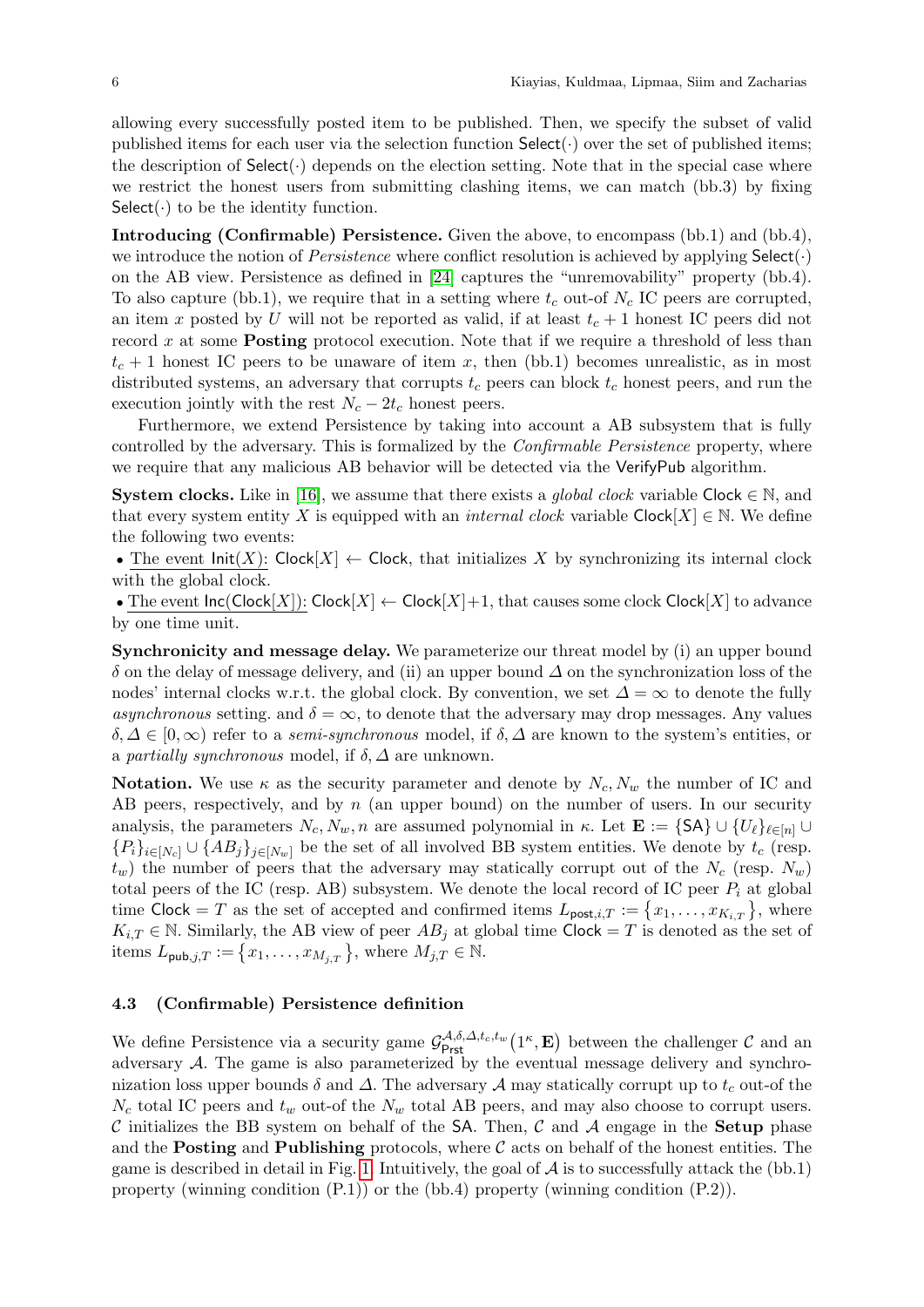<span id="page-8-0"></span>**Fig. 1.** The BB Persistence security game  $\mathcal{G}^{A,\delta,\Delta,t_c,t_w}_{\text{Prst}}(1^{\kappa}, \mathbf{E})$ , between  $\mathcal{C}$  and  $\mathcal{A}$ .

#### Game winning conditions.

The game outputs 1 iff for every  $k \in [N_w]$  and moment T, we have VerifyPub $(L_{pub,k,T},$  params) = accept, and there is a (not necessarily honest) AB peer  $AB_j$  s.t. at least one of the following conditions holds: (P.1). There is an item x,  $t_c + 1$  honest IC peers  $\{P_{i_k}\}_{k \in [t_c+1]}$ , and moments  $T', T'',$  such that (i)  $T' \leq T''$ , (ii)  $x \in L_{\text{pub},j,T'}$ , and (iii)  $x \notin L_{\text{post},i_k,T''}$ , for any  $k \in [t_c+1]$ . (P.2). There is an item x, and moments  $T', T''$  such that (i)  $T' < T''$ , (ii)  $x \in L_{\text{pub},j,T'}$ , and (iii)  $x \notin L_{\text{pub},j,T''}.$ 

<span id="page-8-1"></span>Fig. 2. Game winning conditions for the BB Confirmable Persistence security game  $\mathcal{G}^{\mathcal{A},\delta,\Delta,t_c}_{\mathsf{C}.Prst}(\mathbb{1}^{\kappa},\mathbf{E}).$ 

Subsequently, we extend the Persistence notion by defining Confirmable Persistence. Now, the entire AB may be malicious and deviate from the Publishing protocol, yet the adversary fails if its attack is detected via the VerifyPub algorithm, on the input view of any AB peer. Formally, Confirmable Persistence is defined via the game  $\mathcal{G}_{\text{C.Prst}}^{\mathcal{A},\delta,\Delta,t_c}(1,\mathbf{E})$  that follows the same steps as  $\mathcal{G}^{\mathcal{A},\delta,\Delta,t_c,t_w}_{\text{Prst}}(1^{\kappa},\mathbf{E})$ , for the special case  $t_w = N_w$ , except the following differences in the winning conditions for A, that are presented in detail in Fig. [2:](#page-8-1) (1) for every  $k \in [N_w]$ , the published data on  $AB_k$  should always verify successfully, and (2) the inconsistent  $AB_j$  referred in either of (P.1) or (P.2) conditions may be any (malicious) AB peer.

We define Persistence and Confirmable Persistence as follows.

**Definition 1** ((Confirmable) Persistence). Let  $\kappa$  be the security parameter,  $N_c$ ,  $N_w$ ,  $t_c$ ,  $t_w$ N,  $\delta, \Delta \in [0, +\infty]$ , and **BB** be a BB system with N<sub>c</sub> IC peers and N<sub>w</sub> AB peers. We say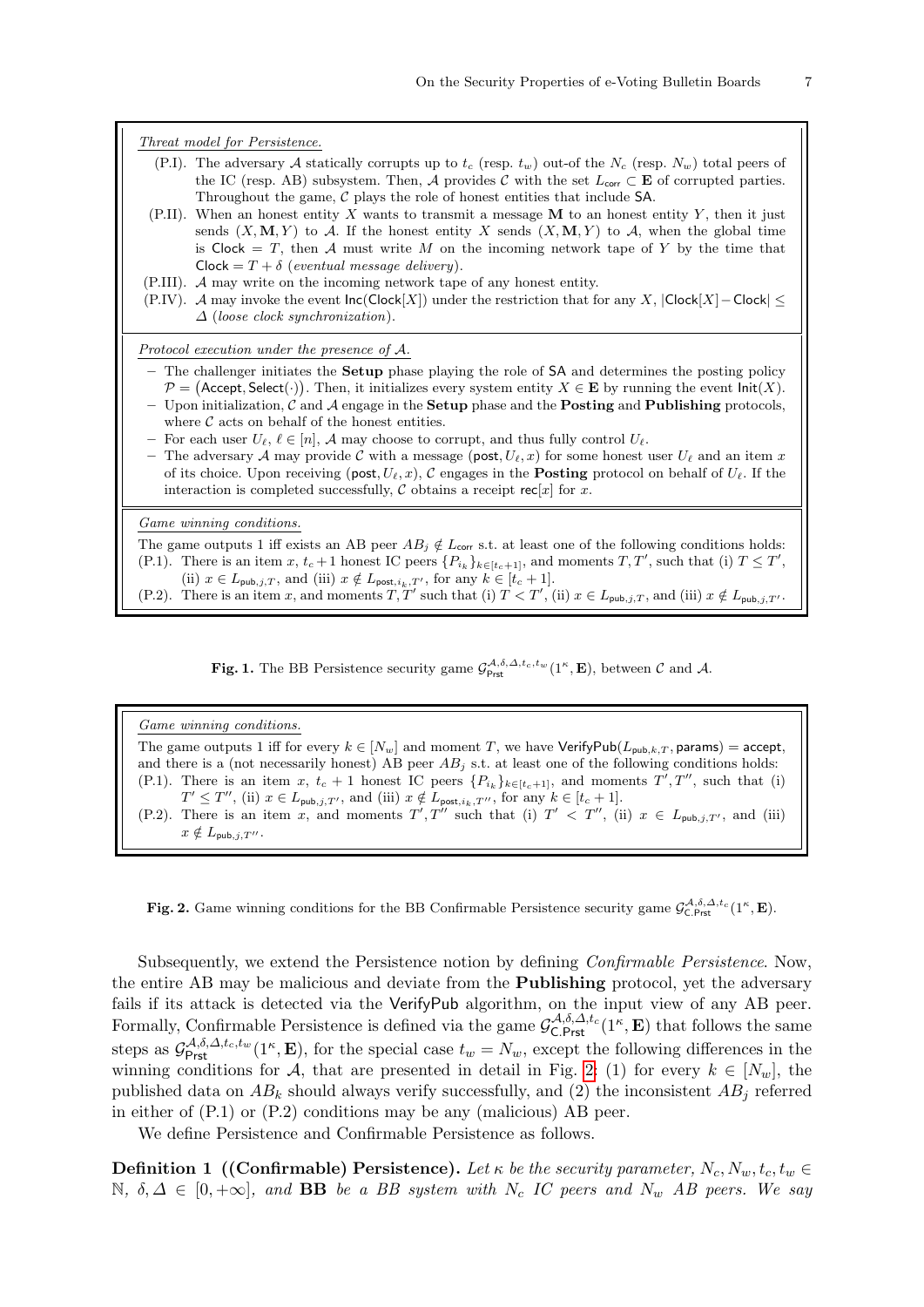Threat model for Confirmable Liveness. The threat model satisfies conditions (P.I)-(P.IV) in Fig. [1.](#page-8-0) Protocol execution under the presence of  $A$ . The initialization by the challenger  $C$  and the engagement of  $A$  and  $C$  in the **Setup** phase, the **Posting** protocol, and the **Publishing** protocol is as in Fig. [1.](#page-8-0) Game winning conditions. The game outputs 1 iff exists an honest user  $U$ , an item  $x$  and a moment  $T$  s.t. the following holds: (L.1). A provided C with the message (post,  $U, x$ ) at global time Clock = T. (L.2). No honest IC peer engages in the **Publishing** protocol during global time Clock  $\in$   $[T, T + \theta]$ . (L.3). Either of the following two is true: (a) By global time Clock  $\leq T + \theta$ , C did not obtain a value z s.t. VerifyRec( $z, x, cr_U$ , params) = accept. (b) There is a party  $AB_j \notin L_{\text{corr}}$ , s.t. for any moment  $T_j$ , exists a moment  $T'_j \geq T_j$  s.t.  $x \notin L_{\text{pub},j,T'_j}$ .

<span id="page-9-1"></span>**Fig. 3.** The BB Liveness security game  $\mathcal{G}_{\theta-\text{C-Live}}^{A,\delta,\Delta,t_c,t_w}(1^\kappa,\mathbf{E})$  between  $\mathcal C$  and  $\mathcal A$ .

that **BB** achieves Persistence for fault-tolerance thresholds  $(t_c, t_w)$ , delay message bound  $\delta$  and synchronization loss bound  $\Delta$ , if for every PPT adversary  $\mathcal A$  it holds that

$$
\mathbf{Pr}\big[\mathcal{G}^{\mathcal{A},\delta,\mathcal{\Delta},t_c,t_w}_{\mathsf{Prst}}(1^\kappa,\mathbf{E})=1\big]=\mathsf{negl}(\kappa).
$$

We say that **BB** achieves Confirmable Persistence for fault tolerance threshold  $t_c$ , delay message bound  $\delta$  and synchronization loss bound  $\Delta$ , if for every PPT adversary  $\mathcal{A}$ , it holds that

$$
\mathbf{Pr}\big[\mathcal{G}_{\mathsf{C}.\mathsf{Prst}}^{\mathcal{A},\delta,\mathcal{\Delta},t_c}(1^\kappa,\mathbf{E})=1\big]=\mathsf{negl}(\kappa).
$$

#### 4.4 Confirmable  $\theta$ -Liveness definition

We define  $\theta$ -Confirmable Liveness via a security game  $\mathcal{G}_{\theta-\text{C,Live}}^{\mathcal{A},\delta,\Delta,t_c,t_w}(1^{\kappa},\mathbf{E})$  between the challenger C and an adversary A, where A statically corrupts up to  $t_c$  (resp.  $t_w$ ) out-of the  $N_c$  (resp.  $N_w$ ) total IC (resp. AB) peers, while  $\mathcal C$  plays the role of SA and all peers and users that  $\mathcal A$  does not corrupt. The adversary wins if it manages to prevent the generation of a valid receipt for an item x or the eventual publishing of x, given that x has been submitted at least  $\theta$  time prior to the nearest Publishing protocol execution. The game is described in detail in Fig. [3.](#page-9-1)

Definition 2 (Confirmable  $\theta$ -Liveness). Let  $\kappa$  be the security parameter,  $N_c, N_w, t_c, t_w, \theta \in$  $\mathbb{N}, \delta, \Delta \in [0, +\infty]$  and let **BB** be a BB system with with  $N_c$  IC peers and  $N_w$  AB peers. We say that **BB** achieves Confirmable  $\theta$ -Liveness for fault-tolerance thresholds  $(t_c, t_w)$ , delay message bound  $\delta$ , and synchronization loss bound  $\Delta$ , if for every PPT adversary  $\mathcal{A}$ , it holds that

$$
\Pr\left[\mathcal{G}^{\mathcal{A},\delta,\mathcal{\Delta},t_c,t_w}_{\theta-\mathsf{C}.\mathsf{Live}}(1^\kappa,\mathbf{E})=1\right]=\mathsf{negl}(\kappa).
$$

## <span id="page-9-0"></span>5 The Culnane-Schneider (CS) BB system

In this section, we provide an outline of CS BB system as presented in [\[20\]](#page-16-13) adopted in our terminology, and analyze its security guarantees and weaknesses under the framework introduced in Sec. [4.](#page-5-0) The CS BB system comprises the setup authority SA, the users, the IC peers  $P_1, \ldots, P_{N_c}$  and a single trusted AB (called WBB in [\[20\]](#page-16-13)), i.e.,  $N_w = 1$ . The fault-tolerance threshold on the number of corrupted IC peers,  $t_c$ , that  $CS$  requires is

<span id="page-9-2"></span>
$$
t_c < N_c/3 \quad \text{and} \quad t_s + 1 = N_c - t_c \tag{1}
$$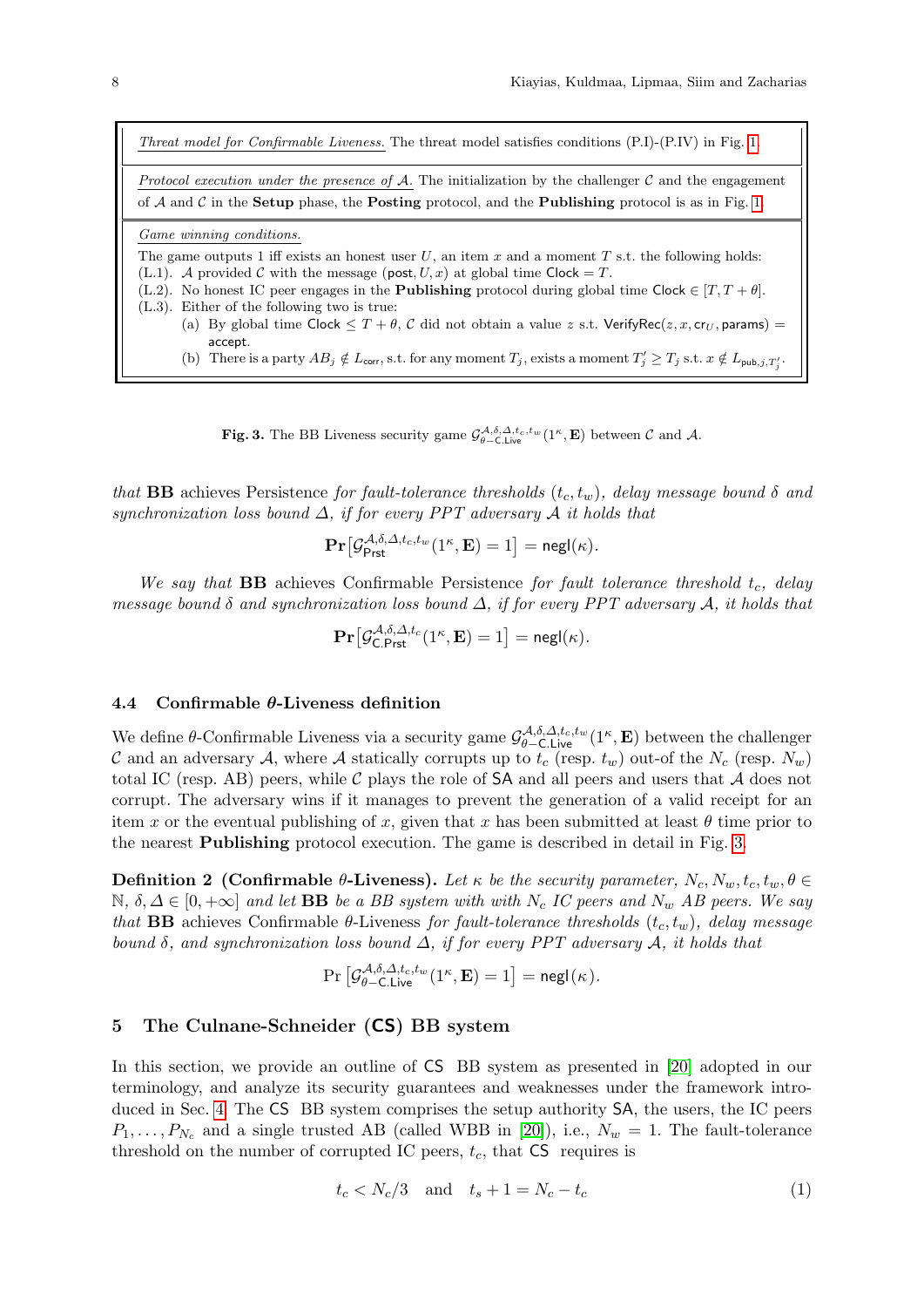#### 5.1 Description of the CS BB system

Setup. Upon specifying the posting policy  $P = ($ Accept, Select $(\cdot)$ ), the SA provides all entities with the description of an EUFCMA-secure signature scheme  $DS = (KGen, Sig, Vf)$  and a  $(t_s, N_c)$ -EUFCMA-secure TSS TSS = (DistKeygen, ShareSig, ShareVerify, TVf, Combine) (cf. Sec. [3\)](#page-4-0). Then, each IC peer  $P_i$  runs  $\mathsf{KGen}(1^{\kappa})$  to obtain a signing key  $\mathsf{sk}_i$  and a verification key  $\mathsf{vk}_i$ , while all IC peers jointly execute  $\mathsf{DistKeygen}(1^\kappa, t_s, N_c)$  to produce a secret keys  $(\mathsf{tsk}_1, \dots, \mathsf{tsk}_{N_c}),$ implicitly defining tsk, and the corresponding public output  $pk$ ,  $(pk_1, \ldots, pk_{N_c})$ .

Upon key generation, the IC peers broadcast  $pk := \{pk, (pk_1, \ldots, pk_{N_c}), (vk_1, \ldots, vk_{N_c})\}$  to all other entities. The public parameters **params** include the description of  $DS$ ,  $TSS$ ,  $\mathcal{P}$ , as well as **pk**. Finally, every user U engages with SA in an interaction to obtain her private input  $cr_U$ . As mentioned in Sec. [4.1,](#page-5-1)  $cr_U$  could be a singing key, or an authentication password.

From a timing aspect, the CS BB system runs in consecutive periods. Namely, each period p is a time interval  $[T_{\text{begin},p}, T_{\text{end},p}]$  between two fixed global time values  $T_{\text{begin},p}$  and  $T_{\text{end},p}$ , and the end of a period matches the beginning of the next one. For each IC peer  $P_i$ , we denote by  $B_{i,p}$  the local record of  $P_i$  including all items x recorded as posted and by  $D_{i,p}$  the database of received items x together with other peers' signatures on them, for the period  $p$ . In the beginning of p,  $P_i$  sets  $B_{i,p}, D_{i,p} \leftarrow \emptyset$ .

**Posting.** If a user U wants to post item x during period p, then she broadcasts x to all IC peers, along with her credential  $c_{U}$ . Upon receiving and verifying the validity of  $(x, c_{U})$ , each peer  $P_i$  broadcasts a signature on  $(p, x, \textsf{cr}_U)$  under its singing key sk<sub>i</sub>. When  $P_i$  receives  $N_c - t_c$ valid signatures on  $(p, x, \mathsf{cr}_U)$  (including its own) from  $N_c - t_c$  different peers, it threshold signs  $(p, x)$  and sends it to U. Finally, when U receives  $N_c - t_c \ge t_s + 1$  valid TSS shares from  $N_c - t_c$ different peers, it combines them to obtain a threshold signature on  $(p, x)$ , as her receipt. We define VerifyRec(rec[x], x, cr<sub>U</sub>, params) := TVf<sub>pk</sub>((p, x), TSign(tsk, (p, x))). The **Posting** protocol is presented in more detail in Fig. [6](#page-18-0) of Appendix [B.1.](#page-18-1)

**Publishing.** Given a period  $p = [T_{\text{begin},p}, T_{\text{end},p}]$ , all IC peers stop item recording and begin publishing their local records at a specified time  $T_{bar,p} \in (T_{begin,p}, T_{end,p})$ . The **Publishing** protocol includes two subprotocols: initially, the IC peers run an Optimistic protocol that results in the publishing of a BB record, if at least  $N_c - t_c$  local BB records agree. We note that the Optimistic protocol always terminates successfully if all peers are honest. If the Optimistic protocol check fails, then IC peers engage in the Fallback protocol, where they exchange their databases of collected signatures for posted items. The Fallback protocol is essentially one round of the *Floodset agreement algorithm* [\[34,](#page-17-12) Section 6.2] with the following characteristic: if all users posted their items honestly, then Fallback need to run only once. Otherwise, as in standard Floodset, it needs to be executed up to  $N_c - t_c + 1$  times in the synchronous setting.

When consensus is reached, the IC peers provide the AB with their records along with corresponding TSS shares. The AB sets the agreed record as its view for period  $p$  along with the reconstructed TSS signature from the collected shares. The total view of AB at some moment  $T$ , denoted by  $L_{\text{pub},T}$ , is the union of the agreed and published BB records for all periods preceding moment  $T$ . The **Publishing** protocol is presented in more detail in Fig.  $7$  of Appendix [B.1.](#page-18-1)

#### 5.2 Attacking the liveness of the CS BB system

As informally argued in [\[19,](#page-16-18) Sec. 8] (the full version of [\[20\]](#page-16-13)), the liveness in CS can be achieved if one of the following conditions hold: 1) all the peers are following the protocol honestly and are online, 2) a threshold of  $t_c < N_c/3$  peers is malicious, but all users are honest, or 3) the more general condition that not all users are honest and the malicious peers may choose any database in their capability, but do not change their database once it has been fixed, and will not send different databases to different peers. The argument is that one can easily detect in practice if malicious peers send different databases to different peers.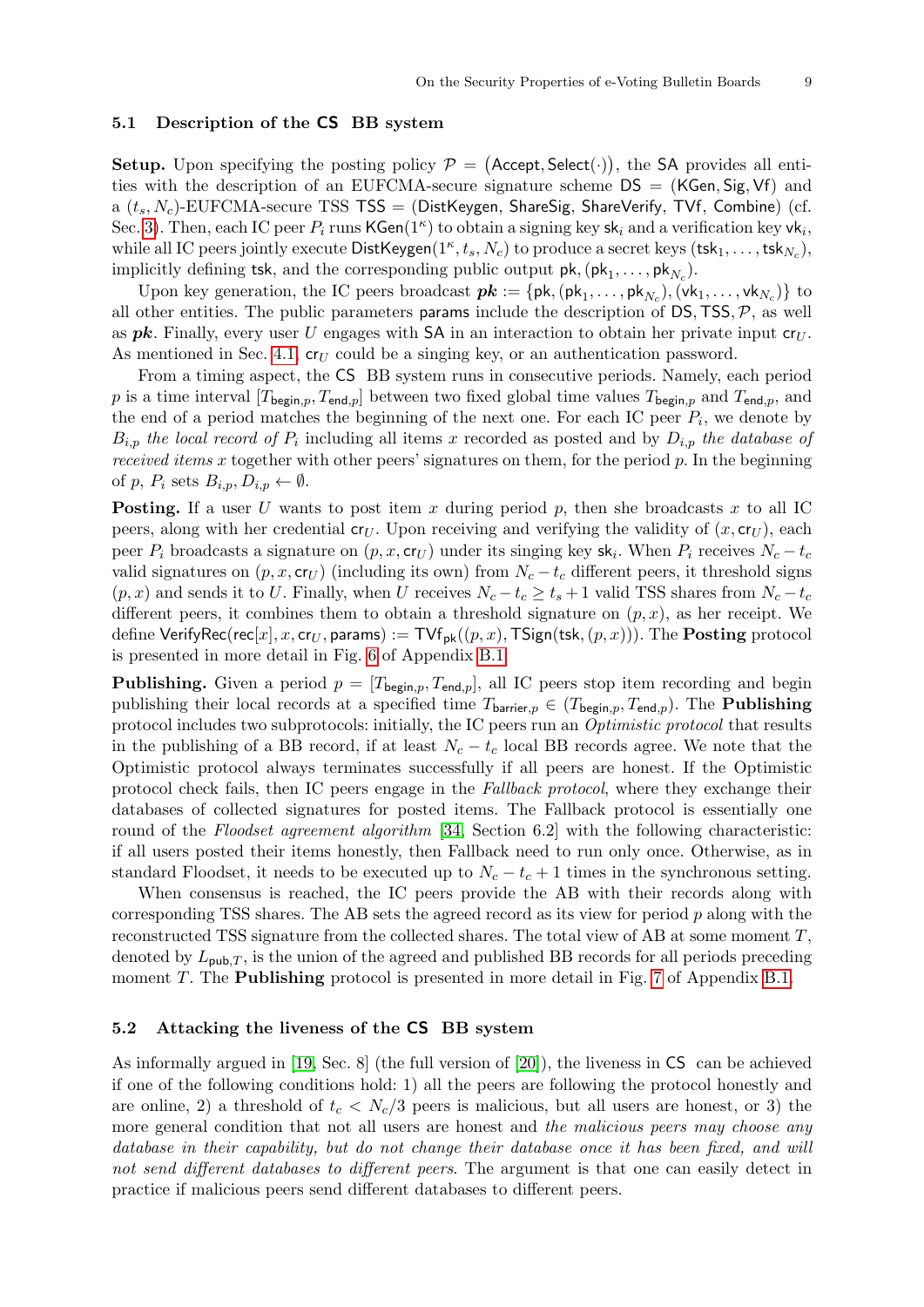In this section, we demonstrate an attack against the Confirmable Liveness of CS under our framework. Although our attack falls outside the threat model of [\[20\]](#page-16-13), it reveals that the presumed "fear of detection" that justifies the said threat model, and especially the more general condition 3) described above, is not rigorously addressed. In particular, we show that the liveness adversary may cleverly choose to split the honest peers into two groups, and yet not be detected by being consistent w.r.t. to the peers in the same group. This way, the adversary manages a liveness breach, while the honest IC peers cannot detect the attack relying on the protocol guidelines and their local views. As a result, our attack points out that the original description of CS must be enhanced with an explicit detection mechanism against any deviation from the IC consensus protocol specifications, in order for the threat model in [\[20\]](#page-16-13) to be properly justified. On the other hand, as we describe in Section [6](#page-12-0) and prove in Section [7,](#page-15-0) enhancing CS with our novel Publishing protocol completely overcomes such issues, by achieving Confirmable Liveness even against a general Byzantine adversary.

**Description of the liveness attack.** Our attack works under fault tolerance threshold  $N_c$  $3t_c$ , as required in [\[20\]](#page-16-13), and consists of seven steps described below. The steps are illustrated in Fig. [8](#page-20-0) of Appendix [B.2](#page-18-2) for the simple case where  $N_c = 4$  and  $t_c = 1$ :

STEP 1: Let  $p$  be a period where the set of honestly posted items is non-empty. For simplicity, we assume that there is a single honest user  $U_h$  who broadcasts  $x_h$  to all IC peers  $P_i$ ,  $i \in [N_c]$ , and obtains a valid receipt rec $[x_h]$ .

STEP 2: A malicious user  $U_c$  deviates from broadcasting and sends  $x_c$  to all  $t_c$  corrupted peers and  $N_c - 2t_c$  honest peers. Denote the latter set of honest  $N_c - 2t_c$  peers by  $\mathcal{H}_{\text{in}}$ . The malicious peers engage in the **Posting** protocol by interacting only with the peers in  $\mathcal{H}_{in}$ . Observe that even if  $t_c$  honest peers do not participate in the post request of  $x_c$ , the collaboration of  $t_c + (N_c - 2t_c) = N_c - t_c$  peers is enough so that  $U_c$  obtains a valid receipt rec[x<sub>c</sub>], yet  $(p, x_c) \in B_{i,p}$  only for honest peers  $P_i \in \mathcal{H}_{\text{in}}$ . Denote by  $\mathcal{H}_{\text{out}}$  the  $t_c$  honest peers s.t.  $x_c \notin B_{i,p}$ .

STEP 3: Another malicious user  $\hat{U}_c$  deviates from broadcasting and, like  $U_c$ , sends item  $\hat{x}_c$ to all  $t_c$  corrupted peers and the  $N_c - 2t_c$  honest peers in  $\mathcal{H}_{in}$ . However, now the malicious peers do not engage in the **Posting** protocol, so the peers in  $\mathcal{H}_{in}$  do not suffice for a receipt for  $\hat{x}_c$ .

STEP 4: When **Publishing** protocol starts, the honest peers in  $\mathcal{H}_{in}$  and  $\mathcal{H}_{out}$  engage in the Optimistic protocol by sending their signed local records  $\mathcal{R}_h^c := \{(p, x_h), (p, x_c)\}\$  and  $\mathcal{R}_h := \{(p, x_h)\}\)$  respectively. From their side, the malicious peers sign their records as  $\mathcal{R}_h^{c,\hat{c}}$  $\frac{c,c}{h}:=$  $\{(p, x_h), (p, x_c), (p, \hat{x}_c)\}\.$  As a result, none of the three records  $\mathcal{R}_h$ ,  $\mathcal{R}_h^c$  and  $\mathcal{R}_h^{c,\hat{c}}$  $\frac{c,c}{h}$  is signed by at least  $N_c - t_c$  peers (recall that  $|\mathcal{H}_{in}| = N_c - 2t_c$  and  $|\mathcal{H}_{out}| = t_c$ ). Therefore, the malicious peers force all honest peers to engage in the Fallback protocol.

Step 5: During Fallback, all honest peers exchange their collection of signatures. At this step, each peer in  $\mathcal{H}_{\text{in}}$  sends to each peer in  $\mathcal{H}_{\text{out}}$  (i) its signature on  $(p, x_c), (p, x_h)$  and  $(p, \hat{x}_c)$ and (ii) the  $t_c$  signatures on  $(p, x_c)$  that it received from the malicious peers. This way, each peer in  $\mathcal{H}_{\text{out}}$  receives  $(N_c - 2t_c) + t_c = N_c - t_c$  signatures on  $(p, x_c)$  but only  $N_c - 2t_c$  signatures on  $(p, \hat{x}_c)$ , so it updates its local record to  $\mathcal{R}_h^c$ . On the other hand, the malicious peers send their signatures on  $(p, x_c)$ ,  $(p, x_h)$  and  $(p, \hat{x}_c)$  only to the peers in  $\mathcal{H}_{in}$ . Therefore, each peer collects  $(N_c - 2t_c) + t_c = N_c - t_c$  signatures on  $(p, \hat{x}_c)$  and updates its local record to  $\mathcal{R}_h^{c,\hat{c}}$  $\frac{c,c}{h}$ .

STEP 6: When the Fallback round above is completed, all peers restart the Optimistic protocol. However, now the peers in  $\mathcal{H}_{\text{in}}$  and  $\mathcal{H}_{\text{out}}$  send their signed local records  $\mathcal{R}_h^{c,\hat{c}}$  $\frac{c,\tilde{c}}{h}$  and  $\mathcal{R}_h^c$ respectively. The malicious peers resend their records  $\mathcal{R}_h^{c,\hat{c}}$  $h_h^{c,c}$  only to the peers in  $\mathcal{H}_{\text{in}}$ , which now have  $N_c - t_c$  signatures on  $\mathcal{R}_h^{c,\hat{c}}$  $h<sup>c,c</sup>$ . Thus, they finalize their engagement in the **Publishing** protocol for period p by sending their TSS shares for  $\mathcal{R}_{h}^{c,\hat{c}}$  $\frac{c,c}{h}$  to the AB.

STEP 7: After forcing the peers in  $\mathcal{H}_{\text{in}}$  to termination, the malicious peers become inert. This causes the peers in  $\mathcal{H}_{\text{out}}$  to remain pending for a new Fallback round that no other peer will follow. Moreover, the AB can not obtain  $N_c - t_c$  TSS shares on some agreed record, and thus it can not publish anything. This violates the property (bb.2) in [\[20\]](#page-16-13) (expressed via condition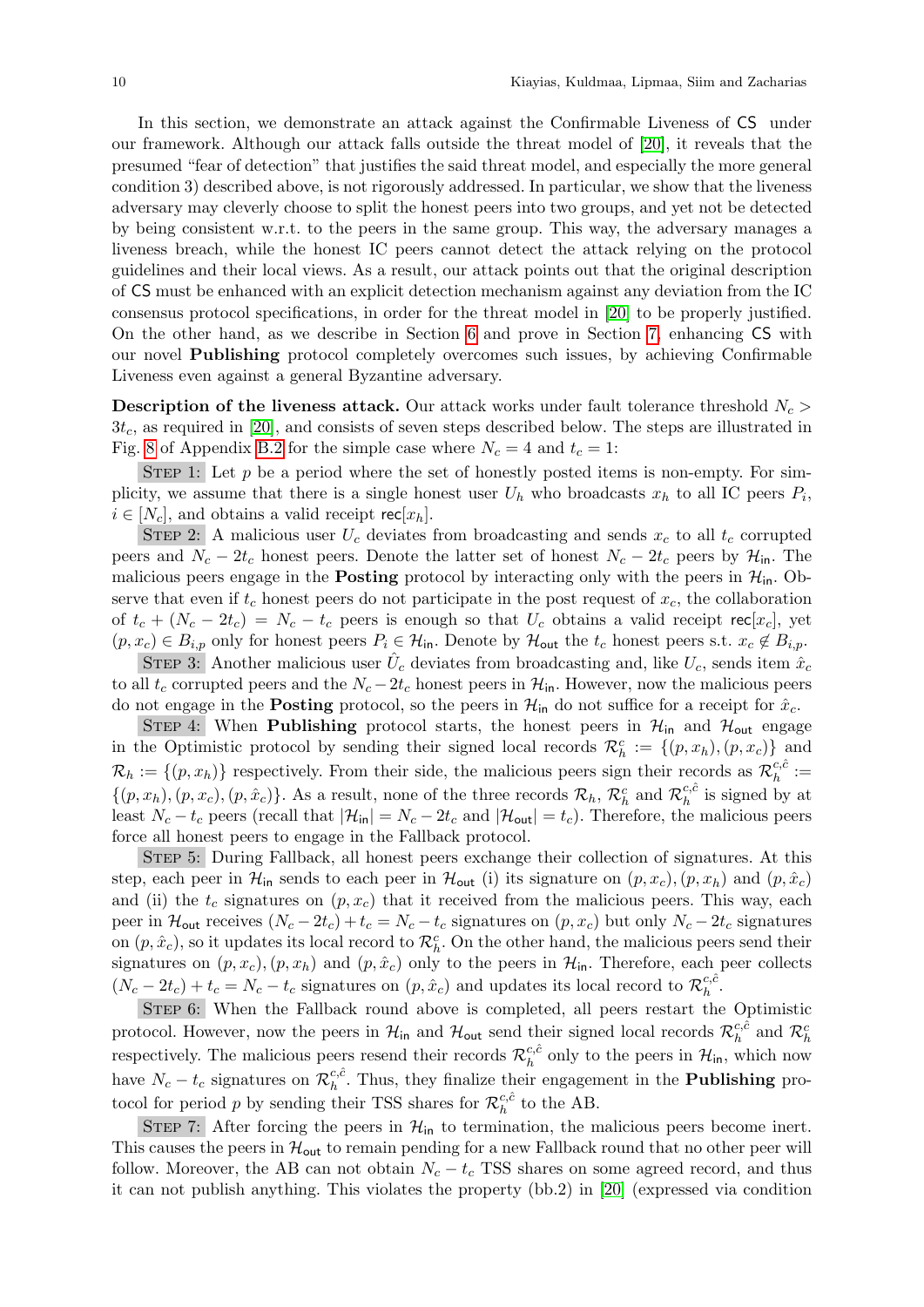$(L.3)$  in Fig. [3\)](#page-9-1), which dictates that since  $x<sub>h</sub>$  is an honestly posted item that has a receipt, it must be published to the AB. Thus, liveness is breached.

The strength of our liveness attack. The attack described above requires the collaboration of malicious users and corrupted IC peers. Nonetheless, it is important to note that during the **Publishing** protocol, the  $t_c$  malicious peers behave consistently towards the  $N_c - 2t_c$  peers in  $\mathcal{H}_{\text{in}}$  by providing the same records and signature databases. In addition, the fact that they send no information to the peers in  $\mathcal{H}_{\text{out}}$  is a malicious behavior that the peers *cannot prove* to the peers in  $\mathcal{H}_{in}$ , i.e., the peers in  $\mathcal{H}_{in}$  cannot tell whether the peers in  $\mathcal{H}_{out}$  are (i) honest and they did not receive anything, or (ii) malicious and claim some false denial of service. As a result, the peers in  $\mathcal{H}_{in}$  can not distinguish whether (i) the  $t_c$  malicious peers, or (ii) the  $t_c$  peers in  $\mathcal{H}_{\text{out}}$ , are the ones that deviate from the protocol guidelines. This shows that the attacker can deviate from the guidelines and still not be detected, within the context of the CS IC consensus.

#### 5.3 TSS Fault-Tolerance Requirements for Confirmable Persistence

In [\[20\]](#page-16-13) no concrete recommendations are given for which TSS to use. For liveness to be achieved, TSS should be robust, i.e., malicious peers cannot block signature creation. Gennaro et al. show in [\[26\]](#page-16-20) that TSS can achieve robustness only if  $t_s < N_c/2$ . This contradicts the CS requirements in Eq. [\(1\)](#page-9-2). Given that  $t_s < N_c/2$ , we can still prove the CS BB system to achieve Confirmable Persistence, but for a smaller bound of  $t_c < N_c/4$ . This bound is tight, in the sense that if  $t_c \geq N_c/4$ , then there exists an attack. However, this issue seems to be less worrisome than the liveness attack in the previous section. Usually in TSS literature it is assumed that  $t_s = t_c$ . In [\[41\]](#page-17-4), Shoup proposes a more general definition of  $(k, t_s, N_c)$  – TSS (with a construction) where  $t_s$  is the number of malicious peers and  $k \ge t_s + 1$  is the number of TSS shares needed to combine a valid signature. This would allow us to still get robustness by having  $t_s < N_c/2$ , but we can also set  $k = N_c - t_c$ , as CS requires in Eq. [\(1\)](#page-9-2). Shoup's construction uses trusted setup, but if one prefers to avoid this, then they may use the trivial TSS defined in Sec. [A.3.](#page-18-3)

In conclusion, CS BB could still achieve the bound  $t_c < N_c/3$ , but care must be taken when choosing TSS. Instantiating CS BB with an arbitrary TSS, might not give the expected security guarantees. More thorough treatment of this issue, together with the attack and the proof discussed above, is provided in Appendix [B.3.](#page-19-1)

## <span id="page-12-0"></span>6 A New Publishing Protocol for the CS BB System

We present a new **Publishing** protocol that, when combined with the CS **Posting** protocol, results in a BB system that achieves Confirmable Liveness in partially synchronous model, and Persistence in asynchronous model, against a general Byzantine adversary, assuming a threshold of  $t_c < N_c/3$  corrupted IC peers. Our novel **Publishing** protocol requires (i) eventual message delivery and (ii) the existence of a *Binary Consensus (BC) protocol* BC with  $t_c < N_c/3$ Byzantine fault tolerance. Both these conditions are met in the partially synchronous model (cf. [\[22\]](#page-16-21)). Recall that a BC protocol satisfies: 1) Termination: all honest peers will decide on some value, 2) Agreement: all honest peers decide on the same value, and 3) Validity: if all honest peers engage in the protocol with input  $b \in \{0, 1\}$ , then they all decide on b.

The protocol consists of the following phases:

**The Initialization** phase: each IC peer  $P_i$  initializes the following vectors:

(i). Its direct view of local records, denoted by  $\mathsf{View}_{i,p} := \langle \tilde{B}_{i,1,p}, \ldots, \tilde{B}_{i,N_c,p} \rangle$ : by setting  $\tilde{B}_{i,j,p} \leftarrow \perp$ , for  $j \neq i$ , and  $\tilde{B}_{i,i,p} \leftarrow B_{i,p}$ .

(ii). For every  $j \in [N_c] \setminus \{i\}$ , its *indirect view* of local records as provided by  $P_j$ , denoted by  $\mathsf{View}_{i,j,p} := \langle \tilde{B}^i_{j,1,p}, \ldots, \tilde{B}^i_{j,N_c,p} \rangle$ : by setting  $\mathsf{View}_{i,j,p} \leftarrow \langle \bot, \ldots, \bot \rangle.$ 

(iii). A variable vector  $\langle b_{i,1}, \ldots, b_{i,N_c} \rangle$ , where  $b_{i,j}$  is a value in  $\{?, 0, 1\}$  and expresses the *opinion of P<sub>i</sub>* on the validity of P<sub>j</sub>'s behavior. Initially, only  $b_{i,i}$  is fixed to 1, while for  $j \neq i$ ,  $b_{i,j}$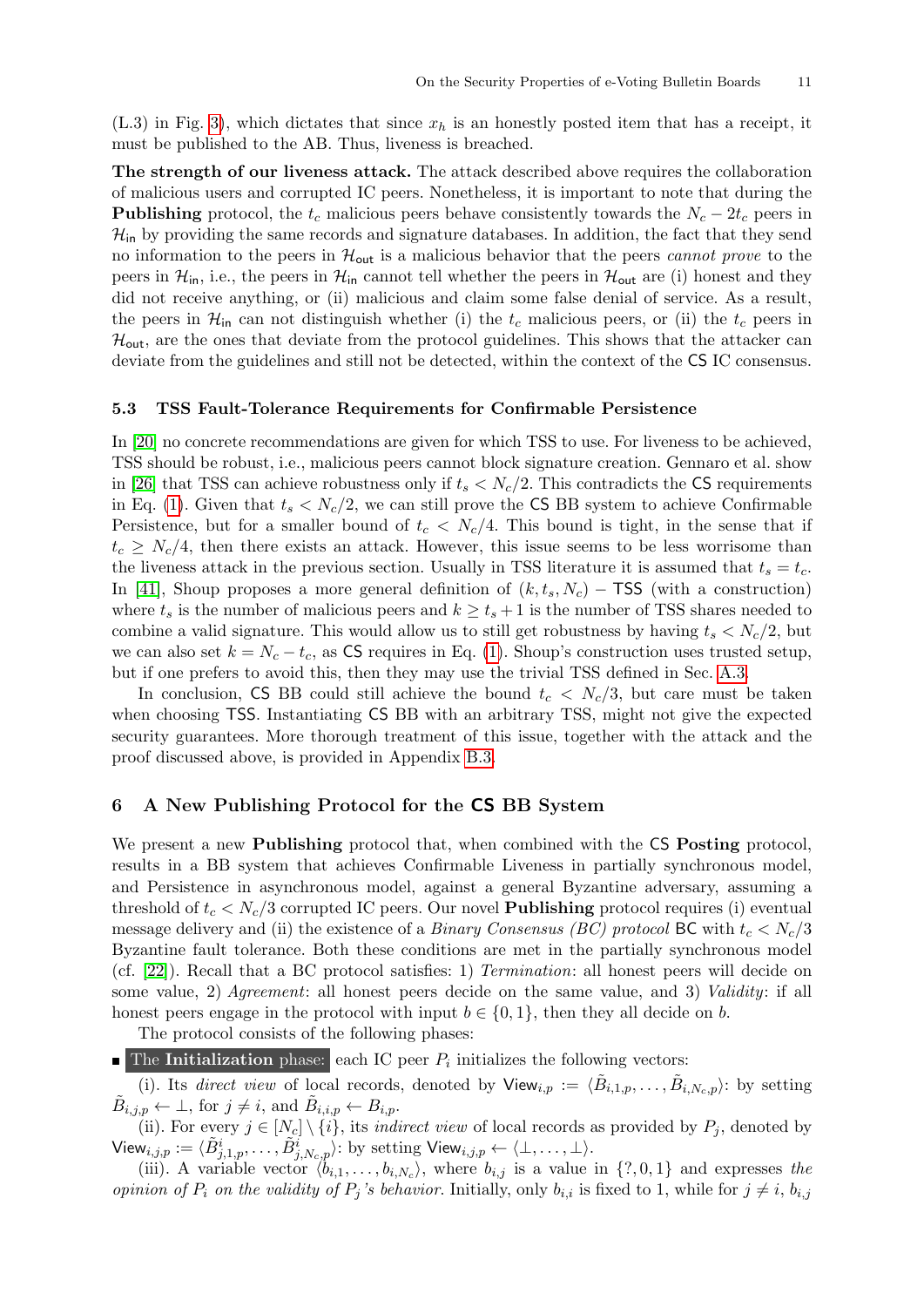is set to the "pending" value '?'. When  $P_i$  fixes  $b_{i,j}$  to some value  $1/0$  for all  $j \in [N_c]$  (which we prove it happens, cf. Lemma [3\)](#page-26-0), it engages in the Consensus phase, that we describe shortly.

(iv). An integer variable vector  $\langle d_{i,1}, \ldots, d_{i,N_c} \rangle$ , where  $d_{i,j}$  denotes the number of  $P_i$ 's (direct or indirect) views that agree regarding  $P_j$ 's record. Initially,  $d_{i,j} = 0$ , for  $j \neq i$ , and  $d_{i,i} = 1$ .

**The Collection** phase: upon initialization,  $P_i$  signs its local record  $B_{i,p}$ , followed by a tag denoted by RECORD, and broadcasts  $((RECORD, B_{i,p}), Sig_{sk_i}(RECORD, B_{i,p}))$  to all IC peers. During this phase,  $P_i$  updates its direct and indirect views of other IC peers' records and fixes its opinion bit for their behavior, depending on the number of consistent signed messages it receives on each peer's record. In particular,

- When  $P_i$  receives a message  $((RECORD, R_{i,j,p}), \mathsf{Sig}_{\mathsf{sk}_j} (RECORD, R_{i,j,p}))$  signed by peer  $P_j$ that was never received before, then it acts as follows: if  $R_{i,j,p}$  is formatted as a non- $\perp$  record and the "opinion" bit  $b_{i,j}$  is not fixed (i.e.  $b_{i,j} =$  '?'), then it verifies the validity of the message by checking if  $\mathsf{Vf}_{\mathsf{pk}_j}((\mathsf{RECORD}, R_{i,j,p}), \mathsf{Sig}_{\mathsf{sk}_j}(\mathsf{RECORD}, R_{i,j,p})) = 1$ . If the latter holds, then  $P_i$ operates according to either of the following two cases:

**1.** If  $\tilde{B}_{i,j,p} \neq \perp$ , then it marks  $P_j$  as malicious, that is, it sets  $\tilde{B}_{i,j,p} \leftarrow \perp$  and fixes  $b_{i,j}$  to 0. Observe that since  $P_i$  is authenticated (except from some negl( $\kappa$ ) error), it is safe for  $P_i$  to mark  $P_j$  as malicious, as an honest peer would never send two different versions of its local records.

2. If  $\tilde{B}_{i,j,p} = \bot$ , then  $P_i$  updates View $_{i,p}$  as  $\tilde{B}_{i,j,p} \leftarrow R_{i,j,p}$ , and View $_{i,j,p}$  as  $\tilde{B}_{j,j,p}^i \leftarrow R_{i,j,p}$  and increases the  $d_{i,j}$  by 1. Next, it signs and re-broadcasts to all IC peers the received message in the format  $(V_{i,j}, \mathsf{Sig}_{\mathsf{sk}_i}(V_{i,j}))$ , where  $V_{i,j} := ((\text{VIEW}, j), ((\text{RECORD}, \tilde{B}_{i,j,p}), \mathsf{Sig}_{\mathsf{sk}_j}(\text{RECORD}, \tilde{B}_{i,j,p})))$ .

Upon fixing  $b_{i,j}$  to 1/0,  $P_i$  ignores any message for the record of  $P_j$ .

 $-$  When  $P_i$  receives a message  $\big(V_{k,j}, \mathsf{Sig}_{\mathsf{sk}_k}(V_{k,j})\big)$  signed by peer  $P_k$  for some peer  $P_j$  different than  $P_i$  and  $P_k$ , where  $V_{k,j} = ((\text{VIEW}, j), ((\text{RECORD}, R_{k,j,p}), \text{Sig}_{sk_j}(\text{RECORD}, R_{k,j,p})))$ , and the message was never received before, then it acts as follows: if  $R_{k,j,p}$  is formatted as a non- $\perp$  record and  $b_{i,j} = '$ ?', then it executes verification  $\mathsf{Vf}_{\mathsf{pk}_k}(V_{k,j}, \mathsf{Sig}_{\mathsf{sk}_k}(V_{k,j}))$ . If  $\mathsf{Vf}_{\mathsf{pk}_k}(V_{k,j}, \mathsf{Sig}_{\mathsf{sk}_k}(V_{k,j})) =$ 1, then  $P_i$  operates according to either of the following two cases:

1. If  $\mathsf{Vf}_{\mathsf{pk}_j}((\text{RECORD}, R_{i,j,p}), \mathsf{Sig}_{\mathsf{sk}_j}(\text{RECORD}, R_{i,j,p})) = 0$  or  $\tilde{B}^i_{k,j,p} \neq \bot$ , then  $P_i$  sets  $\tilde{B}_{i,k,p} \leftarrow \bot$ , fixes the bit  $b_{i,k}$  to 0 and engages in the **Consensus** phase for the record of  $P_k$  (marked as malicious). Observe that it is safe for  $P_i$  to mark  $P_k$  as a malicious, since an honest  $P_k$  would neither send two non- $\perp$  views for  $P_j$ , nor accept an invalid signature from  $P_j$  in the first place. 2. If  $\forall f_{\mathsf{pk}_j}((\text{RECORD}, R_{i,j,p}), \mathsf{Sig}_{\mathsf{sk}_j}(\text{RECORD}, R_{i,j,p})) = 1$  and  $\tilde{B}_{k,j,p}^i = \bot$ , then  $P_i$  updates View<sub>i,k,p</sub> by setting  $\tilde{B}^i_{k,j,p} \leftarrow R_{k,j,p}$ . Then,  $P_i$  updates View<sub>i,j,p</sub> according to the cases below:

(C.1). If for every  $k' \in [N_c] \setminus \{i\}$  such that  $\tilde{B}^i_{k',j,p} \neq \perp$ , it holds that  $\tilde{B}^i_{k',j,p} = \tilde{B}^i_{k,j,p} := \tilde{B}^i_{j,p}$  (i.e. all non- $\perp$ records for j agree on some record  $\tilde{B}^i_{j,p}$ , then it increases the value of  $d_{i,j}$  by 1. Moreover, if  $d_{i,j} = t_c + 1$ , (i.e., there are  $t_c + 1$  matching non- $\perp$  records) and  $\tilde{B}_{i,j,p} = \perp$ , then it updates as  $\tilde{B}_{i,j,p} \leftarrow \tilde{B}_{j,p}^i$  and fixes the bit  $b_{i,j}$  to 1.

(C.2). If there is a  $k' \in [N_c]$  such that  $\tilde{B}^i_{k',j,p} \neq \perp$  and  $\tilde{B}^i_{k,j,p} \neq \tilde{B}^i_{k',j,p}$ , then it updates as  $\tilde{B}_{i,j,p} \leftarrow \perp$  and fixes the bit  $b_{i,j}$  to 0.

In either case, upon fixing  $b_{i,j}$ ,  $P_i$  ignores any message for the record of  $P_j^6$  $P_j^6$ .

− When  $P_i$  has fixed  $N_c$ −t<sub>c</sub> opinion bits, it broadcasts a request message ((REQUEST\_VIEW, j),  $\text{Sig}_{\text{sk}_i}(\text{REQUEST\_VIEW}, j)),$  for every  $P_j$  that it has not yet fixed the opinion bit  $b_{i,j}$ . This step is executed to ensure that  $P_i$  will eventually fix its opinion bits for all IC peers. Upon receiving  $P_i$ 's request,  $P_k$  replies with a signature for a response message  $(W_{k,j}, \mathsf{Sig}_{\mathsf{sk}_k}(W_{k,j}))$ , where  $W_{k,j} := ((\text{RESPONSE-VIEW}, j), ((\text{RECORD}, R_{k,j,p}), \text{Sig}_{\text{sk}_j}(\text{RECORD}, R_{k,j,p}))).$  Note that here  $R_{k,j,p}$ may be  $\perp$ , reflecting the lack of direct view of  $P_k$  for  $P_j$ 's record until it received  $P_i$ 's request.

For every  $P_j$  that  $P_i$  has broadcast a request  $((\text{REQUEST-VIEW}, j), \text{Sig}_{sk_i}(\text{REQUEST-VIEW}, j)),$  $P_i$  waits until it collects  $N_c - t_c - 1$  distinct signed responses that verify successfully. During this

<span id="page-13-0"></span><sup>&</sup>lt;sup>6</sup> The security of DS ascertains  $P_i$  that with 1−negl( $\kappa$ ) probability, only if  $P_j$  is malicious, two non-equal records can be valid under  $P_j$ 's verification key. Thus, in case (C.2),  $P_i$  can safely fix the bit  $b_{i,j}$  to 0.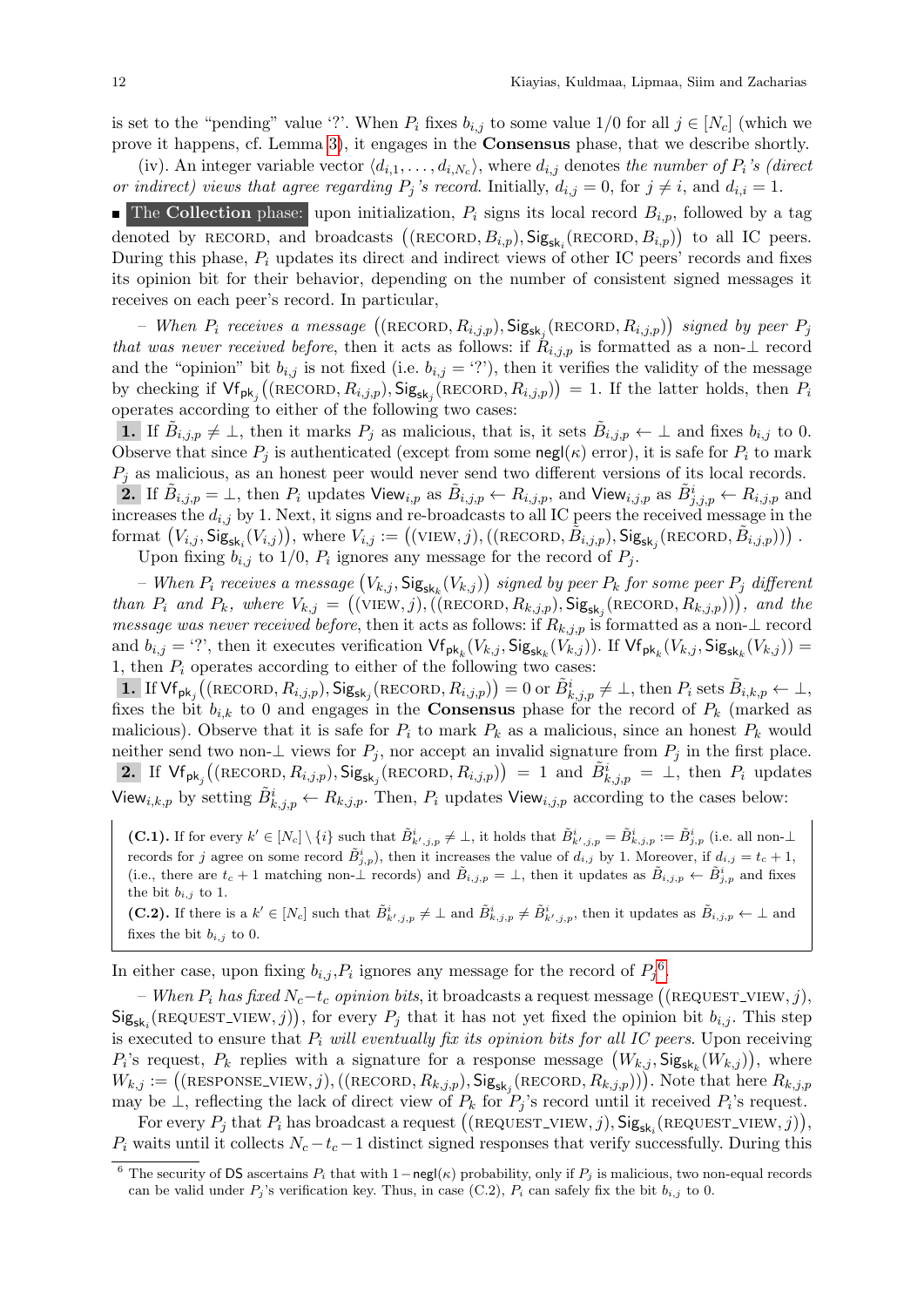wait, it ignores any message in a format other than  $(W_{k,j}, \mathsf{Sig}_{\mathsf{sk}_k}(W_{k,j}))$  or  $((\texttt{REQUEST-VIEW}, j),$  $\text{Sig}_{\text{sk}_k}(\text{REQUEST\_VIEW}, j)$ . When  $N_c - t_c - 1$  distinct valid responses are received, it parses the collection of the  $N_c - t_c - 1$  responses and its current direct view of  $P_j$ 's record  $\tilde{B}_{i,j,p}$  and fixes  $b_{i,j}$  as follows: (a) if  $\tilde{B}_{i,j,p} \neq \perp$ , all responses for non- $\perp$  records are at least  $t_c$  and match  $\tilde{B}_{i,j,p}$ , then  $P_i$  fixes  $b_{i,j}$  to 1; (b) if  $\tilde{B}_{i,j,p} = \perp$ , all responses for non- $\perp$  records are at least  $t_c + 1$  and refer to the same record denoted as  $\tilde{B}^i_{j,p}$ , then  $P_i$  sets  $\tilde{B}_{i,j,p} \leftarrow \tilde{B}^i_{j,p}$  and fixes  $b_{i,j}$  to 1; (c) else, it sets  $\tilde{B}_{i,j,p} \leftarrow \perp$  and fixes  $b_{i,j}$  to  $0^7$  $0^7$ .

In any case, upon fixing  $b_{i,j}$ ,  $P_i$  ignores any message for the record of  $P_j$ . Whenever  $P_i$  fixes  $b_{i,j}$  to some value 1/0, the view of  $P_i$  for  $P_j$ 's record reaches a "binary" state (cf. Lemma [3\)](#page-26-0), i.e.,  $P_i$ 's opinion on  $P_j$ 's record is that it is either (i) a fixed non- $\perp$  record, or (ii) set to  $\perp$ . Thus, honest peers can reach consensus for all records, as described below.

**The Consensus** phase: when  $P_i$  fixes its "opinion"  $b_{i,j}$  to some value 1/0 for  $P_j$  for every  $j \in [N_c]$ , it engages in the partially synchronous Binary Consensus (BC) protocol BC, for the question "Is my view of  $P_i$ 's record set to a non- $\perp$  value?".

Namely, each peer  $P_i$  engages in BC with input  $b_{i,j} = 1$ , if  $\tilde{B}_{i,j,p} \leftarrow \tilde{B}_{j,p}^i \neq \perp$  and  $b_{i,j} = 0$ , if  $\tilde{B}_{i,j,p} \leftarrow \perp$ , as set at the **Collection** phase. The BC properties guarantee termination and agreement, i.e. all honest peers agree on the same value. Moreover, during Collection phase, all  $N_c - t_c \geq t_c$  honest peers have received each others' (fixed) records, so they engage in BC for an honest peer  $P_i$  on input 1. Hence, by the validity property of BC, the honest peers will agree on 1 for  $P_i$ . After all  $N_c$  BC executions have terminated (the IC peers have decided), for every  $j \in [N_c] \setminus \{i\}$ ,  $P_i$  updates its view as follows: If  $\tilde{B}_{i,j,p} \neq \perp$ , but  $P_i$  decided 0 for  $P_j$ , then it updates as  $\widetilde{B}_{i,j,p} \leftarrow \perp$ .

The peer  $P_i$  considers the **Consensus** phase finished, only when it has completed the BC protocols for all peers' records. Then, they proceed to the Finalization phase described below. The Finalization phase: having updated its direct view View<sub>i,p</sub> :=  $\langle \tilde{B}_{i,1,p}, \ldots, \tilde{B}_{i,N_c,p} \rangle$  for every pair  $(p, x) \in \bigcup_{j:\tilde{B}_{i,j,p}\neq\perp} \tilde{B}_{i,j,p}$ , peer  $P_i$  defines the set  $N_{i,p}(x)$  that denotes the number of IC peers that, according to  $P_i$ 's view, have included  $(p, x)$  in their records. Formally, we write  $N_{i,p}(x) := \left|\{j \in [N_c] : (p,x) \in \tilde{B}_{i,j,p}\}\right|$ . Then,  $P_i$  updates its original record  $B_{i,p}$  as follows:

(F.1). If  $(p, x) \notin B_{i,p}$ , but  $N_{i,p}(x) \ge t_c + 1$ , then it adds  $(p, x)$  in  $B_{i,p}$ . (F.2). If  $(p, x) \in B_{i,p}$ , but  $N_{i,p}(x) < t_c + 1$ , then it removes  $(p, x)$  from  $B_{i,p}$ .

In any other case,  $B_{i,p}$  becomes unchanged<sup>[8](#page-14-1)</sup>.

As shown in Lemma [3,](#page-26-0) at the end of the Finalization phase, all honest peers have included all honestly posted items for which a receipt has been generated in their local records. Then, they proceed to the Publication phase described below.

**The Publication** phase: each peer  $P_i$  threshold signs its record  $B_{i,p}$ , as it has been updated during the **Finalization** phase, by threshold signing each item in  $B_{i,p}$  individually. Formally, we write  ${\sf ShareSig}({\sf tsk}_i,(p,B_{i,p}))\,:=\, \bigcup_{(p,x)\in B_{i,p}}{\sf ShareSig}({\sf tsk}_i,(p,x)).$  Then, it sends to  ${\rm AB}$  the  $\text{message } ((p, B_{i,p}), \textsf{ShareSig}(\textsf{tsk}_i, (p, B_{i,p}))).$ 

In turn, the AB receives and records threshold signature shares for posted items. For every item  $(p, x)$  that AB receives  $N_c - t_c$  distinct successfully verified signatures shares  $(j, \sigma_i)_{i \in S}$ , where S is a subset of  $\geq N_c-t_c$  IC peers, it adds  $(p, x)$  to the record  $B_p$  (initialized as empty) and computes a TSS signature on  $(p, x)$  as  $\mathsf{TSign}(\mathsf{tsk}, (p, x)) \leftarrow \mathsf{Combine}(\mathsf{pk}, \mathsf{pk}_1, \ldots, \mathsf{pk}_{N_c}, (p, x), (j, \sigma_j)_{j \in S}).$ 

<span id="page-14-0"></span>Since there are  $N_c - t_c \geq t_c + 1$  honest peers,  $P_i$  will obtain at least  $t_c + 1$  matching non- $\perp$  views for every honest' peers record (including its own). Thus, it can safely fix  $b_{i,j}$  to 0 if it receives less than  $t_c + 1$  matching non-⊥ views for  $P_j$ .

<span id="page-14-1"></span><sup>&</sup>lt;sup>8</sup> In case (F.2), removal is a safe action for  $P_i$ , as every honestly posted item for which a receipt has been generated, is stored in the records of at least  $N_c - 2t_c \geq t_c + 1$  honest peers during the **Posting** protocol (cf. Theorem [2\)](#page-15-1). Thus,  $N_{i,p}(x) < t_c + 1$  implies that either (i)  $(p, x)$  was maliciously posted, or (ii) a receipt for  $(p, x)$  was not generated.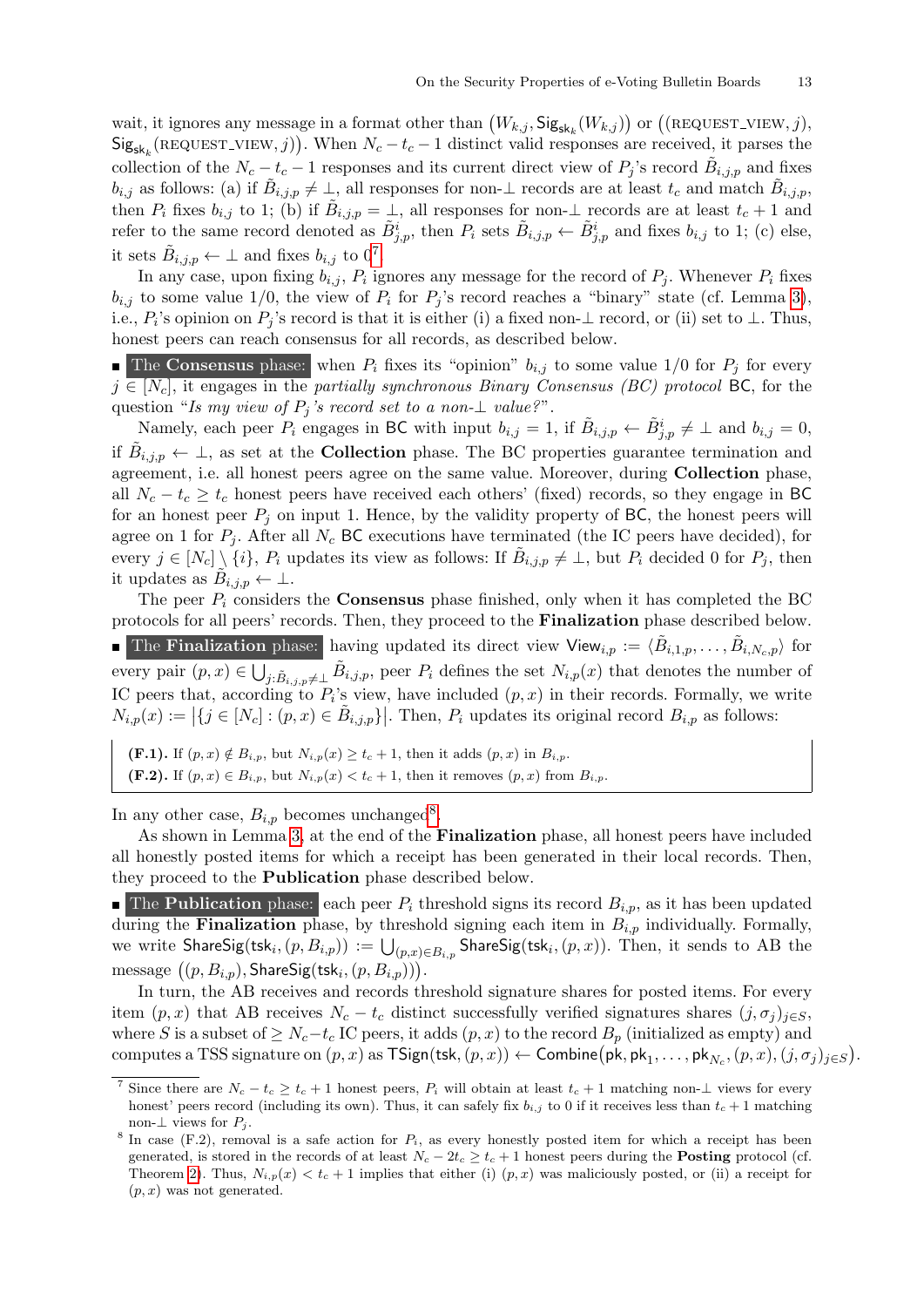At the end of period  $p$ , AB fixes the signed record  $\mathsf{TSign}(\mathsf{tsk},(p,B_p)) := \bigcup_{(p,x) \in B_p} \mathsf{TSign}(\mathsf{tsk},(p,x))$ and publishes the record

$$
\mathsf{ABreeight}[p, B_p] := \big((p, B_p), \mathsf{TSign}(\mathsf{tsk}, (p, B_p))\big) .
$$

Let Prec[p] be the set of all periods preceding p. The total view of AB at some moment T during period p, denoted by  $L_{\text{pub},T}$  is the union of the agreed and published BB records for all periods in Prec[p]. Let VerifyPub( $L_{\text{pub},T}$ , params) :=  $\tilde{p} {\in} \mathsf{Prec}[p]$  $\wedge$  $($  $\tilde{p},x)$ ∈ $B_{\tilde{p}}$  $TVf(pk, (\tilde{p}, x), TSign(tsk, (\tilde{p}, x))).$ 

## <span id="page-15-0"></span>7 Properties of the New BB System

In this section, we prove the properties of the BB system described in Sec. [6.](#page-12-0) We write  $T_B$  to denote the running time of algorithm  $\mathcal{B}$ , omitting parameterization by the security parameter  $\kappa$  for brevity. The parameters  $N_c, t_c$  are considered polynomial in  $\kappa$ . Recall that since we have only one AB peer, we denote the view of the AB as  $L_{\text{pub},T} = L_{\text{pub},1,T}$ .

In our setting, we assume that, given the running time of the protocol steps, the message delivery delay  $\delta$  and the synchronization loss bound  $\Delta$  are small enough with respect to the intervals  $[T_{\text{begin},p},T_{\text{barrier},p}], [T_{\text{barrier},p},T_{\text{end},p}]$  that specify phase length and changing in each period p. We stress that this restriction does not violate partial synchronicity, as  $\delta, \Delta$  need not to be known to the IC peers for executing the protocol.

Persistence. The Persistence of the new BB system holds in the asynchronous model, preserving the security of the BB protocols per period under sequential composition due to period advancement. This holds because the view of the AB in some moment  $T$  at period  $p$ , is the union of the views of all periods preceding  $p$  which is invariant to the publishing order of each view. The proof of the following theorem is given in Appendix [C.1.](#page-24-0)

<span id="page-15-2"></span>**Theorem 1.** Let  $N_c, t_c, t_s \in \mathbb{N}$ , where  $t_c < N_c/3$  and  $t_s \ge N_c - t_c - 1$ , and let  $\delta = \Delta = \infty$ . Let TSS be a  $(t_s, N_c)$ -EUFCMA-secure TSS. Then, the BB system described in Sec. [6](#page-12-0) with N<sub>c</sub> IC peers over TSS achieves Persistence for tolerance thresholds  $(t_c, 0)$ .

Remark 1 (From Persistence to Confirmable Peristence). The new BB system does not support Confirmable Persistence because although a malicious AB could not attack condition (P.1) of Fig. [2](#page-8-1) (this part of the proof of Theorem [1](#page-15-2) is valid even against a malicious AB), it could breach condition (P.2) by discarding all signature shares on items published at earlier periods. A way to address this problem with a simple modification would be to replace a single AB with a subsystem of  $N_w$  AB peers. Then, the IC peers would broadcast their local records to all peers at the Publication phase and the AB peers would proceed as the centralized AB described in Section [6.](#page-12-0) In addition, reading of the AB data would be via honest majority (i.e.  $t_w < N_w/2$ ) of matching data on the AB peers, as in [\[16\]](#page-16-16). This way, any alteration of previous published data by some AB peer would be detected by an auditor, while the fact that the majority of the AB peers would be consistent, would also hold this peer accountable. Thus, a minority of malicious AB peers could not attack (P.2) - and still not (P.1) of course - so Confirmable Persistence would be achievable.

Confirmable Liveness. We prove the Confirmable Liveness of the new BB system in the partially synchronous model against Byzantine adversaries. The proof is given in Appendix [C.2.](#page-26-1)

<span id="page-15-1"></span>**Theorem 2 (Confirmable Liveness).** Let  $N_c, t_c, t_s \in \mathbb{N}$  such that (a)  $t_c < N_c/3$  and (b)  $t_c \leq t_s < N_c - t_c$ , and  $\delta, \Delta \in \mathbb{R}_{\geq 0}$ . Let DS be an EUFCMA-secure signature scheme and TSS be a  $(t_s, N_c)$ -EUFCMA-secure TSS. Let BC be a BC protocol with  $t_c$ -out-of-N<sub>c</sub> fault tolerance, that is partially synchronous for delay message bound  $\delta$  and synchronization loss bound  $\Delta$ . Then the BB system described in Sec. [6](#page-12-0) with N<sub>c</sub> IC peers over DS, TSS, and BC achieves  $\theta$ -Confirmable Liveness for fault tolerance thresholds  $(t_c, 0)$ , delay message bound  $\delta$  and synchronization loss bound  $\Delta$ , and for every  $\theta \geq \Delta + 3\delta + 2N_c \cdot T_{\mathsf{Vf}} + T_{\mathsf{Sig}} + T_{\mathsf{ShareSig}} + T_{\mathsf{Combine}}$ .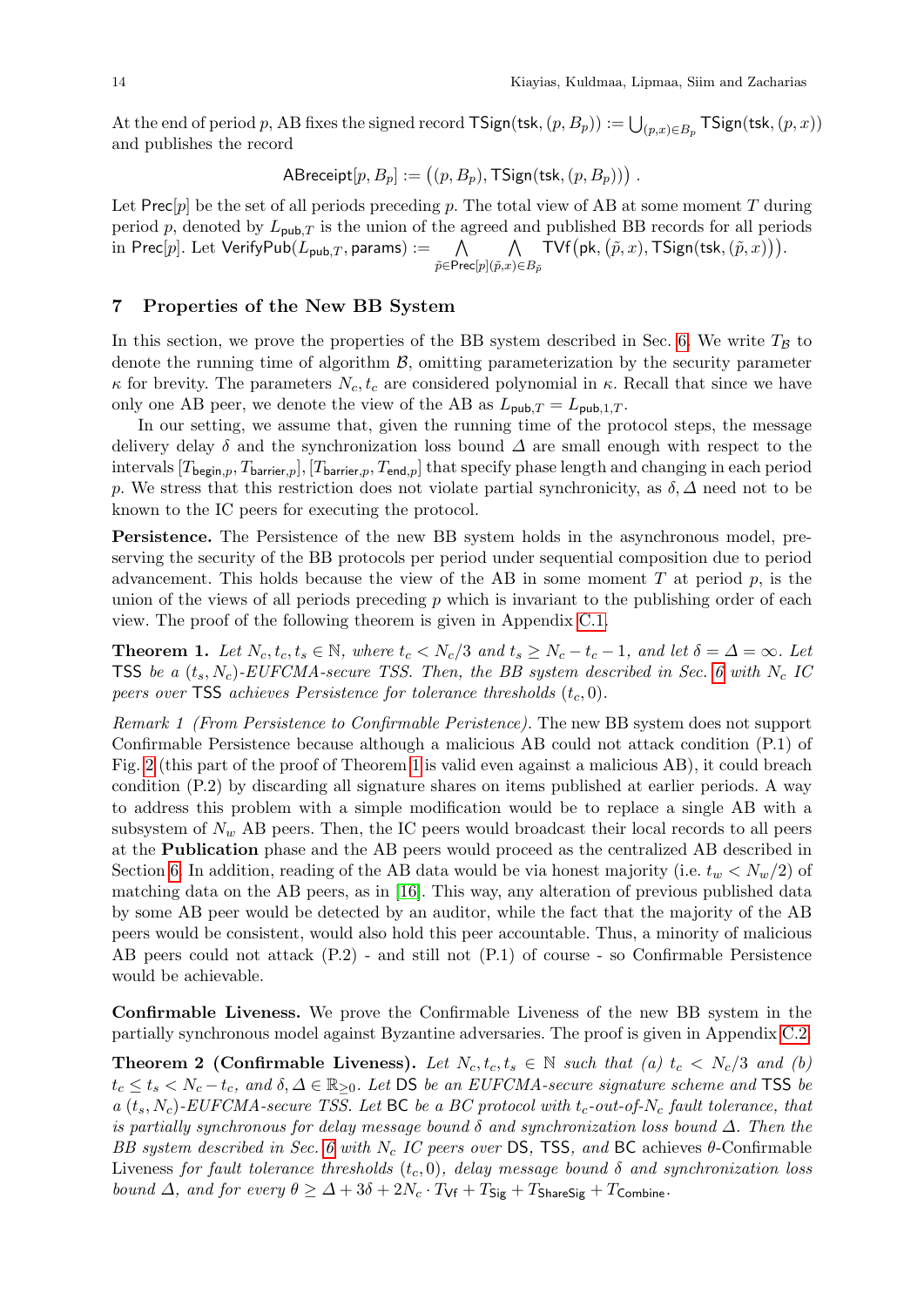#### References

- <span id="page-16-28"></span>1. Michel Abdalla, Sara K. Miner, and Chanathip Namprempre. Forward-Secure Threshold Signature Schemes. In CT-RSA 2001, pages 441–456, 2001.
- <span id="page-16-7"></span>2. Ben Adida. Helios: Web-based Open-Audit Voting. In USENIX 2008, pages 335–348, 2008.
- <span id="page-16-19"></span>3. Yonatan Aumann and Yehuda Lindell. Security Against Covert Adversaries: Efficient Protocols for Realistic Adversaries. J. Cryptology, 23(2):281–343, 2010.
- <span id="page-16-24"></span>4. Christian Badertscher, Ueli Maurer, Daniel Tschudi, and Vassilis Zikas. Bitcoin as a Transaction Ledger: A Composable Treatment. pages 324–356, 2017.
- <span id="page-16-0"></span>5. Boaz Barak, Ran Canetti, Yehuda Lindell, Rafael Pass, and Tal Rabin. Secure Computation Without Authentication. In CRYPTO 2005, pages 361–377, 2005.
- <span id="page-16-1"></span>6. Josh Benaloh. Verifiable secret-ballot Elections. PhD thesis, Yale University, 1987.
- <span id="page-16-10"></span>7. Josh Benaloh, Michael D. Byrne, Bryce Eakin, Philip T. Kortum, Neal McBurnett, Olivier Pereira, Philip B. Stark, Dan S. Wallach, Gail Fisher, Julian Montoya, Michelle Parker, and Michael Winn. STAR-Vote: A Secure, Transparent, Auditable, and Reliable Voting System. In EVT/WOTE 2013, 2013.
- 8. Jose Beuchat. Realization of a Secure Distributed Bulletin Board. Bern University of Applied Sciences, 2012. Master's thesis.
- 9. Alexandra Boldyreva. Threshold Signatures, Multisignatures and Blind Signatures Based on the Gap-Diffie-Hellman-Group Signature Scheme. In PKC 2003, pages 31–46, 2003.
- <span id="page-16-9"></span>10. Craig Burton, Chris Culnane, James Heather, Thea Peacock, Peter Y. A. Ryan, Steve Schneider, Vanessa Teague, Roland Wen, Zhe Xia, and Sriramkrishnan Srinivasan. Using Prêt à Voter in Victoria State Elections. In EVT/WOTE 2012, 2012.
- <span id="page-16-15"></span>11. Craig Burton, Chris Culnane, and Steve Schneider. vVote: Verifiable Electronic Voting in Practice. IEEE Security & Privacy, 14(4):64–73, 2016.
- <span id="page-16-25"></span>12. Ran Canetti. Universally Composable Security: A New Paradigm for Cryptographic Protocols. In FOCS 2001, pages 136–145, 2001.
- <span id="page-16-4"></span>13. David Chaum. SureVote: Technical Overview. In WOTE 2001, 2001.
- <span id="page-16-8"></span>14. David Chaum, Aleks Essex, Richard Carback, Jeremy Clark, Stefan Popoveniuc, Alan Sherman, and Poorvi Vora. Scantegrity: End-to-end voter-verifiable optical-scan voting. Security & Privacy, IEEE, 6(3):40-46, 2008.
- <span id="page-16-6"></span>15. David Chaum, Peter Y. A. Ryan, and Steve A. Schneider. A Practical Voter-Verifiable Election Scheme. In ESORICS 2005, pages 118–139, 2005.
- <span id="page-16-16"></span>16. Nikos Chondros, Bingsheng Zhang, Thomas Zacharias, Panos Diamantopoulos, Stathis Maneas, Christos Patsonakis, Alex Delis, Aggelos Kiayias, and Mema Roussopoulos. D-DEMOS: A Distributed, End-to-End Verifiable, Internet Voting System. In ICDCS 2016, pages 711–720, 2016.
- <span id="page-16-3"></span>17. Ronald Cramer, Rosario Gennaro, and Berry Schoenmakers. A Secure and Optimally Efficient Multi-Authority Election Scheme. In EUROCRYPT 1997, pages 103–118, 1997.
- <span id="page-16-14"></span>18. Chris Culnane, Peter Y. A. Ryan, Steve A. Schneider, and Vanessa Teague. vvote: A verifiable voting system. ACM Trans. Inf. Syst. Secur., 18(1):3:1–3:30, 2015.
- <span id="page-16-18"></span>19. Chris Culnane and Steve Schneider. A Peered Bulletin Board for Robust Use in Verifiable Voting Systems. CoRR, abs/1401.4151, 2014.
- <span id="page-16-13"></span>20. Chris Culnane and Steve A. Schneider. A Peered Bulletin Board for Robust Use in Verifiable Voting Systems. In CSF 2014, pages 169–183, 2014.
- <span id="page-16-11"></span>21. Gianluca Dini. A secure and available electronic voting service for a large-scale distributed system. Future Generation Computer Systems, 19(1):69–85, 2003.
- <span id="page-16-21"></span>22. Cynthia Dwork, Nancy Lynch, and Larry Stockmeyer. Consensus in the Presence of Partial Synchrony. J. ACM, 35(2):288–323, April 1988.
- <span id="page-16-2"></span>23. Atsushi Fujioka, Tatsuaki Okamoto, and Kazuo Ohta. A Practical Secret Voting Scheme for Large Scale Elections. In AUSCRYPT 1992, pages 244–251, 1992.
- <span id="page-16-17"></span>24. Juan A. Garay, Aggelos Kiayias, and Nikos Leonardos. The Bitcoin Backbone Protocol: Analysis and Applications. In EUROCRYPT 2015, pages 281–310, 2015.
- <span id="page-16-23"></span>25. Juan A. Garay, Aggelos Kiayias, and Nikos Leonardos. The Bitcoin Backbone Protocol with Chains of Variable Difficulty. In CRYPTO 2017, pages 291–323, 2017.
- <span id="page-16-20"></span>26. Rosario Gennaro, Stanislaw Jarecki, Hugo Krawczyk, and Tal Rabin. Robust and Efficient Sharing of RSA Functions. In CRYPTO 1996, pages 157–172, London, UK, UK, 1996. Springer-Verlag.
- <span id="page-16-26"></span>27. Shafi Goldwasser, Silvio Micali, and Ronald L. Rivest. A Digital Signature Scheme Secure Against Adaptive Chosen-Message Attacks. SIAM J. Comput., 17(2):281–308, 1988.
- <span id="page-16-22"></span>28. Severin Hauser and Rolf Haenni. A Generic Interface for the Public Bulletin Board Used in UniVote. In CeDEM 2016, pages 49–56, 2016.
- <span id="page-16-12"></span>29. James Heather and David Lundin. The Append-Only Web Bulletin Board. In FAST 2008, pages 242–256, 2008.
- <span id="page-16-27"></span>30. Sven Heiberg and Jan Willemson. Verifiable internet voting in estonia. In EVOTE 2014, pages 1–8, 2014.
- <span id="page-16-5"></span>31. Ari Juels, Dario Catalano, and Markus Jakobsson. Coercion-resistant electronic elections. In WPES 2005, pages 61–70, 2005.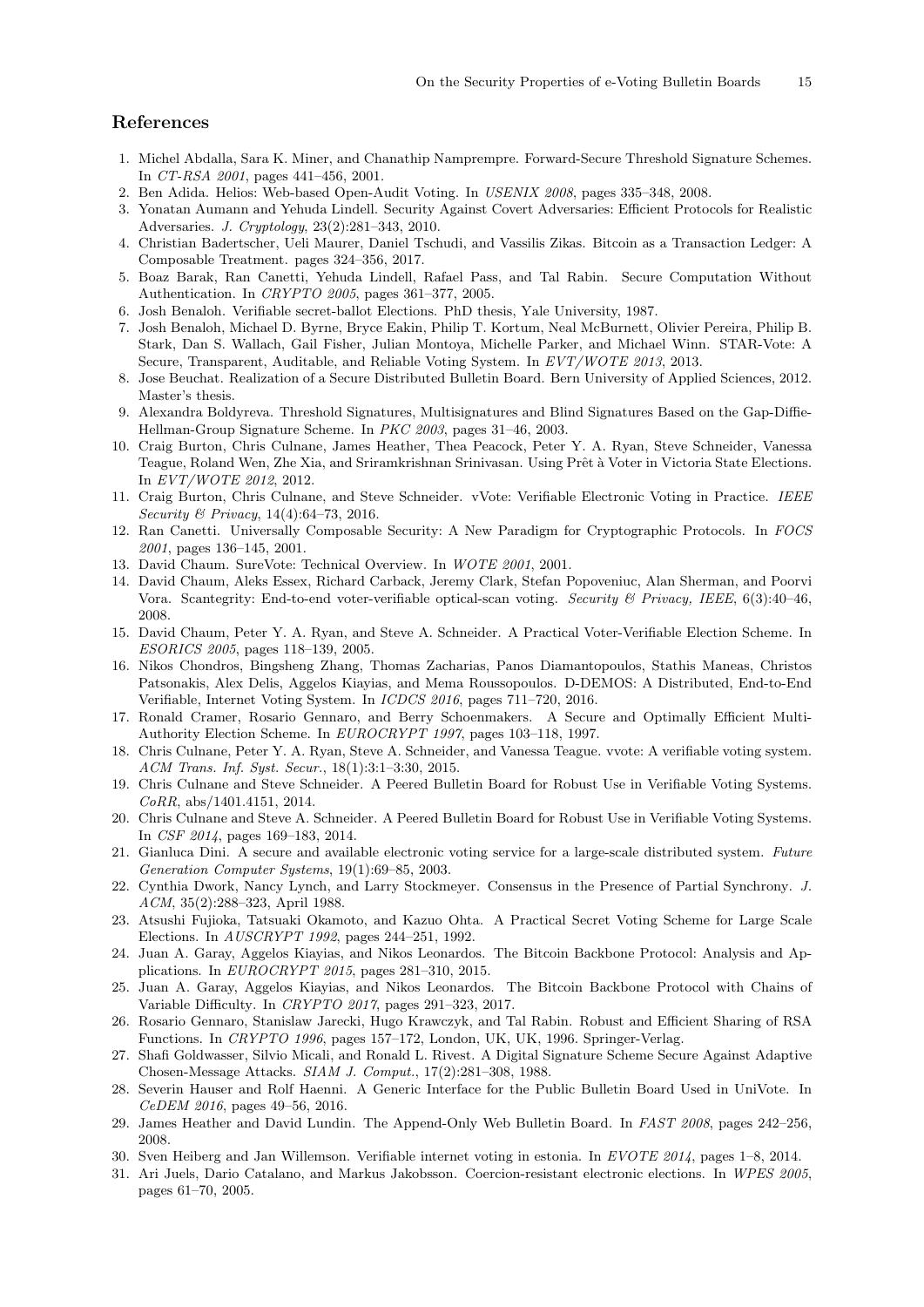- <span id="page-17-0"></span>32. Aggelos Kiayias, Thomas Zacharias, and Bingsheng Zhang. End-to-End Verifiable Elections in the Standard Model. In EUROCRYPT 2015, pages 468–498, 2015.
- <span id="page-17-3"></span>33. Roland Krummenacher. Implementation of a Web Bulletin Board for E-Voting Applications. MSE Seminar on E-Voting. Institute for Internet Technologies and Applications, 2010.
- <span id="page-17-12"></span>34. Nancy A. Lynch. Distributed Algorithms. Morgan Kaufmann, 1996.
- <span id="page-17-7"></span>35. Satoshi Nakamoto. Bitcoin: a peer-to-peer electronic cash system, 2008.
- <span id="page-17-8"></span>36. Rafael Pass, Lior Seeman, and Abhi Shelat. Analysis of the Blockchain Protocol in Asynchronous Networks. In EUROCRYPT 2017, pages 643–673, 2017.
- <span id="page-17-9"></span>37. Rafael Pass and Elaine Shi. Hybrid consensus: Efficient consensus in the permissionless model. In DISC, 2017.
- <span id="page-17-2"></span>38. R. A. Peters. A Secure Bulletin Board. Eindhoven University of Technology, 2005. Master's thesis.
- <span id="page-17-1"></span>39. Michael K. Reiter. The Rampart Toolkit for Building High-integrity Services. In TPDS 1995, pages 99–110, 1995.
- <span id="page-17-6"></span>40. Daniel Sandler and Dan S. Wallach. Casting votes in the auditorium. In EVT, 2007.
- <span id="page-17-5"></span><span id="page-17-4"></span>41. Victor Shoup. Practical Threshold Signatures. In EUROCRYPT 2009, pages 207–220, 2009. 42. Filip Zagórski, Richard T Carback, David Chaum, Jeremy Clark, Aleksander Essex, and Poorvi L Vora.

Remotegrity: Design and use of an end-to-end verifiable remote voting system. In ACNS 2013, 2013.

## A Security definitions of signature schemes and threshold signature schemes

#### <span id="page-17-10"></span>A.1 EUFCMA security of signature schemes

Le DS = (KGen, Sig, Vf) be a signature scheme. We provide the definition of EUFCMA security game  $\mathcal{G}_{\text{DS}}^{\mathcal{A}}(1^{\kappa})$  in Fig. [4.](#page-17-13)

The EUFCMA security game  $\mathcal{G}_{DS}^{\mathcal{A}}(1^{\kappa})$ .

- 1. The challenger  $C_{DS}$  runs KGen to generate a keypair (pk, sk). The adversary A receives pk as input.
- 2. The adversary may ask the  $C_{DS}$  to sign a number of messages. To query the *i*-th signature, A submits a message  $m_i$  to  $\mathcal{C}_{DS}$ , which returns  $\sigma_i \leftarrow \mathsf{Sig}(\mathsf{sk}, m)$ .
- 3. A outputs a message  $m^*$  and a signature  $\sigma^*$ .

The game outputs 1 (A wins) iff (i)  $\mathsf{Vf}(\mathsf{pk}, m^*, \sigma^*) = 1$ , and (ii) for every *i*, it holds that  $(m^*, \sigma^*) \neq (m_i, \sigma_i)$ .

<span id="page-17-13"></span>Fig. 4. The EUFCMA security game  $\mathcal{G}_{DS}^{\mathcal{A}}(1^{\kappa})$  between the challenger  $\mathcal{C}_{DS}$  and the adversary A.

<span id="page-17-14"></span>**Definition 3 (Security signature schemes).** Let  $DS = (KGen, Sig, Vf)$  be a signature scheme. We say that  $DS$  is EUFCMA-secure if for every  $PPT$  adversary  $A$ , it holds that

$$
\Pr[\mathcal{G}^{\mathcal{A}}_{\text{DS}}(1^{\kappa})=1]=\mathsf{negl}(\kappa)\ .
$$

## <span id="page-17-11"></span>A.2  $(t_s, N)$ -EUFCMA security of threshold signature schemes

Let TSS = (DistKeygen, ShareSig, ShareVerify, TVf, Combine) be a threshold signature scheme. We provide the definition of  $(t_s, N)$ -EUFCMA security game  $\mathcal{G}^{\mathcal{A}}_{\mathsf{TSS}}(1^{\kappa}, t_s, N)$  in Fig. [5.](#page-18-4)

Definition 4 (Security of threshold signature schemes). Let  $t_s$ , N be values polynomial in the security parameter  $\kappa$ . Let TSS = (DistKeygen, ShareSig, ShareVerify, TVf, Combine) be a threshold signature scheme. We say that  $TSS$  is  $(t_s, N)$ -EUFCMA-secure if for every PPT adversary  $A$ , it holds that

$$
\Pr[\mathcal{G}^{\mathcal{A}}_{\mathsf{TSS}}(1^{\kappa}, t_s, N) = 1] = \mathsf{negl}(\kappa) .
$$

We define A's advantage  $\mathsf{Adv}_{\mathcal{A}}^{\text{tss}}(\kappa, t_s, N)$  as the probability that A wins the game  $\mathcal{G}_{\text{TSS}}^{\mathcal{A}}(1^{\kappa}, t_s, N)$ , taken over all coin tosses, i.e.

$$
\mathsf{Adv}_{\mathcal{A}}^{\mathsf{tss}}(\kappa, t_s, N) := \left[ \Pr[\mathcal{G}^{\mathcal{A}}_{\mathsf{TSS}}(1^{\kappa}, t_s, N) = 1] \right].
$$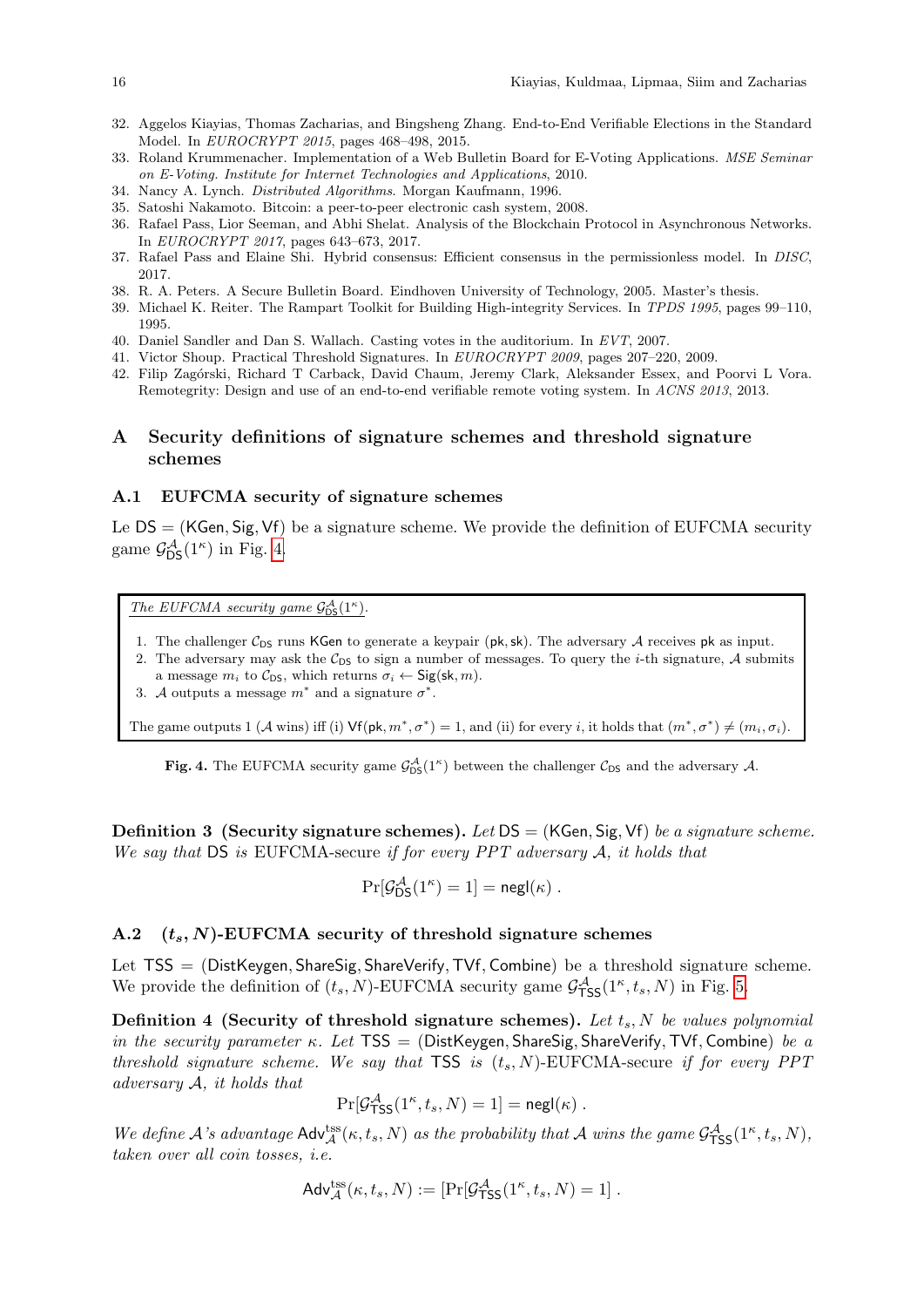The  $(t_s, N)$ -EUFCMA security game  $\mathcal{G}^{\mathcal{A}}_{\text{TSS}}(1^{\kappa}, t_s, N)$ .

- 1. First, A decides on the set  $L_{\text{corr}} \subset \{1, \ldots, N\}$  of corrupted players, and sends it to the challenger  $C_{\text{TSS}}$ . A is allowed to act on behalf of each  $P_i \in L_{corr}$ . Then DistKeygen $(1^{\kappa}, t_s, N)$  is executed. During this, C<sub>TSS</sub> plays the role of all honest players  $P_i$ . At the end of this step, A gets access to pk.
- 2. A can make up to polynomial number of signing queries as follows: for  $i \in \{1, ..., N\} \setminus L_{\text{corr}}$ , A submits pair  $(i, m)$  to  $C_{\text{TSS}}$ . Then,  $C_{\text{TSS}}$  returns  $\sigma_i \leftarrow \text{ShareSig}(\text{tsk}_i, m)$  to A.
- 3. A outputs a message  $m^*$  and a signature  $\sigma^*$ . Let  $\mathcal{V} = L_{\text{corr}} \cup \mathcal{S}$ , where S is the subset of players for which  $A$  made a signing query  $(i, m^*)$ .

The game outputs 1 (A wins) iff (i)  $TVf(\mathsf{pk}, m^*, \sigma^*) = 1$ , and (ii)  $|\mathcal{V}| \leq t_s$ .

<span id="page-18-4"></span>Fig. 5. The  $(t_s, N)$ -EUFCMA security game  $\mathcal{G}^{\mathcal{A}}_{\mathsf{TSS}}(1^{\kappa}, t_s, N)$  between the challenger  $\mathcal{C}_{\mathsf{TSS}}$  and the adversary A.

#### The Posting Protocol.

- $U \to P_i$ : User U broadcasts item x with credential cr<sub>U</sub> to all peers  $P_i$ ,  $i \in [N_c]$ .
- $P_i \rightarrow P_j$ : Upon receiving  $(x, \text{cr}_U)$  from U, each IC peer  $P_i$  checks that (i)  $\text{cr}_U$  is valid for U (i.e  $(U, x) \in$ Accept), and (ii) x does not clash with any previously posted item  $x'$  during p or previous periods. If both checks are successful, then it broadcasts  $((p, x, \mathsf{cr}_U), \mathsf{Sig}_{\mathsf{sk}_i}(p, x, \mathsf{cr}_U))$  to all other IC peers.
- $P_i: P_i$  waits for messages  $((p, x, \mathsf{cr}_U), \mathsf{Sig}_{\mathsf{sk}_j}(p, x, \mathsf{cr}_U))$  from peers  $P_j, j \neq i$ , and appends them to the dataset of received signed items  $D_{i,p}$ . Upon receiving  $N_c-t_c$  valid signatures on  $(p, x, cr_U)$  (including its own),  $P_i$  adds  $(p, x)$  to its local BB record  $B_{i,p}$  for period p.
- $P_i \rightarrow U$ :  $P_i$  sends its TSS share  $((p, x), \textsf{ShareSig}_{\textsf{tsk}_i}(p, x))$  to  $U$ .
- U: The user U waits for valid signatures  $((p, x), \mathsf{ShareSig}_{\mathsf{tsk}_j}(p, x))$  from  $N_c t_c \ge t_s + 1$  peers  $P_j$ . When this happens, let  $S_U$  be a set of  $t_s + 1$  peers from which U can combine the share. The receipt for x that  ${\cal U}$  obtains is set as

 $\mathsf{rec}[x] := \mathsf{TSign}_{\mathsf{tsk}}(p, x) \leftarrow \mathsf{Combine} \big(\mathsf{pk}, \mathsf{pk}_1, \ldots, \mathsf{pk}_{N_c}, (p, x), (j, \sigma_j)_{j \in S_U} \big)$ 

<span id="page-18-0"></span>Fig. 6. The Posting protocol of the CS BB system during period p w.r.t. the posting policy  $\mathcal{P}$  = (Accept, Select(.)), for fault tolerance threshold of  $t_c$  out-of  $N_c$  IC peers  $P_1, \ldots, P_{N_c}$ , and a  $(t_s, N_c)$ -TSS. Selection function  $\mathsf{Select}(\cdot)$  is the identity function.

#### <span id="page-18-3"></span>A.3 Trivial TSS

In our work, we refer to the following *trivial*  $(t_s, N)$ -TSS, where  $t_s < N$  can be any non-negative integer: given an EUFCMA-secure signature scheme DS, each party  $P_i$  has an independently generated public and secret key. The signature share of  $P_i$  on m is equal to her signature on m and signature shares are combined by concatenation. The TSS verification on  $(\sigma_1, \ldots, \sigma_t)$ succeeds only if each individual signature verification succeeds and  $t > t_s$ . Clearly, trivial TSS is  $(t_s, N)$ -EUFCMA-secure. We note that the trivial TSS slightly deviates from the previous definition of TSS, as there is no secret key tsk shared between the parties.

## B Appendix of Section [5](#page-9-0)

#### <span id="page-18-1"></span>B.1 The Posting and Publishing protocols of the CS BB system

We provide detailed descriptions of the **Posting** and **Publishing** protocols of the CS BB system in Fig. [6](#page-18-0) and Fig. [7,](#page-19-0) respectively.

#### <span id="page-18-2"></span>B.2 Illustrating the attack against the liveness of the CS BB system

We illustrate the steps of our liveness attack in Fig. [8](#page-20-0) for the case where  $N_c = 4$  and  $t_c = 1$ .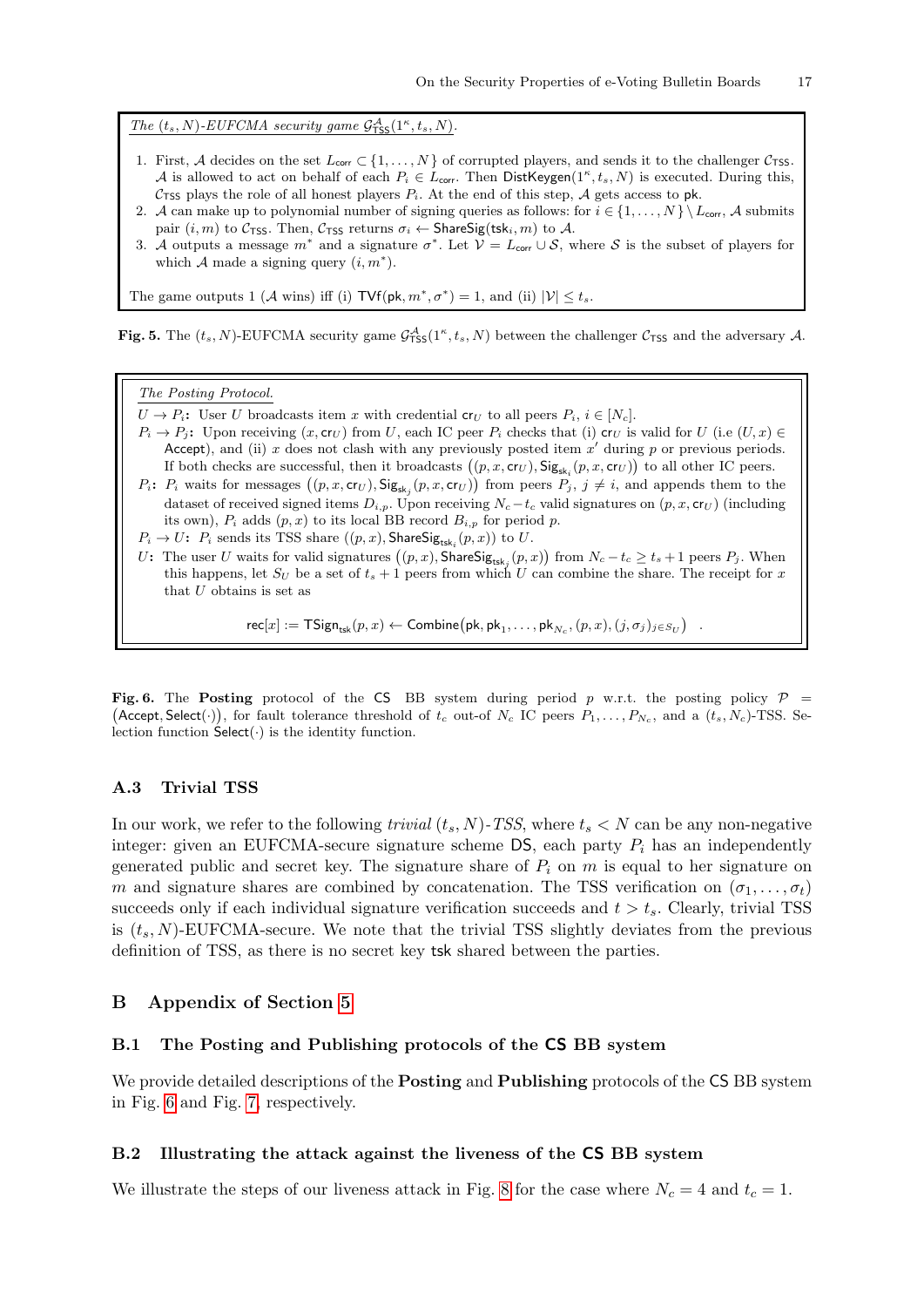The Optimistic Protocol.  $P_i \to P_j$ : Each  $P_i$  broadcasts  $((p, B_{i,p}),$  Sig<sub>sk<sub>i</sub></sub> $(p, B_{i,p}))$  to all  $P_j$ . – Each  $P_i$  waits until it receives  $N_c - t_c$  valid signatures  $((p, B_{j,p}), \rho_j := \mathsf{Sig}_{\mathsf{sk}_j}(p, B_{j,p}))$  from different IC peers (including its own). Let  $I$  be the set of those peers.  $-$  If  $\sharp \{P_j \in I : B_{j,p} = B_{i,p} \land \forall f_{\mathsf{pk}_j}(\rho_j) = 1\}$  <  $N_c - t_c$ , then  $P_i$  broadcasts a message  $((p, D_{i,p}),$  Sig<sub>sk<sub>i</sub></sub> $(p, D_{i,p})$  to all IC peers, indicating that it engages in the Fallback protocol (see

below).  $P_i \rightarrow AB$ : Each  $P_i$  sends  $((p, B_{i,p}),$  ShareSi $g_{\text{tsk}_i}(p, B_{i,p}))$  to AB.

AB: Waits for messages  $((p, B_{j,p}), \sigma_j = \textsf{ShareSig}_{\textsf{tsk}_j}(p, B_{j,p}))$  from at least  $N_c - t_c \ge t_s + 1$  peers  $P_j$ . – Let S be a set of those  $\geq N_c-t_c$  peers that agree on the contents of the BB and let  $B_p$  be the board of agreed-on contents. Compute  $\mathsf{TSign}_{\mathsf{tsk}}(p, B_p) \leftarrow \mathsf{Combine}(\mathsf{pk}, \mathsf{pk}_1, \ldots, \mathsf{pk}_{N_c}, (p, B_p), (j, \sigma_j)_{j \in S}).$  $-$  Publish ABreceipt $[p,B_p] := ((p,B_p), \mathsf{TSign}_{\mathsf{tsk}}(p,B_p)).$ 

The Fallback Protocol.

- $P_i \to P_j$ : Each  $P_i$  broadcasts  $((p, D_{i,p}), \sigma_i = \mathsf{Sig}_{\mathsf{sk}_i}(p, D_{i,p}))$  to all  $P_j$ .
- $P_i$ : Each  $P_i$  updates its database with the new data, that is, with the signatures it is missing, and then updates its board. More precisely, if  $\mathsf{Vf}_{\mathsf{pk}_j}((p, D_{j,p}), \sigma_j) = 1$ , then  $P_i$  will insert all new signatures in  $D_{j,p}$  to its database  $D_{i,p}$  (i.e.,  $P_i$  sets  $D_{i,p} \leftarrow D_{i,p} \cup D_{j,p}$ ). For any x, if  $P_i$  has  $N_c - t_c$  valid signatures on  $(p, x, \text{cr}_U)$  then it adds  $(p, x)$  to  $B_{i,p}$ .
	- $P_i$  broadcasts a message  $((p, B_{i,p}), \mathsf{Sig}_{\mathsf{sk}_i}(p, B_{i,p}))$  indicating that it re-engages in Step 1 of the Optimistic protocol (see above) for the updated record  $B_{i,p}$ .

<span id="page-19-0"></span>Fig. 7. The Publishing protocol of the CS BB system during period p, for fault tolerance threshold of  $t_c$  out-of  $N_c$  IC peers  $P_1, \ldots, P_{N_c}$ , and a  $(t_s, N_c)$ -TSS.

#### <span id="page-19-1"></span>B.3 Confirmable Persistence of CS BB

In the **Posting** protocol of the CS BB system, if the centralized AB is honest, then it will neither accept inconsistently signed data nor remove any existing published items. As a result, CS satisfies the properties (bb.1) and (bb.4), which are captured in our Persistence definition.

As for Confirmable Persistence, all data published by the AB must be signed by a TSS signature. Thus, even if AB is malicious, then, clearly, any attack that includes illegitimate item posting or published item removal will be detected as long as the  $t_s$  out-of  $N_c$  TSS fault tolerance threshold is preserved, since the malicious AB can not forge signatures on inconsistent records without the consent of at least a number of honest peers. This raises the following conflict: TSS fault tolerance must satisfy the restrictions in equation Eq. [\(1\)](#page-9-2), namely that  $t_s + 1 > 2N_c/3$ , however, the robustness requirement  $t_s < N_c/2$  stated in [\[26\]](#page-16-20) must also hold, otherwise liveness is trivially breached. These two requirements are clearly contradictory.

Since the robustness is necessary, we study the security of  $\text{CS}_{1}$  in the case of  $t_s < N_c/2$ . The following paragraph argues that for  $t_s < N_c/2$  and  $t_c \ge N_c/4$ , there is an attack against confirmable persistence. Specifically, the attack achieves winning condition (P.1) in Fig. [2](#page-8-1) (property (bb.1)). Subsequently, we show that for  $t_c < N_c/4$  CS does achieve confirmable persistence.

Description of the Confirmable Persistence attack. Assume that  $N_c \geq 4$ ,  $N_c/4 \leq t_c$  $N_c/3$  and a  $(t_s, N_c)$ -EUFCMA-secure TSS, where  $t_c \le t_s < N_c/2$ . Our attack consists of the three steps described below and illustrated in Fig. [9,](#page-21-0) for the case of  $N_c = 10$ ,  $t_c = 3$  and  $t_s = 4$ :

STEP 1: Let  $t_h = t_s - t_c$ . Assume that in period p a user U posts an item  $(p, x)$  but does not obtain a receipt. More precisely, assume that the adversary blocked the communication so that at the end of the posting protocol,  $(p, x) \in B_{i,p}$  for only one honest peer  $P_i$ .

STEP 2: During the Optimistic protocol, the adversary blocks messages so that all  $t_c$  =  $t_s - t_h$  corrupted peers and exactly  $(t_s + 1) - t_c = t_h + 1$  honest peers (thus, in total  $t_s + 1$  peers) threshold sign a record  $B_p$  such that  $(p, x) \notin B_p$  and send it to the AB. More precisely, only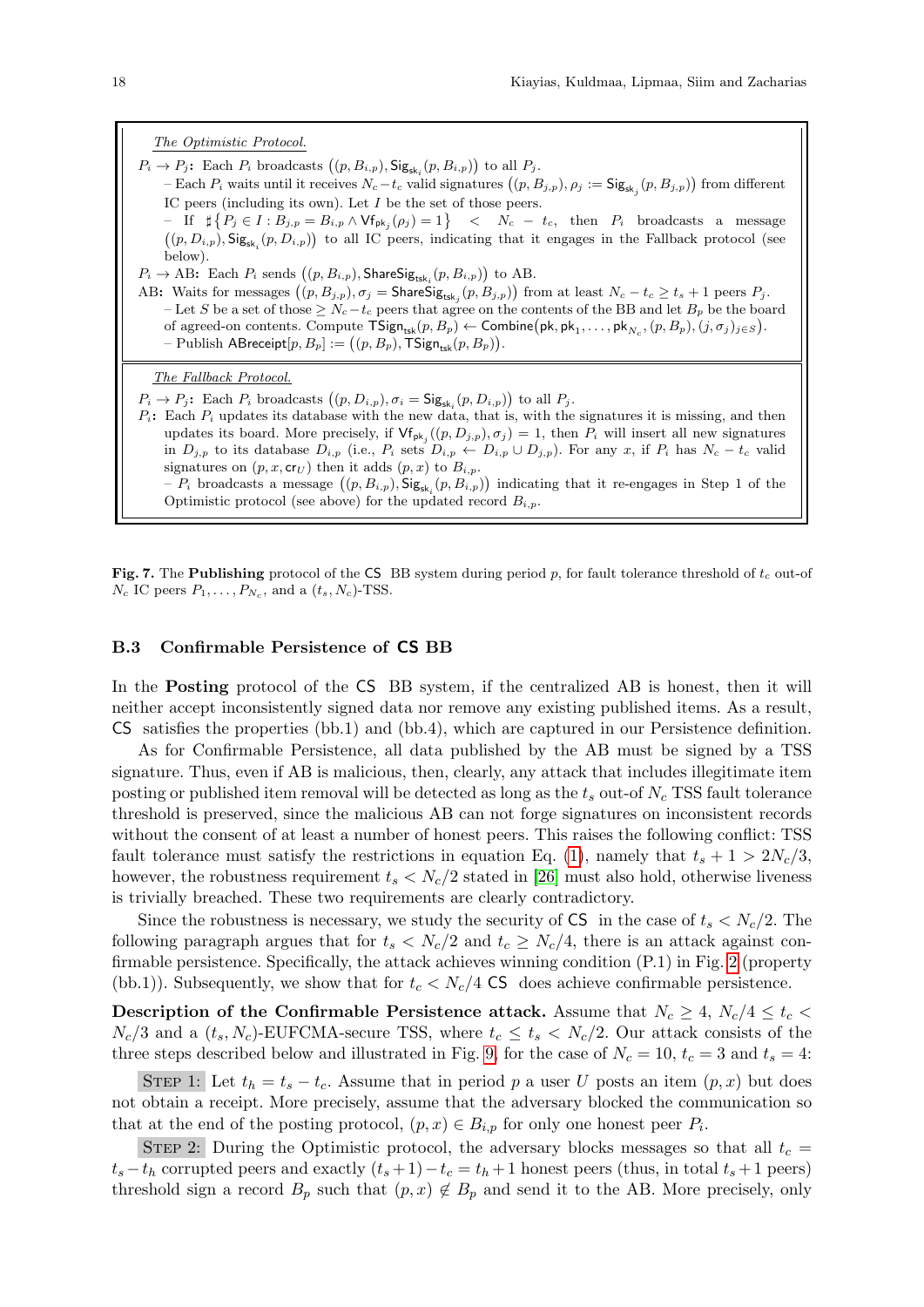

<span id="page-20-0"></span>Fig. 8. Attacking the liveness of CS for  $N_c = 4$  and  $t_c = 1$ , where  $\mathcal{H}_{in} = \{P_1, P_2\}$  and  $\mathcal{H}_{out} = \{P_3\}$ . The malicious entities are colored in red. The elements in {·} denote the local records of each IC peer of publishable items for period p at the end of the given step.

the said  $t_s + 1$  peers will obtain  $N_c - t_c$  signatures on  $B_p$ . Thus, a malicious AB can construct a receipt on  $B_p$ .

STEP 3: The remaining  $N_c - t_c - (t_h + 1)$  honest peers together with  $t_c$  corrupted peers execute the Fallback and the Optimistic protocol, and agree on a  $B'_p$  s.t.  $(x, p) \in B'_p$ . Since  $N_c \geq 4$  and  $N_c/4 \leq t_c \leq t_s < N_c/2$ , we have that

$$
N_c \ge 2t_s - t_c + 2 \Rightarrow N_c - (t_h + 1) \ge t_s + 1.
$$

Thus, a malicious AB can construct a receipt on  $B'_p$ . By the above, a malicious AB can output two valid threshold signatures for a period  $p$ , i.e.,

$$
w = \text{ABreceipt}[p, B_p] = ((p, B_p), \sigma = \text{TSign}_{\text{tsk}}((p, B_p))) \land w' = \text{ABreceipt}[p, B'_p] = ((p, B'_p), \sigma' = \text{TSign}_{\text{tsk}}((p, B'_p))) \land w \neq w' \land \text{TVf}(\text{pk}, (p, B_p), \sigma) = \text{TVf}(\text{pk}, (p, B'_p), \sigma') = 1,
$$

hence, Confirmable Persistence is violated.

The extent of the Confirmable Persistence attack. We show that even with  $t_s < N_c/2$ , CS BB can still tolerate a threshold of  $t_c < N_c/4$  malicious peers. More generally, if we forget about the robustness bound (which is only for liveness), then CS BB has Confirmable Persistence for  $t_c < (t_s + 1)/2.$ 

<span id="page-20-1"></span>To prove this claim, we make use of Lemma [1](#page-20-1) showing that if an adversary  $A$  wins the Confirmable Persistence game  $\mathcal{G}_{\text{C.Prst}}^{\mathcal{A},\delta,\Delta,t_c}(\mathbb{1}^{\kappa},\mathbf{E})$ , then for every period p, at least  $t_h + 1$  honest peers have contributed their signature share for the TSS of the published record for p.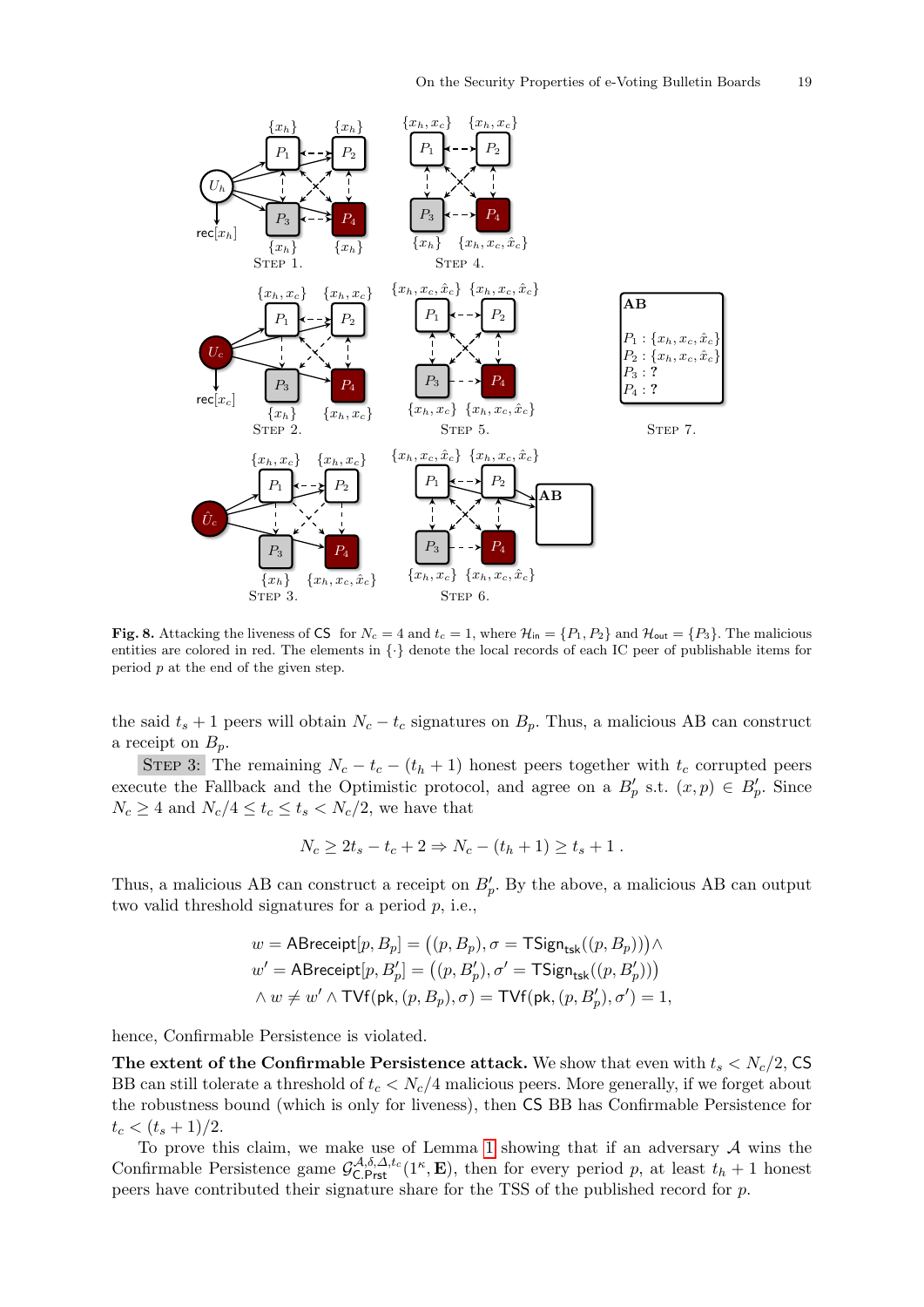

STEP 1. During the **Posting** protocol,  $P_{10}$  is the only honest peer that received the post request for  $x$ . The honest peers  $P_1, \ldots, P_6$  colored in gray are unaware of x.



STEP 2. During the Optimistic protocol only the  $t_s + 1 =$ 5 peers  $P_1, P_4, P_7, P_8, P_9$  obtain  $N_c - t_c = 7$  signatures and send their TSS shares for  $B_{i,p} \not\ni (x, p)$ to the malicious AB.

STEP 3. The  $N_c - t_c + 1$  = 8 peers  $P_2, P_3, P_5, \ldots, P_{10}$  start Fallback and Optimistic protocols, and after that send their TSS shares on  $B'_{ip} \ni (x, p)$  to the malicious AB.

<span id="page-21-0"></span>Fig. 9. Attack against Confirmable Persistence for  $N_c = 10$ ,  $t_c = 3$  and  $t_s = 4$ . The corrupted nodes  $P_7, P_8, P_9$ are colored in red.

**Lemma 1.** Let  $N_c, t_c, t_c', t_s \in \mathbb{N}$  such that  $t_c \leq t_s$ ,  $t_c' \leq t_c$ , and let  $\delta = \Delta = \infty$ . Let  $TSS =$ (DistKeygen, ShareSig, ShareVerify, TVf, Combine) be a  $(t_s, N_c)$ -EUFCMA-secure TSS. Let A be an arbitrary PPT adversary that corrupts  $t'_c$  IC peers and  $t_h := t_s - t'_c$ . If  $\mathcal{G}_{\text{C.Prst}}^{\mathcal{A},\delta,\Delta,t_c}(\mathbb{1}^{\kappa},\mathbf{E})=1$ for the CS BB system then for any period p, with probability  $1 - \text{negl}(\kappa)$  there is a set  $\mathcal{H} :=$  ${P_{k}}_{k}$ <sub>k∈[t<sub>h</sub>+1] of honest IC peers that output  $((p, B_p),$  ShareSig(tsk<sub>i<sub>k</sub></sub>,  $(p, B_p))$ ) for  $k \in [t_h + 1]$ ,</sub> where  $B_p$  is the published record for p.

*Proof.* Let  $T > T_{\text{end},p}$  be a moment after the end of period p. If  $\mathcal{G}_{\text{C.Prst}}^{\mathcal{A},\delta,\Delta,t_c}(1^{\kappa},\mathbf{E}) = 1$  then Verify $\mathsf{Pub}(L_{\mathsf{pub},T}) = \mathsf{accept}, \mathsf{therefore} \; \mathsf{ABreeight}[p,B_p] = ((p,B_p), \sigma = \mathsf{TSign}(\mathsf{tsk}, (p,B_p))) \in$  $L_{\text{pub},T}$  such that  $\text{TVf}(\text{pk}, (p, B_p), \sigma) = 1$ . Let  $\mathcal{H} = \{P_{i_k}\}\$ be the set of honest IC peers that output  $\mathsf{ShareSig}(\mathsf{tsk}_{i_k}, (p, B_p)).$ 

Suppose to the contrary that less than  $t<sub>h</sub> + 1$  honest peers output a threshold signature on  $(p, B_p)$ . We construct the following adversary  $A_{\text{TSS}}$  that breaks the static  $(t_s, N_c)$ -EUFCMA security of TSS by emulating the game  $\mathcal{G}_{\text{C.Prst}}^{\mathcal{A},\delta,\Delta,t_c}(1^{\kappa},\mathbf{E})$  playing the role of the challenger. The security reduction is executed as shown below:

- 1. After A responds with the set of corrupted IC peers  $L_{\text{corr}}$ ,  $A_{\text{TSS}}$  in turn sends  $L_{\text{corr}}$  to the challenger  $C_{\text{TSS}}$  of the  $(t_s, N_c)$ -EUFCMA security game and hence corrupts the same subset of peers.
- 2.  $\mathcal{A}_{\text{TSS}}$  engages in the **Setup** phase with  $\mathcal{A}$  playing the role of SA and the honest IC peers as follows:
	- (a)  $A_{TSS}$  specifies the posting policy  $P = ($ Accept, Select $(\cdot)$  and a signature scheme DS = (KGen, Sig, Vf). It sends the description of  $P$ , DS and TSS to  $\mathcal{A}$ .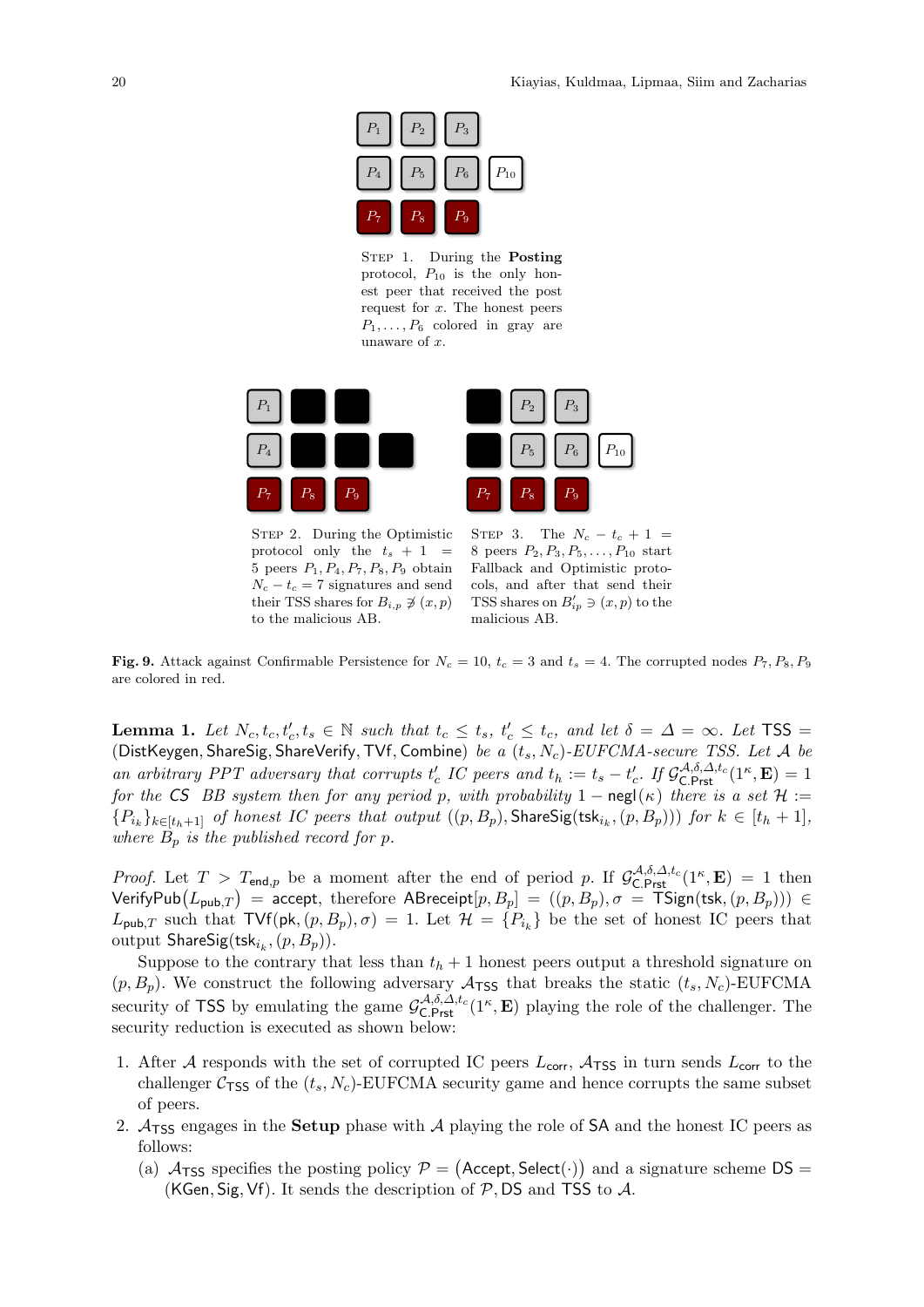- (b)  $A_{TSS}$  engages with A in the joint execution of DistKeygen( $1^{\kappa}, t_s, N_c$ ) by the IC peers, by forwarding the messages of  $A$  during the interaction of itself and  $C$  in the joint execution at the beginning of the  $(t_s, N_c)$ -EUFCMA security game. At the end of the joint execution, both  $A_{\text{TSS}}$  and A obtain the TSS public key pk.
- (c) On behalf of each honest peer  $P_i$ ,  $\mathcal{A}_{\text{TSS}}$  runs KGen(1<sup> $\kappa$ </sup>) to obtain a signing key sk<sub>i</sub> and a verification key  $vk_i$ . It sends the generated verification keys to  $\mathcal A$  which provides  $\mathcal A_{\text{TSS}}$ with the malicious peers' verification keys (if this does not happen, then  $A_{\text{TSS}}$  aborts).
- (d) When interacting with a corrupted user U controlled by  $A$  for the computation of private input  $s_U$ ,  $A_{\text{TSS}}$  acts normally on behalf of SA.
- 3. Whenever an honest peer  $P_i$  engaging in the emulation of **Posting** and **Publishing** protocol executions has to provide a TSS share signature on some message  $(i, m)$ , then  $A_{\text{TSS}}$  makes the query  $(i, m)$  to  $C_{\text{TSS}}$  and obtains the response  $\sigma_i \leftarrow \text{ShareSig(tsk}_i, m)$ . Then,  $\mathcal{A}_{\text{TSS}}$  uses  $\sigma_i$  in the emulation step.
- 4. After  $\mathcal{G}_{\mathsf{C},\mathsf{Prst}}^{\mathcal{A},\delta,\mathcal{A},t_c}(1^{\kappa},\mathbf{E})$  is completed, if for the aforementioned  $T>T_{\mathsf{end},\mathsf{p}},\mathcal{A}$  (playing the role of a malicious AB) has returned to  $\mathcal{A}_{\text{TSS}}$  a ABreceipt $[p, B_p] = ((p, B_p), \sigma) \in L_{\text{pub},T}$  such that TVf(pk,  $(p, B_p), \sigma$ ) = 1, then  $\mathcal{A}_{\text{TSS}}$  returns  $((p, B_p), \sigma)$  to  $\mathcal{C}_{\text{TSS}}$ .

Since  $t_c \le t_s$ , if A wins  $\mathcal{G}_{\text{C.Prst}}^{\mathcal{A},\delta,\mathcal{\Delta},t_c}(\mathbb{1}^{\kappa},\mathbf{E})$ , then it has corrupted no more than  $t_s$  IC peers. In addition, A makes no singing queries for  $(p, B_p)$  during its engagement with the BB protocols, which means that, by assumption,  $A$  obtains less than  $t<sub>h</sub> + 1$  additional threshold signatures, i.e. the ones provided by the honest peers. In total, A obtains no more than  $t'_{c} + t_{h} \leq t_{s}$ threshold signatures, so the restrictions of the  $(t_s, N_c)$ -EUFCMA security game (cf. Fig. [5\)](#page-18-4) are preserved. Therefore,  $TVf(pk,(p, B_p), \sigma) = 1$  implies that  $((p, B_p), \sigma)$  is a successful forgery against the static  $(t_s, N_c)$ -EUFCMA security of TSS. Thus, if A wins  $\mathcal{G}_{\text{C.Prst}}^{A,\delta,\Delta,t_c}(1^\kappa, \mathbf{E})$  with nonnegligible probability  $\alpha$ , then  $\mathcal{A}_{TSS}$  outputs a successful forgery with the same probability  $\alpha$ , which contradicts to the  $(t_s, N_c)$ -EUFCMA-security of TSS. We conclude that, with probability 1−negl( $\kappa$ ), there exists a set H of  $t_h+1$  honest peers that output  $((p, B_p), \sigma)$  for  $k \in [t_h+1]$ .  $\Box$ 

<span id="page-22-0"></span>Given Lemma [1,](#page-20-1) we can prove the following theorem.

**Theorem 3.** Let  $N_c$ ,  $t_c$ ,  $t_s \in \mathbb{N}$ , such that  $t_s \leq N_c$  and let  $\delta = \Delta = \infty$ . Let  $DS = (KGen, Sig, Vf)$ be an EUFCMA-secure signature scheme and  $TSS = (DistKeygen, ShareSig, ShareVerify, TVf,$ Combine) be a  $(t_s, N_c)$ -EUFCMA-secure TSS. For all  $t_c < (t_s + 1)/2$  the CS BB system, with  $N_c$  IC peers over DS and TSS achieves Confirmable Persistence for tolerance threshold  $(t_c, 1)$ .

*Proof.* Let A be an any PPT adversary against the Confirmable Persistence game  $\mathcal{G}_{\text{C.Prst}}^{A,\delta,\Delta,t_c}(1^\kappa,\mathbf{E})$ that corrupts  $t'_{c} \leq t_{c}$  IC peers. As before  $t_{h} := t_{s} - t'_{c}$ . Note that condition  $t_{s} \geq t_{c}$  of Lem. [1](#page-20-1) is satisfied since  $2t_c < t_s + 1$ . We show that with probability  $1 - \text{negl}(\kappa)$  neither of the properties (P.1) nor (P.2) can hold if  $VerifyPub(L_{pub,i,T}, \text{params}) = accept$  for every moment T.

There is a moment T' such that if  $VerifyPub(L_{pub,T'}, \text{params}) = accept, then (P.1) cannot$ hold: Suppose to the contrary that there exists an item  $(p, x)$ , honest peers  $\mathcal{H}' = \{P_{i_k}\}_{k \in [t_c+1]},$ and moments  $T', T''$ , such that

$$
(i) T' \leq T'',
$$

(ii)  $(x, p) \in L_{\text{pub},T'}$ , and

(iii)  $(x, p) \notin L_{\text{post},i_k,T''}$ , for any  $k \in [t_c + 1]$ .

Since VerifyPub $(L_{\text{pub},T'})$  = accept and TSS is  $(t_s, N_c)$ -unforgeable, it follows from Lem. [1](#page-20-1) that for some period p at least  $t_h + 1$  honest peers signed  $B_p$  such that  $(p, x) \in B_p$  no later than T'. Recall that an honest peer threshold signs  $B_p$  if it has obtained  $N_c - t_c$  signatures on  $(p, B_p).$ 

First, we look at the case where less than  $N_c - t_c - t'_c$  of the signatures are created by honest peers. We show that this allows us to construct an efficient adversary  $A_s$  that breaks EUFCMA security of DS. Let  $C_{DS}$  be the challenger of EUFCMA game (cf. Fig. [3\)](#page-17-14). The construction of  $\mathcal{A}_s$  is as follows.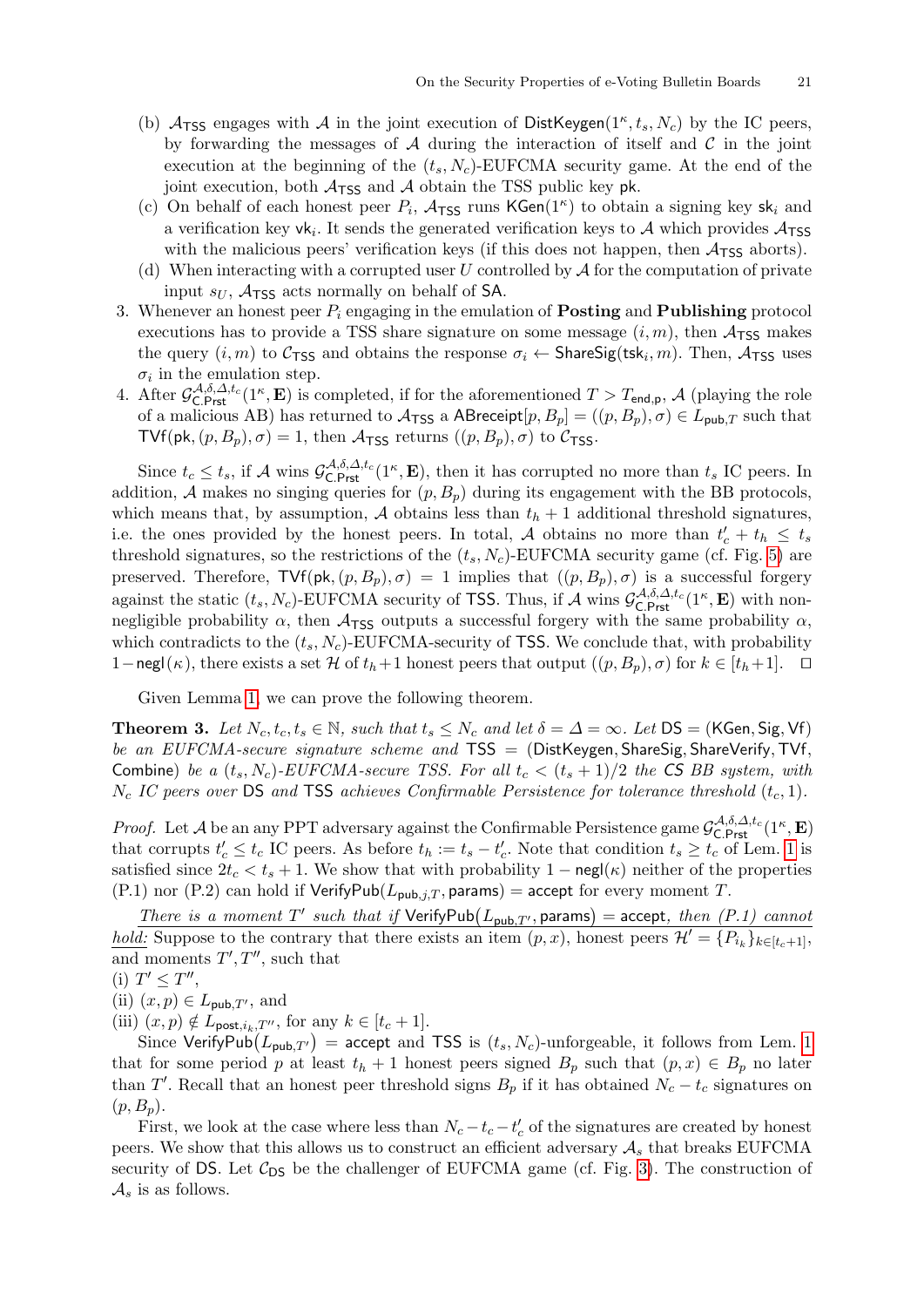- 1. Challenger  $C_{DS}$  generates a keypair (pk, sk) and sends pk to  $A_s$ .
- 2. Adversary  $A_s$  runs A that returns  $L_{\text{corr}}$  and in particular the set of corrupted IC peers  $IC$ where  $|\mathcal{IC}| = t'_c$ .
- 3.  $\mathcal{A}_s$  assigns the key pk to a random honest peer  $P_i \notin \mathcal{IC}$  and sets  $\mathcal{S} \leftarrow \emptyset$ .
- 4.  $\mathcal{A}_s$  runs Setup phase as usual and interacts with  $\mathcal A$  exactly as the challenger of the Confirmable Persistence game would (in particular, it interacts for the honest entities), only with the following exceptions:
	- (a) If  $\mathcal{A}_s$  needs to sign a message under pk, then it asks it from  $\mathcal{C}_{DS}$  ( $\mathcal{A}_s$  itself does not know sk).
	- (b) Whenever an honest peer receives a valid signature  $\rho$  of a message  $(p, B_p)$  under a public key pk' of some IC peer, it adds  $\rho$  to S if S has no signatures under pk' before.
- 5. Finally, if  $P_i$ 's signature  $\sigma$  is in S and  $P_i$  is the honest peer that did not sign  $(p, B_p)$ , then  $\mathcal{A}_s$  returns  $\sigma$  as a forgery.

We know that  $|S| \geq N_c - t_c$  and hence at least  $N_c - t_c - t_c'$  of the signatures in S are valid signatures of distinct honest peers. We assumed that less than  $N_c - t_c - t'_c$  of honest peers output a signature on  $(p, B_p)$ , therefore A has forged a signature of at least one honest peer. Since public keys of all honest peers come from the same distribution and  $A_s$  assigned pk to a random honest peer, then at least with the probability  $\frac{1}{N_c-t_c}$ , A forged a signature for pk. Therefore  $A_s$  wins the EUFCMA game with a non-negligible probability in  $\kappa$ .

In the second case, we assume that at least  $N_c - t_c - t'_c$  of the signatures are from honest peers. For these peers  $(p, x) \in B_{i,p}$ . However, the honest peers only sign one local record so these  $N_c-t_c-t'_c$  peers are all different from the  $t_c+1$  honest peers that have not included x in their list of posted items at moment  $T'' \geq T'$  hence, later than p. Since  $(N_c - t_c - t'_c) + (t_c + 1) > N_c - t_c$ , we have a contradiction with condition (ii).

There is a moment T' such that if  $VerifyPub(L_{pub,T'}, \text{params}) = accept, then (P.2) cannot$ *hold:* First, let us show that for a single period p with probability  $1 - \text{negl}(\kappa)$ , adversary A can output a valid threshold signature for only one database.

Assume to the contrary that  $\mathcal A$  outputs

$$
w = \text{ABreeight}[p, B_p] = (p, B_p, \sigma = \text{TSign}_{\text{tsk}}(p, B_p))
$$
\n
$$
w' = \text{ABreeight}[p, B_p'] = (p, B_p', \sigma' = \text{TSign}_{\text{tsk}}(p, B_p'))
$$

for  $B_p \neq B'_p$ , such that  $\mathsf{Vf}_{\mathsf{pk}}((p, B_p), \sigma) = \mathsf{Vf}_{\mathsf{pk}}((p, B'_p), \sigma') = 1.$ 

From Lem. [1,](#page-20-1) we get that the set  $\mathcal H$  of  $t_h + 1$  honest peers threshold-signed  $(p, B_p)$  and the set  $\mathcal{H}'$  of  $t_h + 1$  honest peers threshold-signed  $(p, B_p')$ . According to the protocol description,  $\mathcal{H} \cap \mathcal{H}' = \emptyset.$ 

An honest peer threshold-signs  $B_p$  if it has obtained  $N_c - t_c$  signatures on  $(p, B_p)$ . Suppose now that less than  $N_c - t_c - t'_c$  of the signatures are from honest peers. In that case we can construct an adversary  $\mathcal{A}_s$  that breaks unforgeability of  $\Sigma$ , the construction of  $\mathcal{A}_s$  is the same as above.

Therefore, at least  $N_c - t_c - t'_c$  of the signatures are from honest peers, denoted by the set S. Since  $t_h + 1 > t_c$ , it holds that

$$
|S| + |\mathcal{H}'| \ge N_c - 2t_c + t_h + 1 > N_c - t_c,
$$

so at least one honest peer  $P_i$  threshold signs  $B_p'$  and sends signature on  $B_p$ . If  $P_i$  first thresholdsigns  $B'_p$ , then the protocol is over for  $P_i$ , and it would not sign  $B_p$ . So, it must first sign  $B_p$ and then threshold sign the database  $B'_p$ , which implies  $B_p \subseteq B'_p$ .

Arguing similarly, we get that there must me be some honest peer  $P_j$  that first signed  $B_p'$  and later threshold signed  $B_p$ , which implies that  $B'_p \subseteq B_p$ . Therefore,  $B_p = B'_p$  which contradicts our assumption.

Now we show that (P.2) can not hold. We have that  $L_{\mathsf{pub},T'} = \bigcup_{\tilde{p} \in \mathsf{Prec}[p']} \big( \mathsf{ABreeight}[\tilde{p}, B_{\tilde{p}}] \big)$ , where p' is the period number at moment T', and VerifyPub $(L_{\text{pub},T'})$  = accept. Suppose there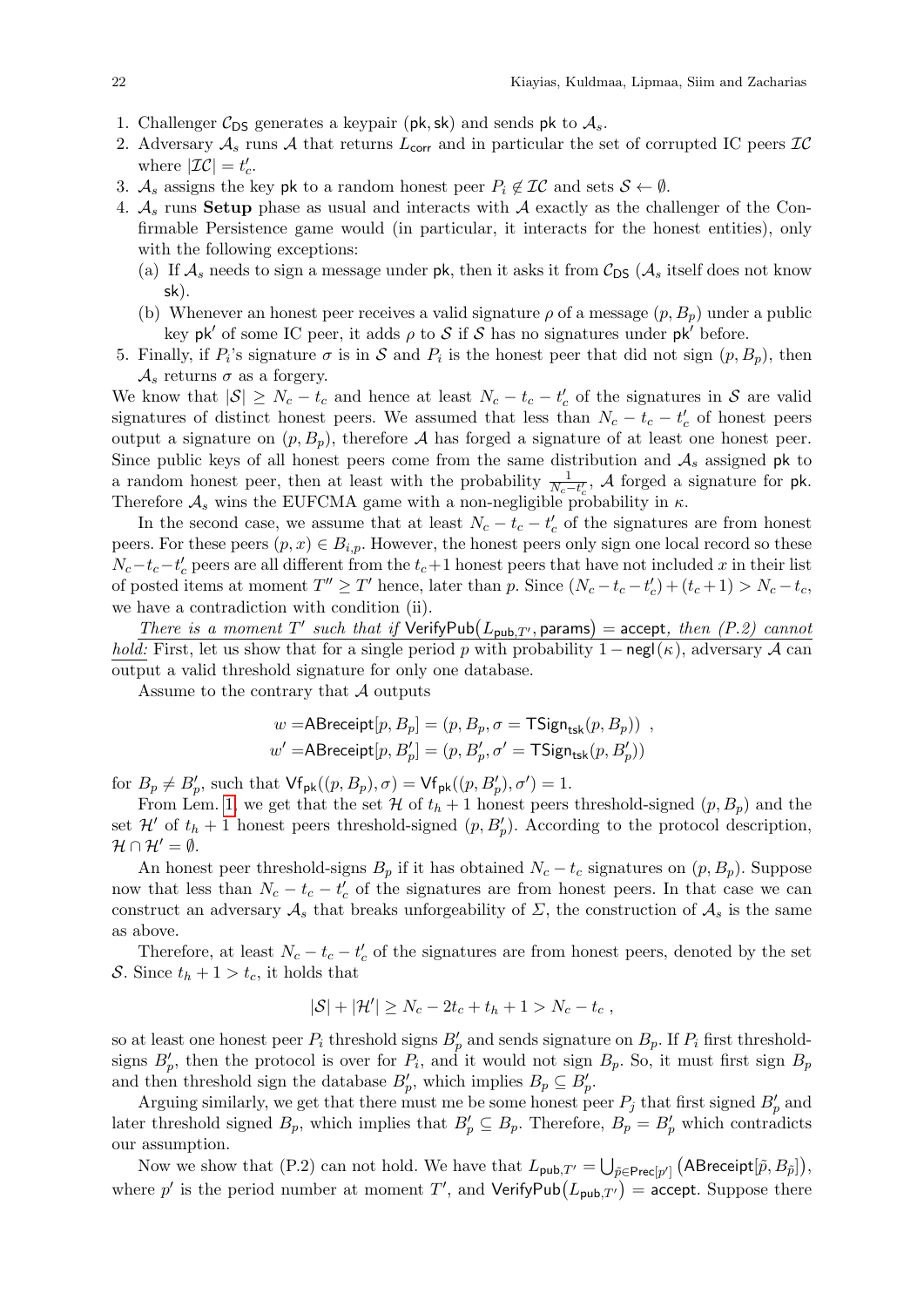exists a moment  $T'' \geq T'$  and an item  $(p, x)$  such that  $(p, x) \in L_{\text{pub},T'}$  and  $(p, x) \notin L_{\text{pub},T''}$ . As  $(p, x) \in L_{\text{pub},T'}$ , it follows that there exists  $p \leq p'$  such that  $(p, x) \in B_p$ . On the contrary, as  $(p, x) \notin L_{\text{pub},T''}$  and  $T''$  is later than p, we have that there is another published record  $\hat{B}_{p}$ s.t.  $(p, x) \notin \hat{B}_p$ . Since for every period p adversary can output a valid signature for exactly one record, we have a contradiction.  $\Box$ 

#### Discussion. Theorem [3](#page-22-0) implies that

1). If  $t_s < N_c/2$  (robustness bound), then we can show the bound  $t_c < N_c/4 + 1/2$ . Together with the attack in beginning of this Section, we get that  $t_c < N_c/4$  and this bound is tight.

2). If  $t_s = 2N_c/3$  (original CS bound), then  $t_c < N_c/3$  which is exactly the bound that Culnane and Schneider claim.

Moreover, the attack described in the beginning of this Section depends on the bound  $t_s < N_c/2$ . We argue that there are simple (but perhaps not ideal) ways to bypass  $t_s < N_c/2$ bound and hence possible to avoid Confirmable Persistence attack. However, it can be seen as a warning that a TSS scheme can not be utilized as a black-box tool in order to realize CS BB system.

Reason for the robustness bound  $t_c < N_c/2$ , is that typically TSS is studied in the case when  $t_c = t_s$ . Hence, if  $t_s \geq N_c/2$ , then signing is only possible with the help from malicious peers and robustness cannot be achieved because they can block the signature creation.

In [\[41\]](#page-17-4) Shoup proposes a more general  $(k, t<sub>s</sub>, N<sub>c</sub>)$  – TSS construction where  $t<sub>s</sub>$  is the number of malicious peers and  $k \geq t_s + 1$  is the number of signature shares needed to combine a valid signature. This scheme also assumes that  $t_s < N_c/2$  but k can be larger than  $t_s + 1$ . Such definition seems to be more appropriate for the CS BB setting since we may take  $k =$  $\lfloor 2N_c/3 \rfloor + 1$ ,  $t_s = \lfloor N_c/3 \rfloor - 1$  and still maintain robustness. Besides [\[41\]](#page-17-4), we are aware of only [\[1\]](#page-16-28) that proposes a  $(k, t_s, N_c)$  – TSS. Both schemes however use a trusted dealer which preferably should be avoided in the e-voting scenario.

Another possibility is to use the trivial  $(k, t_s, N_c)$ -TSS scheme described in Sec. [A.3.](#page-18-3) Trivial scheme has robustness for any  $t_s$  such that  $t_s \leq N_c - t_s - 1$ , since key generation is done locally and there are enough honest peers to produce a valid signature. Of course, this TSS construction loses the main advantage of TSS, which is to achieve lower communication and verification complexity than sending and verifying  $N_c$  signatures individually.

We do not claim that it is impossible to construct a  $(k, t_s, N_c)$ -TSS which would avoid the issues mentioned above. However, care must be taken when instantiating CS BB, since most TSS schemes in the literature are not proved secure as  $(k, t, N_c)$  – TSS. Setting the parameter  $t_s$  greater than  $N_c/2$  in case of  $(t_s, N_c)$  – TSS might not be secure even if  $t_c < N_c/2$ .

#### C Appendix for Section [7](#page-15-0)

#### <span id="page-24-0"></span>C.1 Proof of Theorem [1](#page-15-2)

First, we prove the following Lemma stating that if an adversary  $A$  wins the Confirmable Persistence game  $\mathcal{G}_{\text{C.Prst}}^{\mathcal{A},\delta,\Delta,t_c}(1,\mathbf{E})$ , then for every period p and  $(p,x) \in B_p$  that is published by the AB, at least  $t<sub>h</sub> + 1$  honest peers have contributed their TSS signature share for  $(p, x)$ . Note that since it holds for Confirmable Persistence game it also holds for the Persistence game  $\mathcal{G}^{\mathcal{A},\delta,\Delta,t_c,t_w}_{\mathsf{Prst}}\bigl(1^\kappa,\mathbf{E}\bigr).$ 

<span id="page-24-1"></span>**Lemma 2.** Let  $N_c, t_c, t_c', t_s \in \mathbb{N}$  such that  $t_c \leq t_s$ ,  $t_c' \leq t_c$ , and let  $\delta = \Delta = \infty$ . Let  $TSS =$ (DistKeygen, ShareSig, ShareVerify, TVf, Combine) be a  $(t_s, N_c)$ -EUFCMA-secure TSS. Let A be an arbitrary PPT adversary that corrupts  $t'_c$  IC peers and  $t_h := t_s - t'_c$ . If  $\mathcal{G}_{\text{C.Prst}}^{\mathcal{A},\delta,\Delta,t_c}(1^\kappa,\mathbf{E}) = 1$ for the BB system described in Sec. [6,](#page-12-0) then for any period p,  $T > T_{\text{end},p}$  and  $(p, x) \in L_{\text{pub},T}$ , with probability 1 – negl( $\kappa$ ) there is a set  $\mathcal{H} := \{P_{i_k}\}_{k \in [t_h+1]}$  of honest IC peers that provide AB with  $\textsf{ShareSig}(\textsf{tsk}_{i_k}, (p, x))$  for  $k \in [t_h + 1]$ .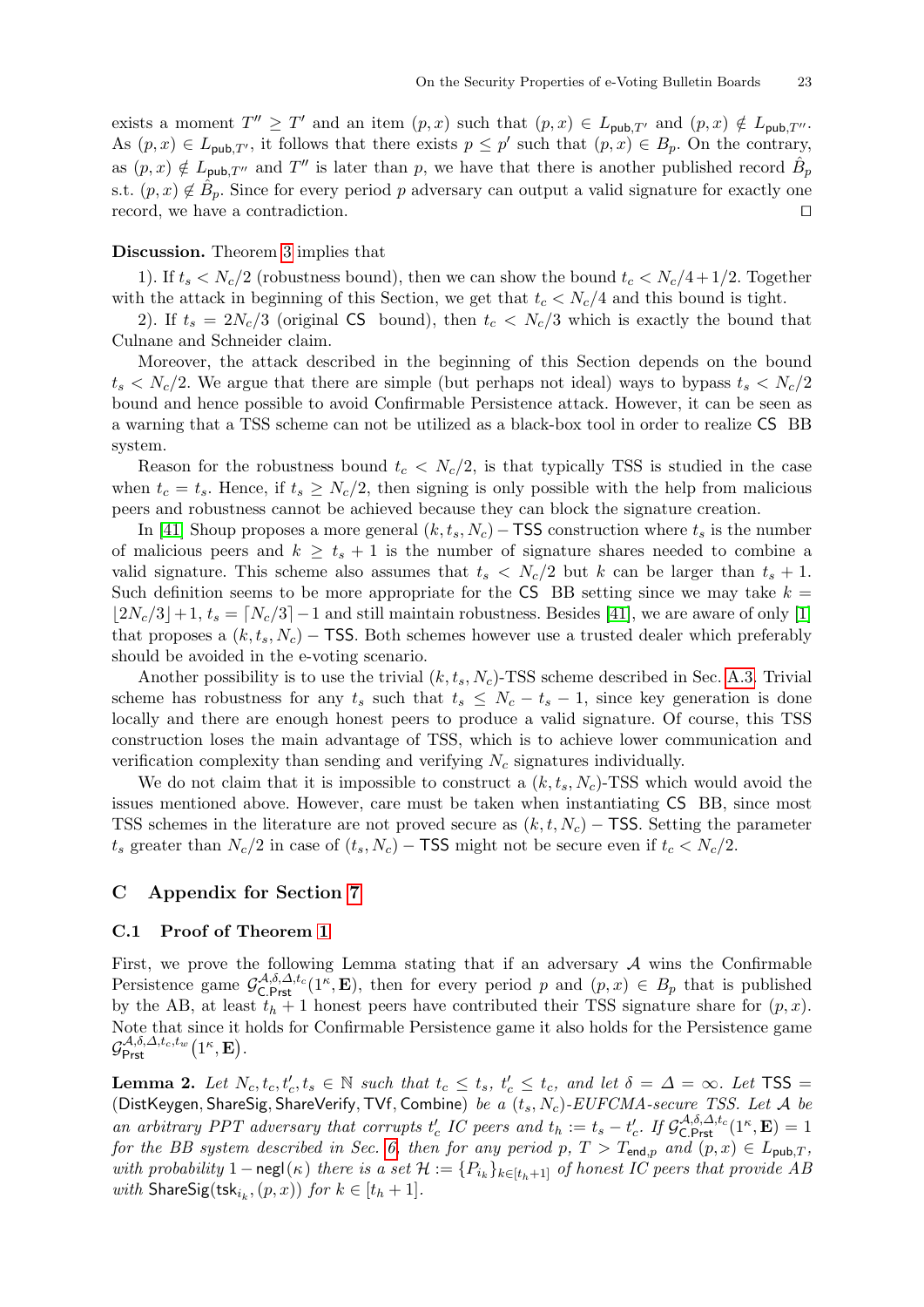*Proof.* Let  $T > T_{\text{end},p}$  be a moment after the end of period p. If  $\mathcal{G}_{\text{C.Prst}}^{\mathcal{A},\delta,\Delta,t_c}(1^\kappa,\mathbf{E}) = 1$  then Verify ${\sf Pub}(L_{\sf pub, T})$  = accept, therefore  ${\sf ABreecript}[p, B_p] = ((p, B_p), \sigma = {\sf TSign}({\sf tsk}, (p, B_p))) \in$  $L_{\text{pub},T}$  such that  $(p,x')\in B_p$  $\mathsf{TVf}\big(\mathsf{pk}, \big(p, x^\prime), \mathsf{TSign}(\mathsf{tsk}, (p, x^\prime)\big)\big) = \mathsf{accept}.$  Let  $\mathcal{H} = \{P_{i_k}\}$  be the set

of honest IC peers that output  $\mathsf{ShareSig}(\mathsf{tsk}_{i_k}, (p, x)),$  where  $(p, x) \in B_p$ .

Suppose to the contrary that less than  $t<sub>h</sub> + 1$  honest peers output a threshold signature on  $(p, x)$ . We construct the following adversary  $\mathcal{A}_{\text{TSS}}$  that breaks the static  $(t_s, N_c)$ -EUFCMA security of TSS by emulating the game  $\mathcal{G}_{\text{C.Prst}}^{\mathcal{A},\delta,\Delta,t_c}(1^{\kappa},\mathbf{E})$  playing the role of the challenger. The security reduction is executed as shown below:

- 1. After A responds with the set of corrupted IC peers  $L_{\text{corr}}$ ,  $A_{\text{TSS}}$  in turn sends  $L_{\text{corr}}$  to the challenger  $C_{\text{TSS}}$  of the  $(t_s, N_c)$ -EUFCMA security game and hence corrupts the same subset of peers.
- 2.  $A_{TSS}$  engages in the **Setup** phase with A playing the role of SA and the honest IC peers as follows:
	- (a)  $A_{TSS}$  specifies the posting policy  $P = ($ Accept, Select $(\cdot)$  and a signature scheme DS = (KGen, Sig, Vf). It sends the description of  $P$ , DS and TSS to  $A$ .
	- (b)  $A_{TSS}$  engages with A in the joint execution of DistKeygen( $1^{\kappa}, t_s, N_c$ ) by the IC peers, by forwarding the messages of  $A$  during the interaction of itself and  $C$  in the joint execution at the beginning of the  $(t_s, N_c)$ -EUFCMA security game. At the end of the joint execution, both  $A_{TSS}$  and A obtain the TSS public key pk.
	- (c) On behalf of each honest peer  $P_i$ ,  $\mathcal{A}_{\text{TSS}}$  runs KGen(1<sup> $\kappa$ </sup>) to obtain a signing key sk<sub>i</sub> and a verification key  $vk_i$ . It sends the generated verification keys to  $\mathcal A$  which provides  $\mathcal A_{\text{TSS}}$ with the malicious peers' verification keys (if this does not happen, then  $A_{\text{TSS}}$  aborts).
	- (d) When interacting with a corrupted user U controlled by  $A$  for the computation of private input  $s_U$ ,  $\mathcal{A}_{\text{TSS}}$  acts normally on behalf of SA.
- 3. Whenever an honest peer  $P_i$  engaging in the emulation of **Posting** and **Publishing** protocol executions has to provide a TSS share signature on some message  $(i, m)$ , then  $A_{\text{TSS}}$  makes the query  $(i, m)$  to  $C_{\text{TSS}}$  and obtains the response  $\sigma_i \leftarrow \text{ShareSig(tsk}_i, m)$ . Then,  $\mathcal{A}_{\text{TSS}}$  uses  $\sigma_i$  in the emulation step.
- 4. After  $\mathcal{G}_{\mathsf{C},\mathsf{Prst}}^{\mathcal{A},\delta,\mathcal{A},t_c}(1^{\kappa},\mathbf{E})$  is completed, if for the aforementioned  $T>T_{\mathsf{end},\mathsf{p}},\mathcal{A}$  (playing the role of a malicious AB) has returned to  $\mathcal{A}_{\text{TSS}}$  a ABreceipt $[p, B_p] = ((p, B_p), \sigma) \in L_{\text{pub},T}$  such that ABreceipt $[p, B_p] = ((p, B_p), \sigma = \text{TSign}(\text{tsk}, (p, B_p))) \in L_{\text{pub},T}$  such that

$$
\bigwedge_{(p,x')\in B_p} \mathsf{TVf}\big(\mathsf{pk}, \big(p,x'\big), \mathsf{TSign}(\mathsf{tsk}, (p,x')\big)\big) = \mathsf{accept} \;,
$$

then  $\mathcal{A}_{TSS}$  returns  $((p, B_p), \sigma)$  to  $\mathcal{C}_{TSS}$ .

Since  $t_c \leq t_s$ , if A wins  $\mathcal{G}_{\text{C.Prst}}^{\mathcal{A},\delta,\Delta,t_c}(1^{\kappa},\mathbf{E})$ , then it has corrupted no more than  $t_s$  IC peers. In addition, A makes no singing queries for  $(p, x) \in B_p$  during its engagement with the BB protocols, which means that, by assumption, A obtains less than  $t<sub>h</sub> + 1$  additional threshold signatures, i.e. the ones provided by the honest peers. In total,  $A$  obtains no more than  $t'_{c}$  +  $t_h \leq t_s$  threshold signatures, so the restrictions of the  $(t_s, N_c)$ -EUFCMA security game (cf. Fig. [5\)](#page-18-4) are preserved. Therefore,  $TVf(pk, (p, x), TSign(tsk, (p, x)) = 1$  implies that  $((p, x), \sigma)$ is a successful forgery against the static  $(t_s, N_c)$ -EUFCMA security of TSS. Thus, if A wins  $\mathcal{G}^{\mathcal{A},\delta,\Delta,t_c}_{\mathsf{C}.\mathsf{Prst}}(1^{\kappa},\mathbf{E})$  with non-negligible probability  $\alpha$ , then  $\mathcal{A}_{\mathsf{TSS}}$  outputs a successful forgery with the same probability  $\alpha$ , which contradicts to the  $(t_s, N_c)$ -EUFCMA-security of TSS. We conclude that, with probability 1 – negl( $\kappa$ ), there exists a set H of  $t_h + 1$  honest peers that provide AB with  $\mathsf{ShareSig}(\mathsf{tsk}_{i_k}, (p, x))$ ,  $(p, x)$ )

Then, we apply Lemma [2](#page-24-1) to prove Theorem [1](#page-15-2) below: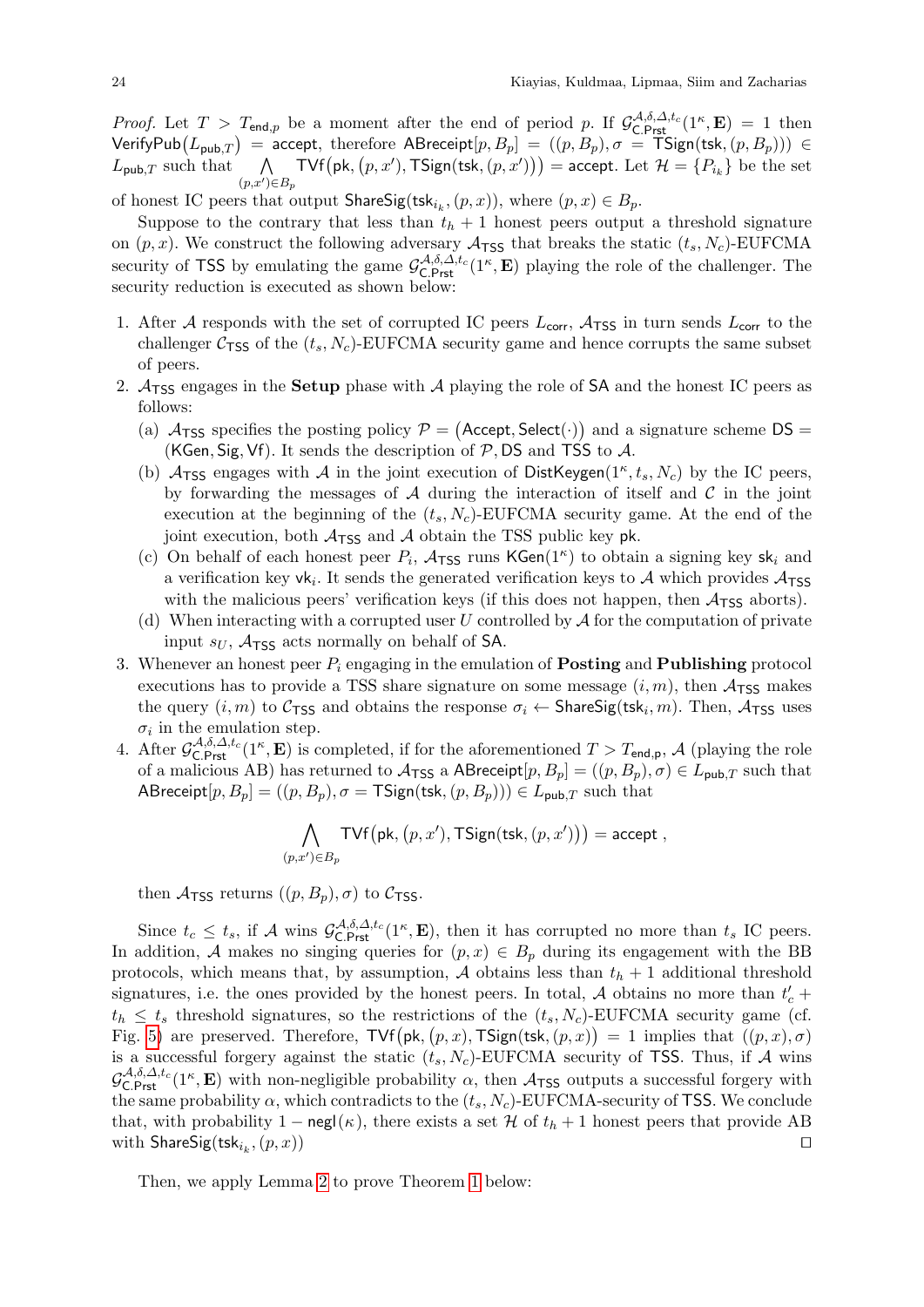*Proof.* Let A be an arbitrary PPT adversary against Persistence game  $\mathcal{G}^{\mathcal{A},\delta,\Delta,t_c,t_w}_{\text{Prst}}(1^\kappa,\mathbf{E})$  that corrupts  $t_c \leq t_c$  IC peers. We set  $t_h := t_s - t_c'$ . Note that the condition  $t_c \leq t_s$  of Lemma [2](#page-24-1) is satisfied since  $t_s \ge N_c - t_c - 1 > 2t_c - 1$  and therefore  $t_s \ge 2t_c \ge t_c$ . We show that, with probability [1](#page-8-0) – negl( $\kappa$ ), neither (P.1) nor (P.2) from Fig. 1 hold.

 $(P.1)$  cannot hold: Note that since AB is honest, then VerifyPub $(L_{pub,T},$  params) = accept for every moment T. Suppose to the contrary that there exists an item  $(p, x)$ , honest peers  $\mathcal{H}' = \{P_{i_k}\}_{k \in [t_c+1]}$ , and moments  $T', T''$ , such that (i)  $T' \leq T''$ ,

- (ii)  $(p, x) \in L_{\text{pub},T'}$ , and
- (iii)  $(p, x) \notin L_{\text{post},i_k,T''}$ , for any  $k \in [t_c + 1]$ .

As VerifyPub $(L_{\text{pub},T'})$  = accept and TSS is  $(t_s, N)$ -EUFCMA-secure, it follows from Lemma [2](#page-24-1) that with probability 1 – negl( $\kappa$ ) there are at least  $t_h + 1$  honest peers that provide AB with ShareSig(tsk<sub>ik</sub>,  $(p, x)$ ) no later than moment T'. By condition (ii) above, we have that  $(t_h +$  $1+(t_c+1) \geq t_s+2 > N_c-t_c$ , so there exists an honest peer that threshold signed an item  $(p, x)$  that's not in its database. According to protocol description, an honest peer never does it. Hence, we have a contradiction.

(P.2) cannot hold: This is trivially true for our protocol. Clearly, for all moments  $T' < T''$ and all  $(p, x) \in L_{\text{pub},j,T'}$ , we have  $(p, x) \in L_{\text{pub},j,T''}$  since honest AB never removes items.  $\Box$ 

#### <span id="page-26-1"></span>C.2 Proof of Theorem [2](#page-15-1)

IC Consensus in the Publishing protocol. As a first step, we prove that all honest peers will include all honestly posted items for which a valid receipt has been generated.

<span id="page-26-0"></span>**Lemma 3.** Let  $N_c, t_c \in \mathbb{N}$  such that  $t_c < N_c/3$  and  $\delta, \Delta \in \mathbb{R}_{\geq 0}$ . Let DS be an EUFCMA-secure signature scheme and BC be a Binary Consensus (BC) protocol with  $t_c$ -out-of-N<sub>c</sub> fault tolerance, that is partially synchronous for message delivery delay bound  $\delta$  and synchronization loss bound  $\Delta$ . Let  $(p, x)$  be an honestly posted item for which the user has obtained a valid receipt. Then, every honest IC peer  $P_i$  engaging at the **Publishing** protocol over  $DS$  and  $BC$ , will include  $(p, x)$  in  $B_{i,p}$  at the end of the **Finalization** phase, with 1 – negl( $\kappa$ ) probability.

*Proof.* By the EUFCMA security of DS, with  $1 - \text{negl}(\kappa)$  probability, a malicious peer will not forge a signed message for some honest peer. In the rest of the proof, we assume that all valid signatures under  $sk_i$  are indeed generated by  $pk_i$ . We prove the lemma via the following claim:

<span id="page-26-2"></span>**Claim 1** Let  $P_i, P_{i'}$  be two honest IC peers that have engaged in the BC protocol for  $P_j$ 's record with inputs  $b_{i,j}$  and  $b_{i',j}$  respectively. Then, the direct views of  $P_i, P_{i'}$  for the record of  $P_j$  when engaging in the BC protocol are such that if  $\tilde{B}_{i,j,p}, \tilde{B}_{i',j,p} \neq \bot$ , then  $\tilde{B}_{i,j,p}$  and  $\tilde{B}_{i',j,p}$  are both equal to some record  $\tilde{B}_{j,p}$ .

*Proof of Claim [1:](#page-26-2)* Assume that  $\tilde{B}_{i,j,p}, \tilde{B}_{i',j,p} \neq \perp$ . By the description of the **Collection** phase, whenever an honest peer sets an opinion bit to 0 for some peer, the respective record is set to  $\perp$ . Thus, it holds that  $b_{i,j} = b_{i',j} = 1$ . W.l.o.g., assume that  $\tilde{B}_{i,j,p} = \tilde{B}_{j,p}$ ; we will show that  $\tilde{B}_{i',j,p} = \tilde{B}_{j,p}$ . We recall that updating a non- $\perp$  record to a different non- $\perp$  record is not allowed at **Collection** phase. By protocol description,  $P_i$  has set  $\tilde{B}_{i,j,p}$  to  $\tilde{B}_{j,p}$  due to either one of the following cases:

1.  $P_i = P_j$ , i.e.  $\tilde{B}_{i,j,p}$  is the record  $B_{i,p}$  that  $P_i$  has set at the end of the **Posting** protocol: in this case,  $P'_i$  will eventually receive the message  $((RECORD, B_{i,p}), Sig_{sk_j}(RECORD, B_{i,p}))$ broadcast by  $P_i$  at the **Collection** phase. Given that all  $N_c - t_c \geq t_c + 1$  honest peers will re-broadcast  $B_{i,p}$  and that, except from  $\operatorname{negl}(\kappa)$  probability, no malicious peer can forge  $P_i$ 's signature,  $P'_i$  will eventually set  $d_{i',i}$  to  $t_c + 1$ , and by case (C.1), fix  $b_{i',i} = 1$  and  $\tilde{B}_{i',j,p} = \tilde{B}_{i',i,p} = B_{i,p},$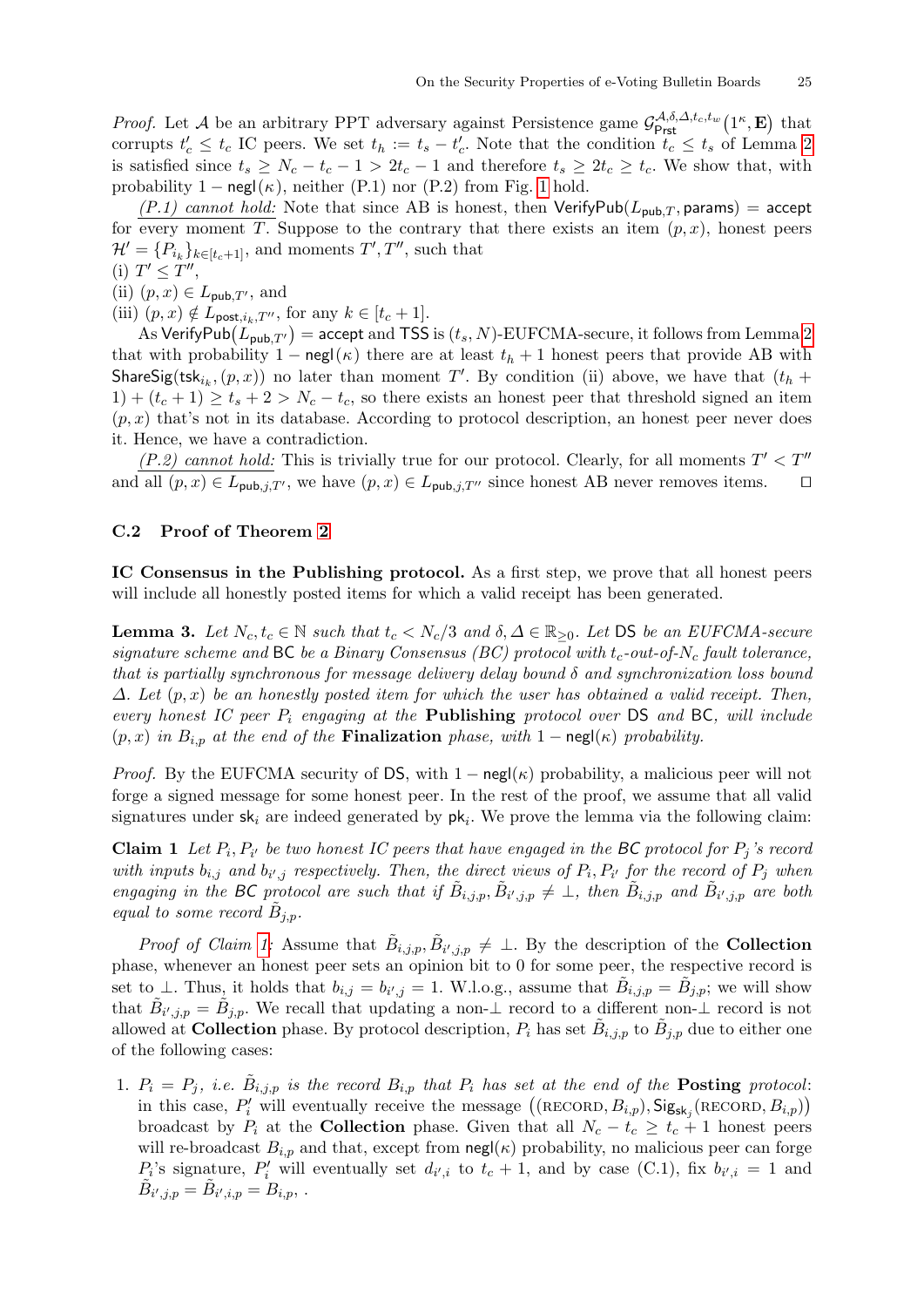- 2.  $\tilde{B}_{i,j,p}$  was set to  $\tilde{B}_{j,p}$  when  $P_i$  received  $((\text{RECORD}, \tilde{B}_{j,p}), \text{Sig}_{\textbf{sk}_j}(\text{RECORD}, \tilde{B}_{j,p}))$  by peer  $P_j$ : then  $P_i$  has re-broadcast this message at the **Collection** phase, in the format  $(V_{i,j}, \text{Sig}_{\text{sk}_i}(V_{i,j}))$ , where  $V_{i,j} := ((\text{VIEW}, j), ((\text{RECORD}, \tilde{B}_{i,j,p}), \text{Sig}_{sk_j}(\text{RECORD}, \tilde{B}_{i,j,p})))$ . The latter implies that  $P_{i'}$  has eventually received it and set  $\tilde{B}_{i,j,p}^{i'} \leftarrow \tilde{B}_{j,p}$ . Therefore, since  $b_{i',j} \neq 0$ , the case (C.2) can not hold, so it must hold that  $\tilde{B}_{i',j,p} = \tilde{B}_{i,j,p} = \tilde{B}_{j,p}$ .
- 3.  $\tilde{B}_{i,j,p}$  was set to  $\tilde{B}_{j,p}$  by checking case (C.1): in this case, the variable  $d_{i,j}$  has reached the value  $t_c + 1$ , i.e., there are at least  $t_c + 1$  non- $\perp$  records in  $P_i$ 's view must be equal to  $\tilde{B}_{j,p}$ . Since there are no more than  $t_c$  malicious peers, at least one honest peer  $P_k$  has obtained  $\tilde{B}_{j,p}$ , in order to broadcast it at the **Collection** phase. There are two subcases:
	- 3.1) If  $P_k = P_{i'}$ , then since  $b_{i',j} \neq 0$ ,  $P_{i'}$  never updated as  $\tilde{B}_{i',j,p} \leftarrow \perp$  according to (C.2), so it holds that  $\tilde{B}_{i',j,p} = \tilde{B}_{j,p}$ .
	- 3.2) If  $P_k \neq P_{i'}$ , then both  $P_i$  and  $P_{i'}$  have eventually received  $\tilde{B}_{j,p}$  at **Collection** phase (at least by  $P_k$ ). Therefore, since  $b_{i,j} \neq 0$  and  $b_{i',j} \neq 0$ , case (C.2) can not hold, so it must hold that  $\tilde{B}_{i',j,p} = \tilde{B}_{j,p}$ .

## (End of Proof of Claim [1\)](#page-26-2)  $\neg$

By Claim [1,](#page-26-2) we get that all honest peers agree on each others' records before entering in the Consensus phase. This implies the following facts:

- For each honest peer  $P_k$ , all honest peers will engage in BC on input 1, thus they will decide on 1, by the validity property. The latter implies that if for some peer  $P_j$  s.t.  $\tilde{B}_{i,j,p} \neq \perp$ , but  $P_i$  decided 0 for  $P_j$ , then it can safely set  $\tilde{B}_{i,j,p} \leftarrow \perp$ , as  $P_j$  must be malicious.
- By the description of the CS Posting protocol (cf. Section [5](#page-9-0) and Fig. [6,](#page-18-0) every honestly posted item  $(p, x)$  requires  $N_c - 2t_c \ge t_c + 1$  honest peers for receipt generation. Therefore, before entering the **Consensus** phase all  $N_c - t_c$  honest peers will include  $(p, x)$  in their records.

By the above two facts, we have at the Finalization phase, the view of every honest peer  $P_i$  contains all  $N_c - t_c$  honest peers' records which, in turn contain all honestly posted items for which a receipt has been generated. Therefore, when finalizing its record  $B_{i,p}$  the following hold:

- For all honestly posted item  $(p, x)$  for which a receipt has been generated, it holds that  $N_{i,p}(x) \geq N_c - t_c \geq t_c + 1$ . Thus, by case (F.1),  $P_i$  will add  $(p, x)$  in  $B_{i,p}$ .
- For every item  $(p, \hat{x})$  s.t.  $N_{i,p}(\hat{x}) < t_c + 1$ ,  $P_i$  can safely remove  $(p, \hat{x})$  according to case (F.2), since  $N_{i,p}(\hat{x}) < t_c + 1$  implies that either (i)  $(p, \hat{x})$  was maliciously posted, or (ii) a receipt for  $(p, \hat{x})$  was not generated.

We conclude that for every honestly posted item  $(p, x)$  for which a receipt has been generated, every honest IC peer  $P_i$ , will include  $(p, x)$  in  $B_{i,p}$  at the end of the **Finalization** phase, with  $1 - \text{negl}(\kappa)$  probability.

Given Lemma [3,](#page-26-0) we prove Theorem [2](#page-15-1) below

*Proof.* For  $\theta \geq \Delta + 3\delta + 2N_c \cdot T_{\text{Vf}} + T_{\text{Sig}} + T_{\text{ShareSig}} + T_{\text{Combine}}$ , consider an adversary A against θ-Confirmable Liveness, that wins  $\mathcal{G}^{\mathcal{A},\delta,\Delta,t_c,0}_{\theta-\mathsf{C},\mathsf{Live}}(1^{\kappa},\mathbf{E})$ . Assume that conditions (L.1) and (L.2) of  $\mathcal{G}^{\mathcal{A},\delta,\Delta,t_c,0}_{\theta-\textsf{C.Live}}(1^{\kappa},\mathbf{E})$  must hold. Namely,

- (L.1). For some honest user U, A provides C with the message (post,  $U, x$ ) at global time Clock = T, where T is during a period  $p = [T_{\text{begin},p}, T_{\text{end},p}]$ , and
- (L.2). No **Publishing** protocol execution happens during global time interval  $[T, T + \theta]$ .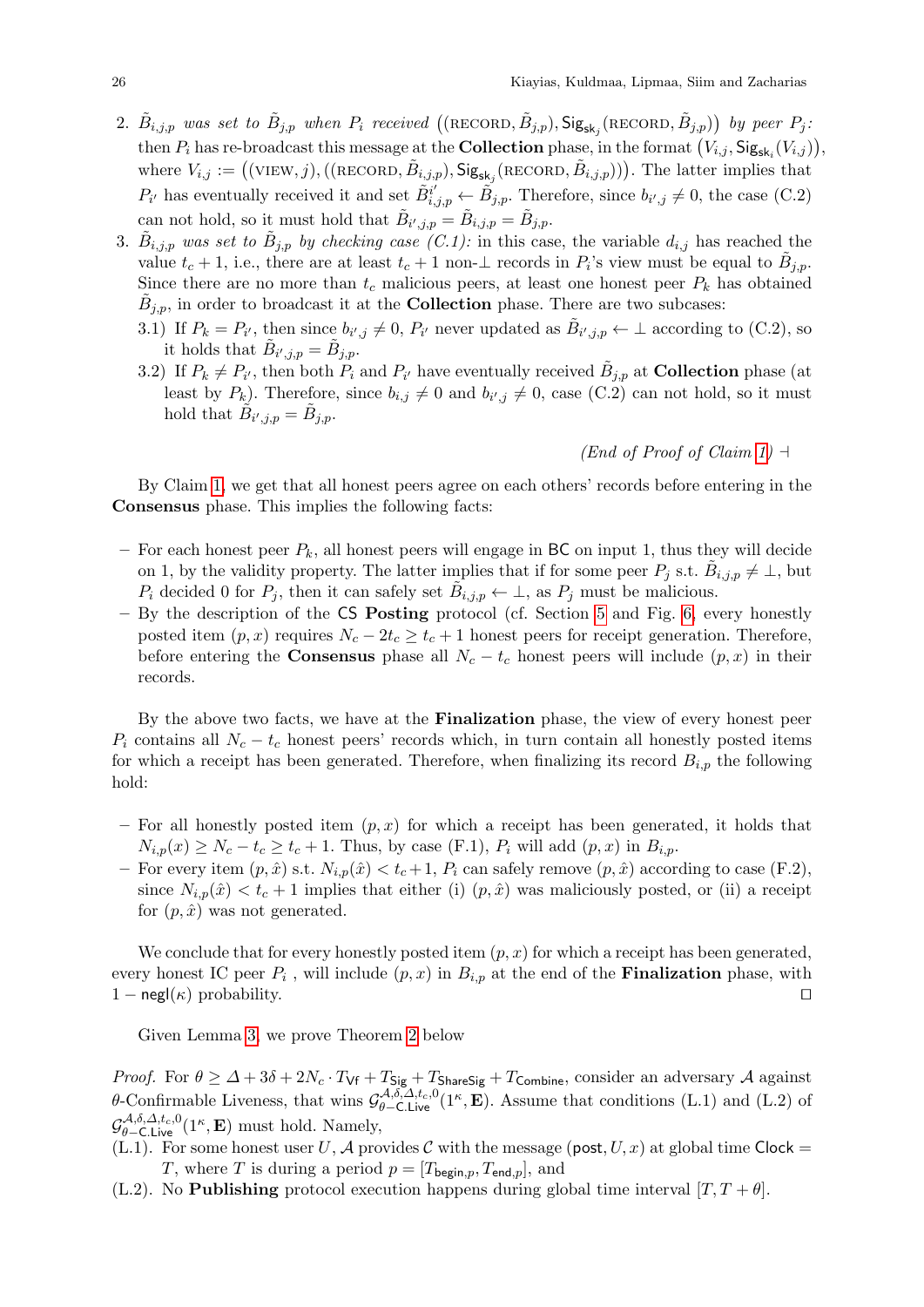In our BB system, **Publishing** protocol starts at global time  $Clock = T_{end,p}$ , which suggests that U engaged at the **Posting** protocol at global time Clock =  $T \leq T_{\text{end},p} - \theta$ .

We will show that condition  $(L.3)$  can not hold, which implies that  $A$  can not win the game and completes the proof. We analyze the following cases.

## $(L.3.a)$  can not hold: By global time Clock  $\leq T+\theta$ , U will obtain a valid receipt rec $[x]$  for x with  $1 - \text{negl}(\kappa)$  probability.

Based on the description of the **Posting** protocol in Fig. [6,](#page-18-0) we show that the waiting time for U is upper bounded by the value  $\theta^* = \Delta + 3\delta + 2N_c \cdot T_{\text{Vf}} + T_{\text{Sig}} + T_{\text{ShareSig}} + T_{\text{Combine}}$ . In our computation, we always consider time advancement according to the description of the CS **Posting** protocol and under the restrictions posed in Fig. [3,](#page-9-1) that is, message delay bound  $\delta$ and synchronization loss bound  $\Delta$ . Moreover, recall that  $\mathcal A$  can not tamper the global clock.

By (L.1), when U broadcasts  $(x, \text{cr}_U)$ , the global time is Clock = T. Hence, taking into account the message delay bound  $\delta$ , each peer  $P_i$  will receive x by global time Clock $[P_i] \leq T + \delta$ .

W.l.o.g., we may assume that the time for verifying the validity of  $cr_U$  is the same as verifying a signature (in fact,  $c_{U}$  could be a signature). Upon receiving x,  $P_i$  (i) checks the validity of cr<sub>U</sub> (in T<sub>Vf</sub> time) and (ii) computes and broadcasts the value  $(i,(p,x),$  Sig(sk<sub>i</sub>,  $p,x$ )) to all other IC peers (in  $T_{\text{Sig}}$  time) by

$$
Clock \leq T + \delta + T_{Vf} + T_{Sig} .
$$

According to the **Posting** protocol description the honest user U broadcast  $(x, c_{U})$  to all peers, so each peer  $P_i$  will receive each other honest peers' signatures by global time

$$
\mathsf{Clock} \le (T + \delta + T_{\mathsf{Vf}} + T_{\mathsf{Sig}}) + \delta = T + 2\delta + T_{\mathsf{Vf}} + T_{\mathsf{Sig}}.
$$

In order for an honest peer  $P_i$  to add  $(p, x)$  to  $B_{i,p}$ , it must receive and verify the validity of  $N_c - t_c - 1$  signatures from the other peers, as the adversary can also send at most  $t_c$ invalid messages on behalf of malicious IC peers<sup>[9](#page-28-0)</sup>. The time required for verification is at most  $t_c + (N_c - t_c - 1) \cdot T_{\rm Vf} = (N_c - 1) \cdot T_{\rm Vf}$  and the signature share will be created in time  $T_{\rm ShareSi}$ . Therefore, each honest  $P_i$  will send its TSS share by global time

$$
\begin{aligned} \text{Clock} &\leq (T + 2\delta + T_{\text{Vf}} + T_{\text{Sig}}) + (N_c - 1) \cdot T_{\text{Vf}} + T_{\text{ShareSig}} \\ &= T + 2\delta + N_c \cdot T_{\text{Vf}} + T_{\text{Sig}} + T_{\text{ShareSig}} \,. \end{aligned}
$$

The user  $U$  will obtain all honest peers'  $TSS$  shares by global time

 $Clock \leq T + 3\delta + N_c \cdot T_{\mathsf{Vf}} + T_{\mathsf{Size}} + T_{\mathsf{ShareSig}}$ ,

and requires at most  $N_c \cdot T_{\text{Vf}}$  to verify all shares (again, A can send invalid shares). Finally, the user U will require at most  $T_{\text{Combine}}$  time to combine the TSS shares and obtain her receipt by global time

$$
\text{Clock} \le (T + 3\delta + N_c \cdot T_{\text{Vf}} + T_{\text{Sig}} + T_{\text{ShareSig}}) + N_c \cdot T_{\text{Vf}} + T_{\text{Combine}} =
$$
  
= T + 3\delta + 2N\_c \cdot T\_{\text{Vf}} + T\_{\text{Sig}} + T\_{\text{ShareSig}} + T\_{\text{Combine}}

hence, by internal time

$$
\mathsf{Clock}[U] \leq T + \Delta + 3\delta + 2N_c \cdot T_{\mathsf{Vf}} + T_{\mathsf{Sig}} + T_{\mathsf{ShareSig}} + T_{\mathsf{Combine}}.
$$

Consequently, we set the upper bound  $\theta^*$  for the waiting time of U as

$$
\theta^* := \varDelta + 3\delta + 2N_c \cdot T_{\mathsf{Vf}} + T_{\mathsf{Sig}} + T_{\mathsf{ShareSig}} + T_{\mathsf{Combine}}
$$

<span id="page-28-0"></span><sup>&</sup>lt;sup>9</sup> The malicious IC peers can send messages arbitrarily. However, for simplicity and without loss of generality for the liveness guarantee, we treat the messages of each malicious peer as a block. Thus,  $P_i$  can receive at most  $t_c$  malicious messages.